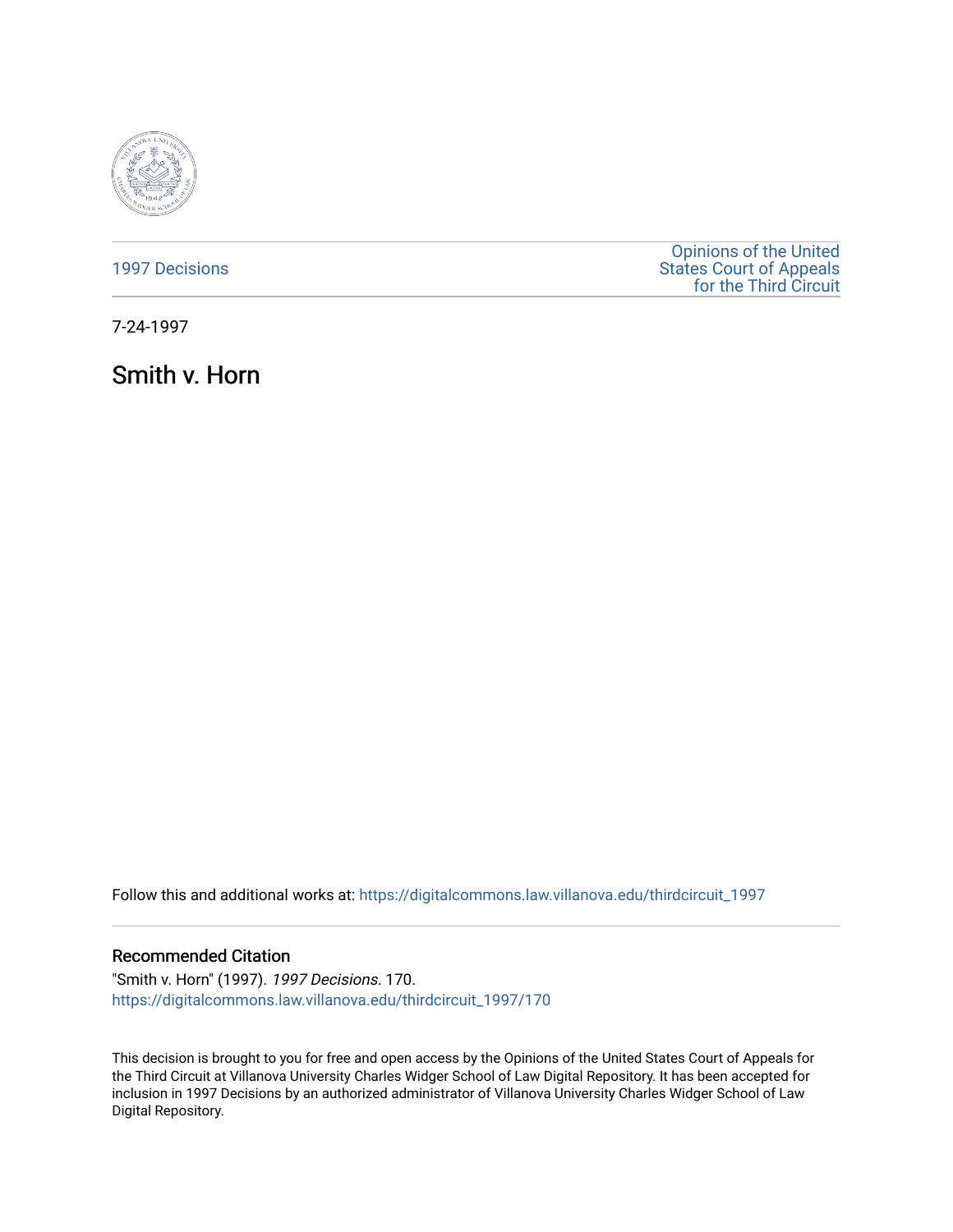```
iled July 24, 1997
```
UNITED STATES COURT OF APPEALS FOR THE THIRD CIRCUIT

Nos. 96-9001 and 96-9002

CLIFFORD SMITH

v.

MARTIN HORN, COMMISSIONER, PENNSYLVANIA DEPARTMENT OF CORRECTIONS; JAMES PRICE, SUPERINTENDENT, OF THE STATE CORRECTIONAL INSTITUTION AT GREENE, AND; JOSEPH P. MAZURKIEWICZ, SUPERINTENDENT, OF THE STATE CORRECTIONAL INSTITUTION AT ROCKVIEW

District Attorney of Bucks County, Appellant No. 96-9001

CLIFFORD SMITH,

Appellant No. 96-9002

v.

MARTIN HORN, COMMISSIONER, PENNSYLVANIA DEPARTMENT OF CORRECTIONS; JAMES PRICE, SUPERINTENDENT, OF THE STATE CORRECTIONAL INSTITUTION AT GREENE, AND; JOSEPH P. MAZURKIEWICZ, SUPERINTENDENT, OF THE STATE CORRECTIONAL INSTITUTION AT ROCKVIEW

On Appeal from the United States District Court for the Eastern District of Pennsylvania (D.C. No. 95-cv-03671)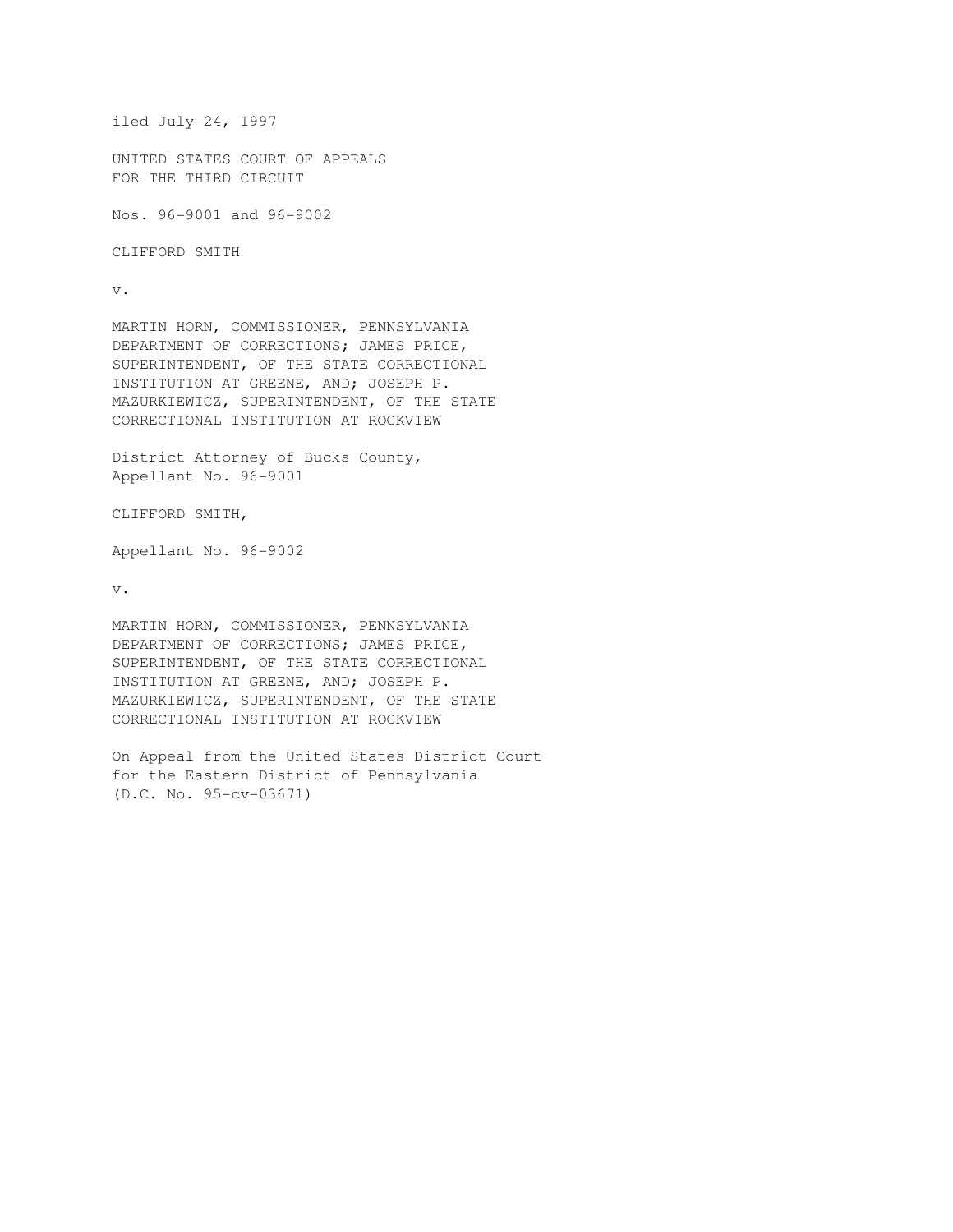Argued March 11, 1997 BEFORE: MANSMANN, COWEN and ALITO, Circuit Judges (Filed July 24, 1997) David D. Langfitt, Esq. Gerard M. McCabe Montgomery, McCracken, Walker & Rhoads 123 South Broad Street Philadelphia, PA 19109 Billy H. Nolas, Esq. (argued) Yvonne R. Bradley Center for Legal Education Advocacy & Defense Assistance 437 Chestnut Street Suite 501 Philadelphia, PA 19106

COUNSEL FOR APPELLEE/ CROSS APPELLANT

Stephen B. Harris, Esq. (argued) Office of District Attorney 55 East Court Street Bucks County Courthouse Doylestown, PA 18901

2

COUNSEL FOR APPELLANT/ CROSS APPELLEE

# **OPINION OF THE COURT**

COWEN, Circuit Judge.

This is an appeal from a judgment of the district court granting in part petitioner-appellee/cross-appellant Clifford Smith's petition for a writ of habeas corpus. The district court held that certain comments made by the prosecutor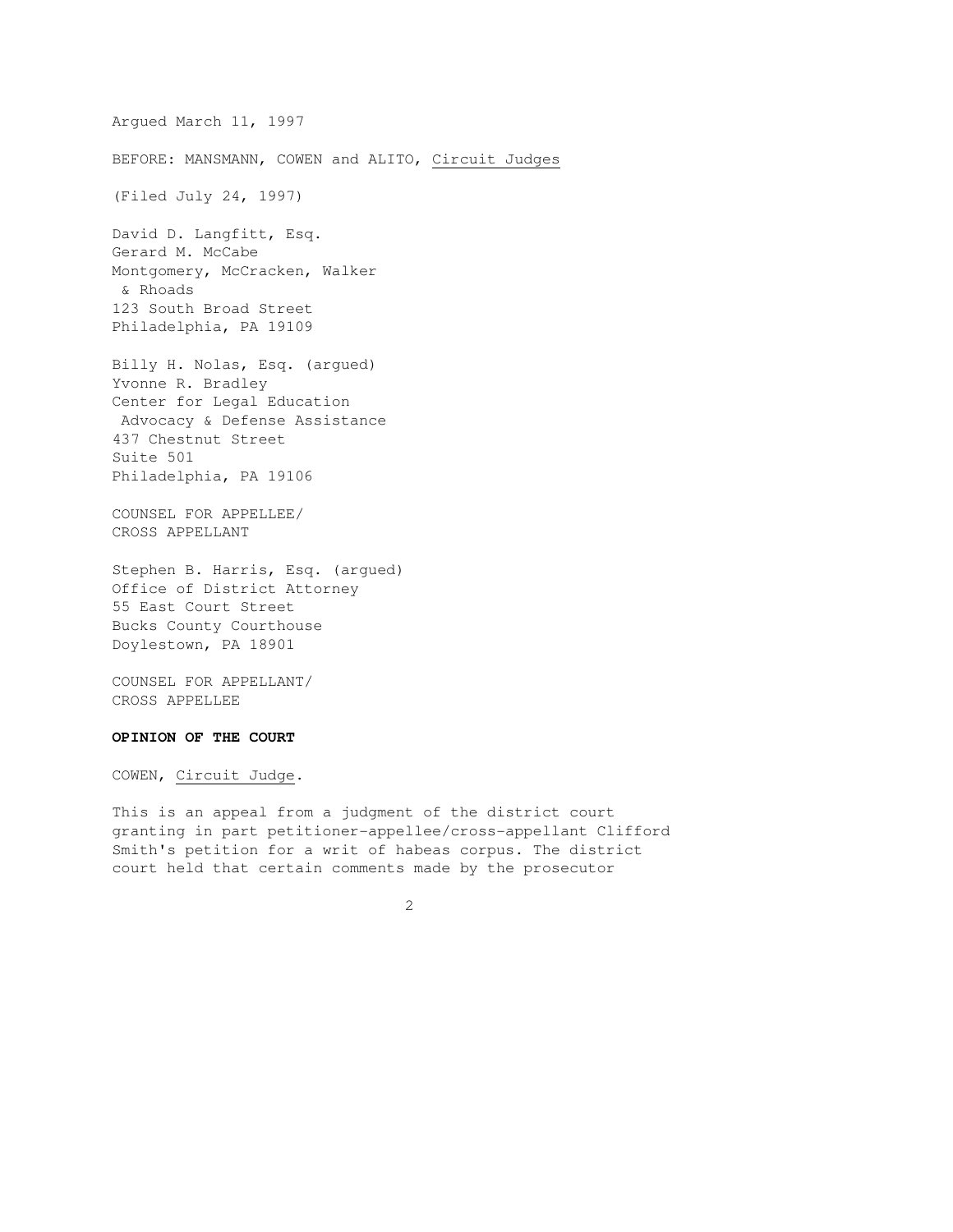at the penalty phase of Smith's trial for first-degree murder violated Smith's rights pursuant to the Eighth and Fourteenth Amendments. The district court further held that the failure of Smith's attorney to object to these comments violated Smith's right to the effective assistance of counsel pursuant to the Sixth and Fourteenth Amendments. The district court rejected Smith's claim that instructions to the jury at the guilt phase of the trial, concerning the elements of first-degree murder pursuant to Pennsylvania law, violated Smith's right to a fair trial pursuant to the Due Process Clause of the Fourteenth Amendment. Similarly, the district court rejected Smith's arguments that other constitutional errors occurred at the penalty phase.

Respondents-appellants/cross-appellees ("Pennsylvania" or "the Commonwealth") contend that the district court erred in its determination that the prosecutor's closing argument at the penalty phase, and the failure of Smith's attorney to object to that argument, violated Smith's federal constitutional rights. Smith cross-appeals, contending that the district court erred in denying him habeas relief with regard to his conviction for first-degree murder, and in rejecting his other arguments for granting relief based on alleged defects at the penalty phase.

We agree with Smith that errors in the jury instructions at the guilt phase of his trial violated his rights pursuant to the Due Process Clause of the Fourteenth Amendment. We thus do not reach the district court's holding that errors at the penalty phase violated Smith's rights pursuant to the Sixth, Eighth, and Fourteenth Amendments. We also do not reach Smith's arguments concerning other claims of error that occurred at the penalty phase. Accordingly, we will vacate the judgment of the district court in part, reverse in part, and remand with directions to grant habeas relief.

#### **I.**

On November 22, 1983, in the Court of Common Pleas, Bucks County, Pennsylvania, Smith was convicted offirstdegree murder, among other crimes. The evidence at trial showed that on June 17 of that year, Smith and Roland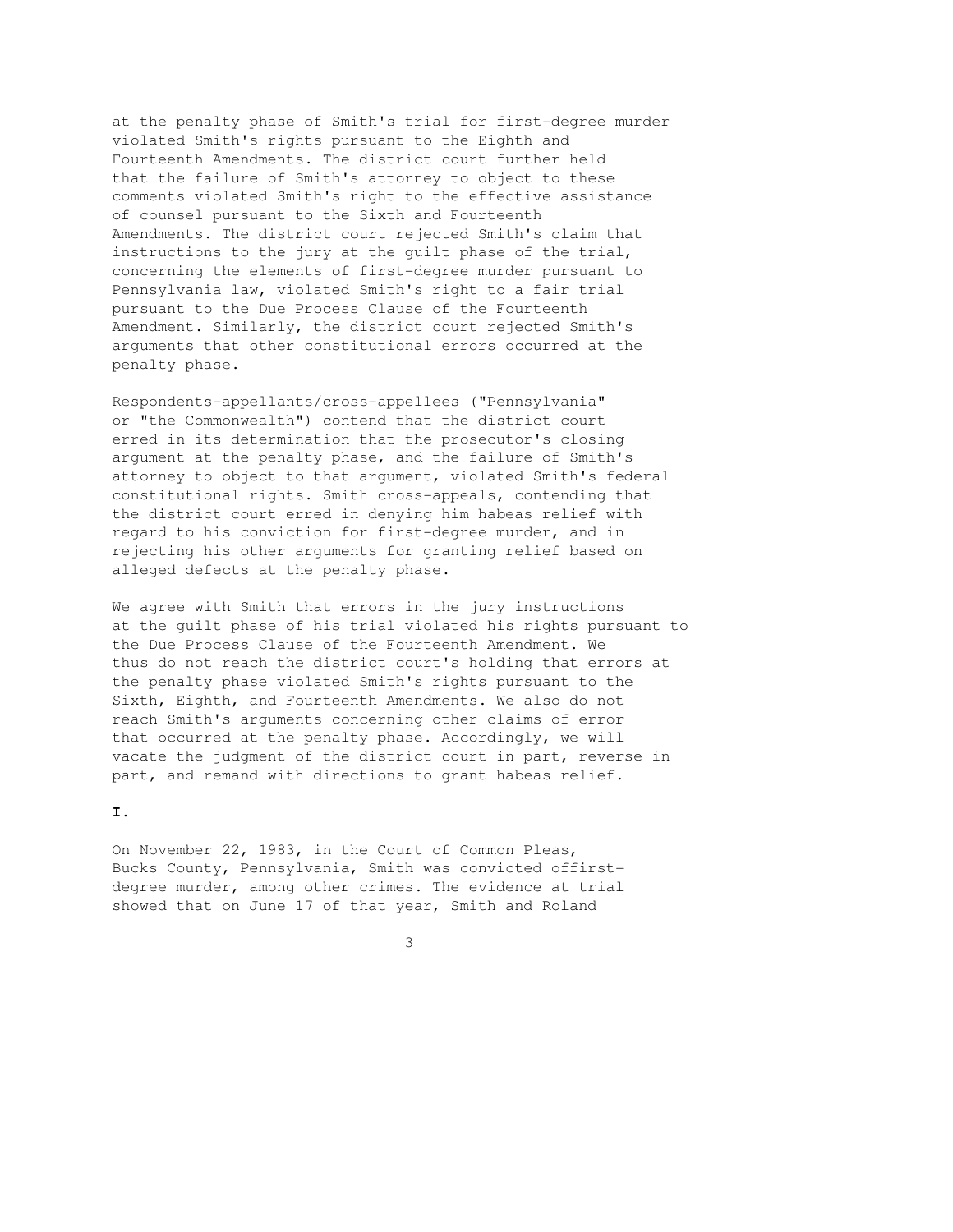Alston entered a pharmacy with the intention of robbing it, that they forced three persons inside the store to lie in a prone position on the floor as they committed the robbery, and that one of the robbery victims, Richard Sharp, sustained a fatal gunshot wound to the head.

Yvette Barrow and Cheryl Yancey, who later pled guilty to being accomplices to the robbery, testified that Alston and Smith committed the robbery while Barrow and Yancey waited in Barrow's car. One eyewitness saw Alston and Smith enter and leave the pharmacy at the time of the robbery. A second eyewitness saw the pair walk in the direction of the pharmacy just prior to the robbery. A third eyewitness identified the car in which Smith and Alston were traveling just after the robbery. All three independent eyewitnesses identified the clothing worn by the robbers, which was later found at the homes of Alston, Yancey, and Frances Atkins, Smith's former girlfriend. Items taken from the three robbery victims were later found at the homes of Barrow and Yancey.

Although there was evidence that both Alston and Smith carried handguns that day, the evidence tended to show that Smith actually committed the killing. According to the Commonwealth, Barrow testified that immediately after the murder, Alston yelled at Smith, "Why did you shoot the motherf[uck]er, why did you shoot him?" Appellant's Br. at 11.1 Smith responded, "He walked into the store and he scared me -- the guy lifted his head and I had to do it, I had to do it." Id. Barrow also testified that Smith told Alston that "[s]ince [Smith] did the murder, he wanted the ring" that was one of the proceeds of the robbery. Id. Yancey similarly testified that Alston yelled at Smith, "Why did you shoot that motherf[uck]er, man? You almost shot me," to which Smith replied, "I had to." Id. She also testified

 $\overline{\phantom{a}}$  , and the contribution of the contribution of the contribution of the contribution of the contribution of the contribution of the contribution of the contribution of the contribution of the contribution of the

1. Because Smith has not contested the version of the trial testimony related in the Commonwealth's briefs, we accept this version as accurate for purposes of this appeal. Nonetheless, we feel the need to express our bafflement at the Commonwealth's disregard of 3d Cir. LAR 30.3(a) (1993) ("Relevant portions of a trial transcript . . . referred to in the briefs shall be included in the appendix  $\ldots$ . ..."). In light of the importance of the testimony in question to the Commonwealth's position, it cannot be disputed that this testimony is "[r]elevant."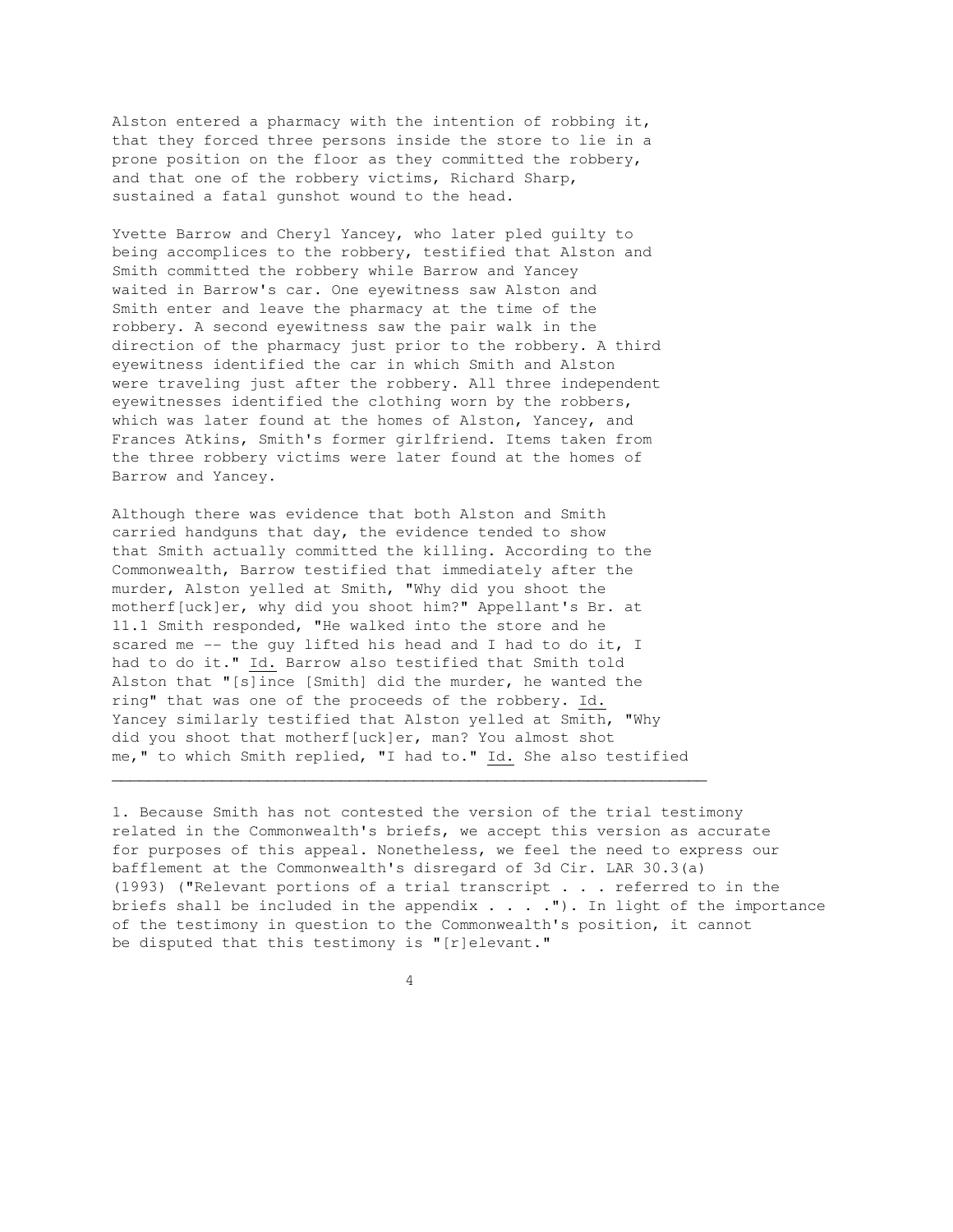that Smith stated that "he should have the ring because he's the one that killed the man." Id. There was also evidence that Smith's shoes had human blood on them. Finally, there was evidence that unfired cartridges found at Yancey's house had been loaded into and ejected from Alston's pistol, indicating that Alston's weapon had not been fired.

At the guilt phase of the trial, the district attorney made the following comments in closing argument:

[W]ho shot Richard Sharp is of no moment in this trial, because as His Honor will tell you, it makes no difference under the law and under the facts. It doesn't make one bit of difference who shot Mr. Sharp, because if you find as a fact, and I suggest you can based on the evidence, that Richard Sharp was killed by either Roland Alston or Clifford Smith, you canfind as a fact that there was murder in the first degree. It makes no difference who pulled the trigger. The acts of one accomplice are the acts of the other. The doings of one are the doings of the other.

. . . .

 . . . [I]t makes no difference who fired the fatal shot ... [F]or your purposes, it doesn't make any difference. The act of one is the act of the other.  $\ldots$ 

. . . .

 . . . [I]f you find that this defendant or both defendants or either of them had the conscious purpose to take human life, you can find as a matter of fact and as a matter of law that it's murder in the first degree. . . .

. . . .

 . . . [I]f you find that either Smith or Alston fired that bullet . . . if you find that either did this, both as conspirators or as accomplices are guilty of the crime of first degree murder.

. . . .

 . . . Does the evidence indicate that Clifford Smith or Roland Alston, either or both of them, made a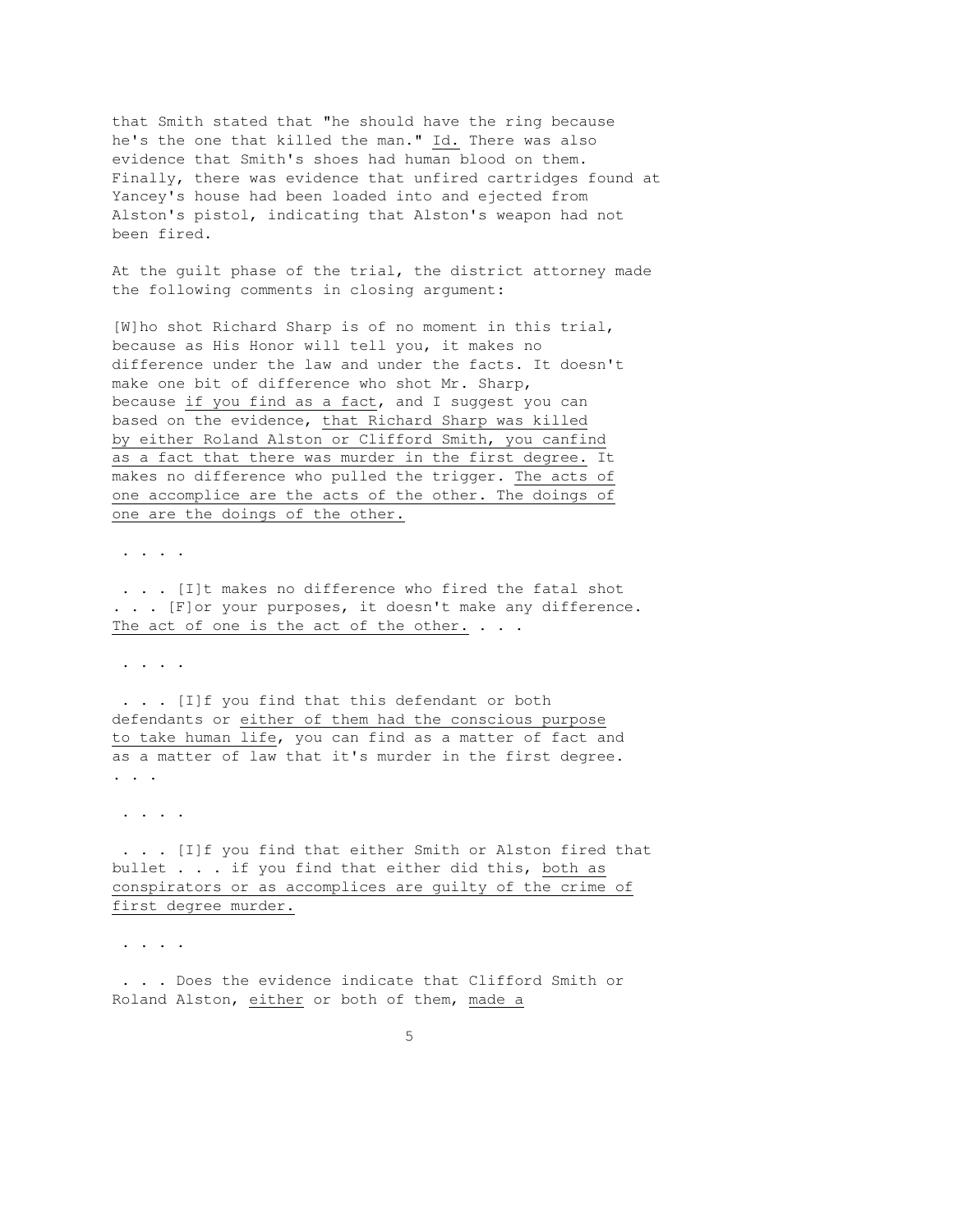conscious decision to take human life, a willful, a deliberate, an intentional killing, no accident?

Cross App. at 1007-08, 1010, 1012-13, 1014, 1017 (emphasis added).

The court first instructed the jury on homicide without reference to any specific offense or degree:

[I]f . . . you find that Smith and Alston were accomplices of each other, then it is not important for you to determine which one actually pulled the trigger that brought about the killing of Richard Sharp, if you find beyond a reasonable doubt that one of the two did so and were [sic] acting as the accomplice of each other at the time. In order, however, to find Clifford Smith to be guilty, you need not conclude, as I said, that he was the actor; that is, if I can use the word "shooter," but he was, nevertheless, acting as an accomplice of Alston and it was his intent of promoting or facilitating that act and the killing was done in furtherance of the robberies, if you so find, then he would be guilty as though he were the actual perpetrator. . . .

 . . . [T]he Commonwealth must prove all of the elements of the case beyond a reasonable doubt, but they do not have to prove beyond a reasonable doubt which of the two, Smith or Alston, actually brought about the killing of Richard Sharp by showing who pulled the trigger and placing [sic] the shot in his head. If, and I emphasize this, you find that one was the accomplice of the other and that one of the two actually performed the killing, you, the jurors, need not agree on the role or roles played by the respective parties; that is, by this defendant and his accomplice, if you find that that was the position of both, provided that each of you is satisfied that the crime was actually perpetrated by the defendant or by the accomplice of the defendant. Conversely, if you find that one was not the accomplice of the other but that a criminal homicide occurred, then you must determine who performed the act of killing and, of course, it follows that if Alston was the killer and Smith was not his accomplice, he, Smith, would not be guilty of the crime of murder for the

 $\overline{6}$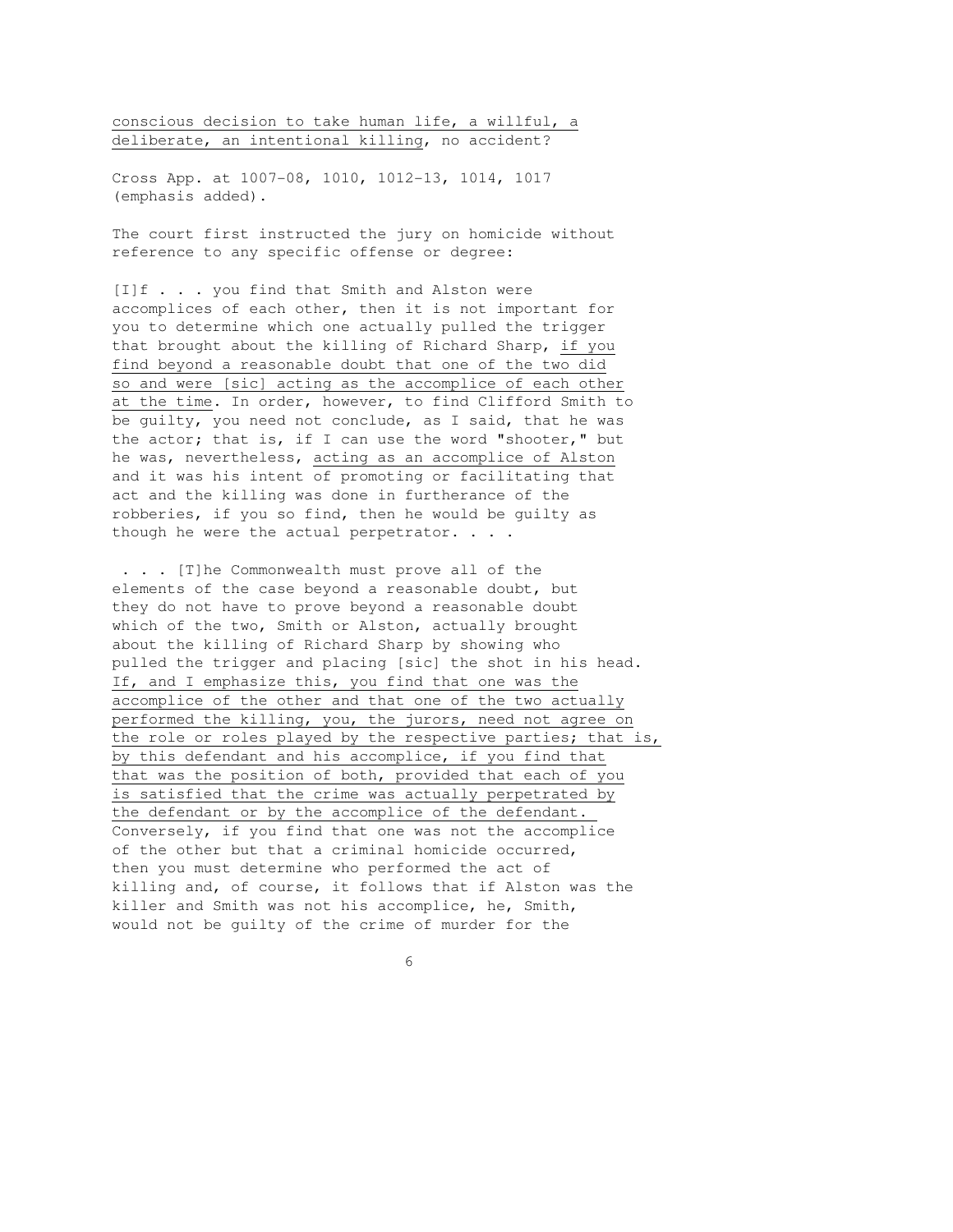Commonwealth has not proven this accomplice theory beyond a reasonable doubt.

Id. at 1030-31, 1031-32 (emphasis added).

The court then instructed the jury specifically on firstdegree and second-degree murder:

[T]he elements of first degree murder are the unlawful killing of another person done intentionally; that is, willfully, deliberately and with premeditation, plus malice, as I will define that term to you. If these elements have been established beyond a reasonable doubt, you may, on the theory that one was the perpetrator and the other the accomplice, find Clifford Smith guilty of murder in the first degree . .. .

 . . . You may find the defendant guilty of second degree murder if you are satisfied that the following elements have been proven beyond a reasonable doubt: First, again you must find that a person caused the death of Richard Sharp. Secondly, that the defendant, or an accomplice of the defendant, was the person who killed him. Thirdly, that the killing was committed while the defendant was engaged, or an accomplice was engaged, in the commission of . . . the felony of robbery. Fourth, that the act of the defendant, or the defendant's accomplice, that brought about the killing and death of Richard Sharp was done in furtherance of that robbery. Fifth, that the killing was with malice on the part of the defendant [which] may be inferred by you if you conclude that the defendant was engaging in, or was an accomplice in, the commission or attempted commission of a felony dangerous to human life . . . .

Id. at 1035, 1035-36 (emphasis added).

The court then instructed the jury on the crime of conspiracy, without reference to a specific substantive crime:

You should . . . determine . . . whether there was the requisite intent to enter into this conspiracy to commit the robbery and the killing which the Commonwealth contends flowed therefrom or whether there was the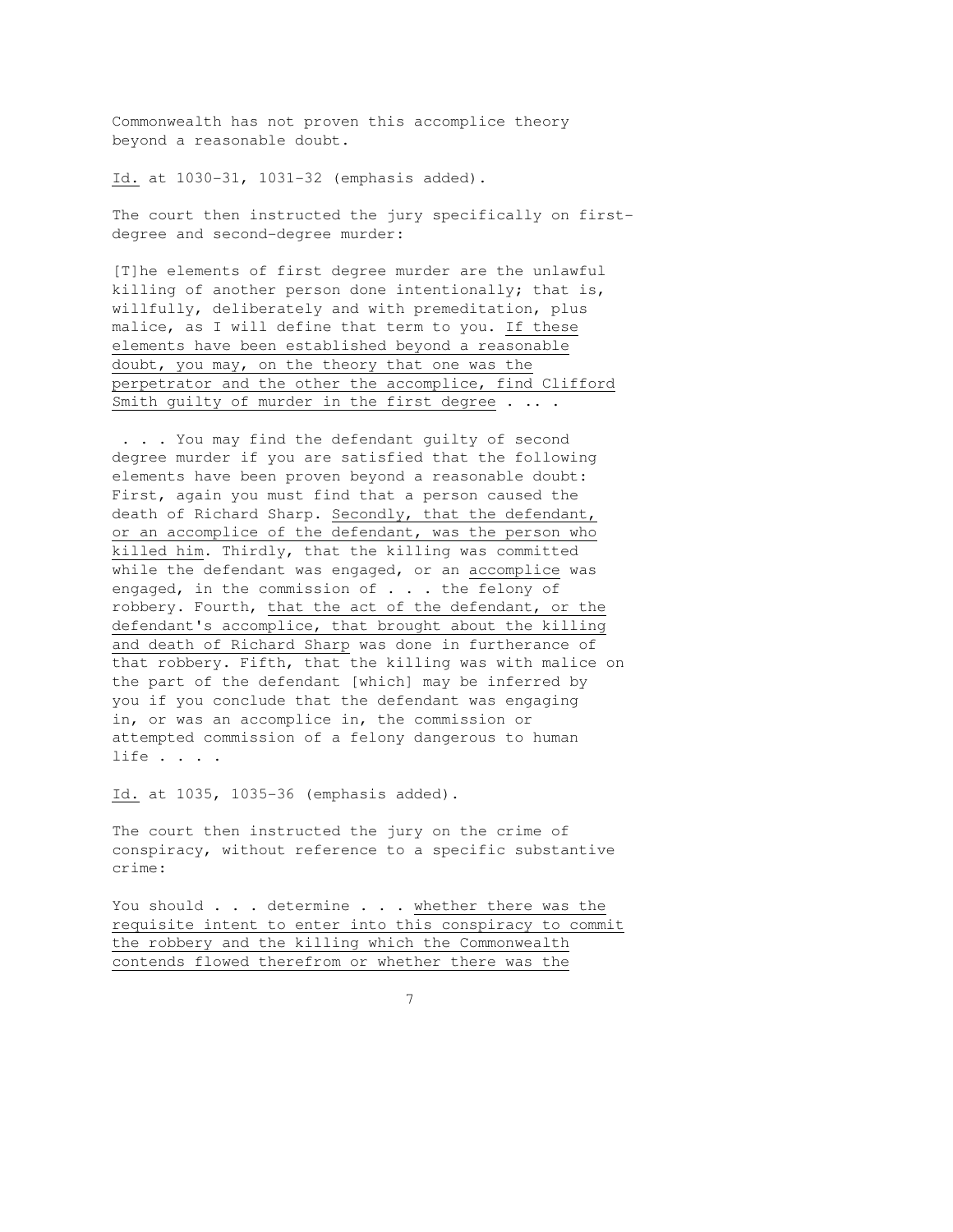requisite intent to enter in and be the accomplice with the other in bringing this about. That is to say, did Clifford Smith agree, although not necessarily by words, but by conduct and circumstances to bring about this robbery which, in turn, led to the ultimate shooting, so the Commonwealth contends, and the killing of Richard Sharp? If so, then the major basis of conspiratorial liability exists as to him.

Id. at 1047-48 (emphasis added).

Finally, the court distinguished among the different degrees of murder:

You would . . . have to decide whether the act of the perpetrator, or his accomplice, at the time of the killing was acting [sic] with malice, as we have defined that term to you. Was he acting willfully, deliberately and with premeditation, although at that time not having the specific intent to kill, but having the specific intent to inflict grievous bodily harm upon Richard Sharp, because that really is the distinction between third degree murder and first degree murder. . . .

 If you would conclude that there was specific intent to take life, you would then have to determine if it was second degree murder, or as we call it felony murder, because it involves killing incidental to a felony. . . . [F]or persons to be accomplices in felony murder they must have a common design. In other words, the shared intent to commit that felony, the robbery in this case, and in furtherance thereof the killing was perpetrated as a natural act which flowed from the robbery itself. However, . . . even though you would conclude that there was the felony of robbery committed, but would further conclude that all of the elements of first degree murder were present, you . . . would be justified in returning a verdict of first degree murder, if you determine beyond a reasonable doubt that the killing was intentional; that is, that there was a specific conscious intent to kill and this was done willfully, deliberately, and with premeditation.

Id. at 1057-58 (emphasis added).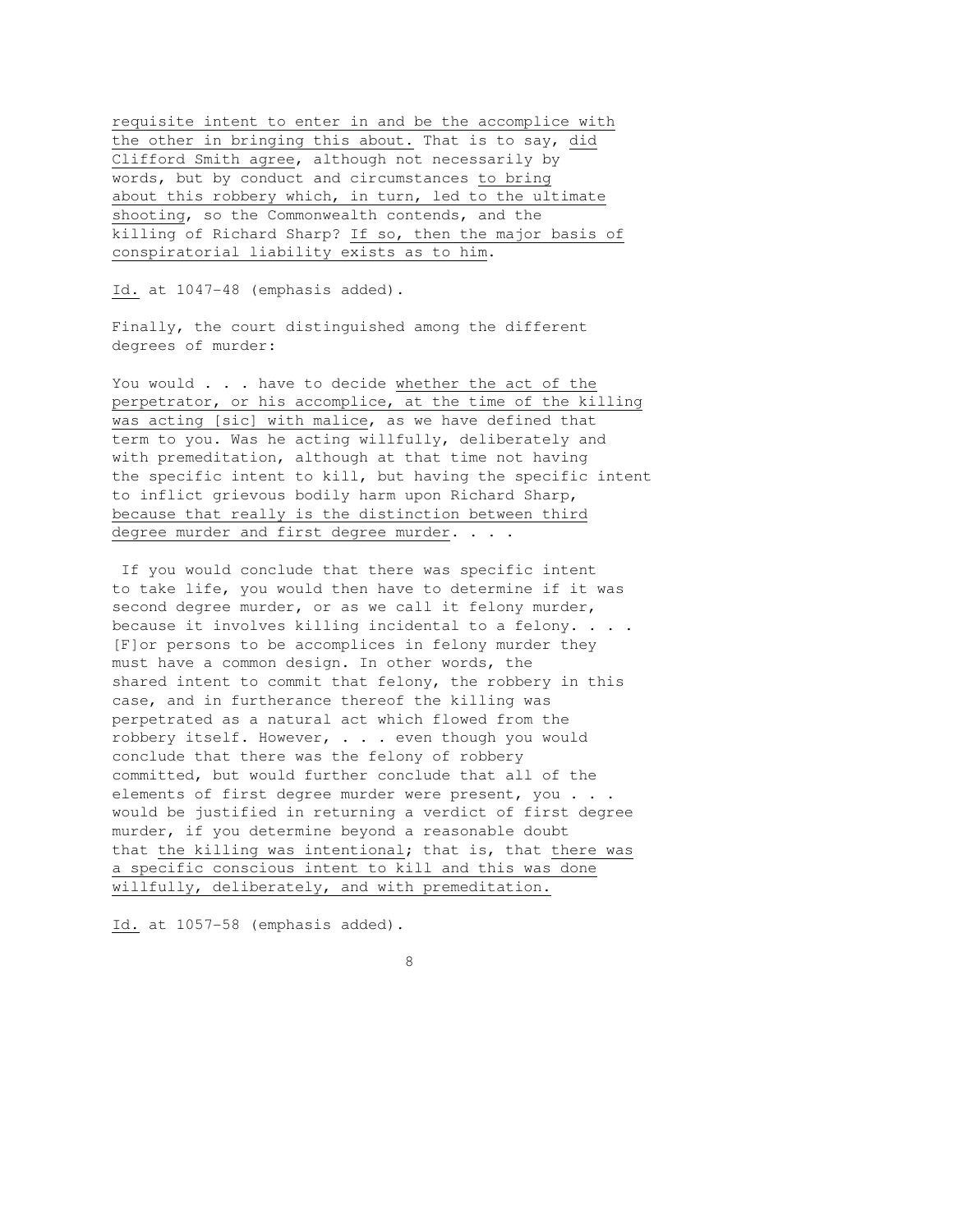Smith was convicted of, inter alia, first-degree murder and conspiracy to commit murder. He was not convicted of conspiracy to commit first-degree murder. At the penalty phase of the trial, the jury found two aggravating factors and no mitigating factors. The jury imposed the death penalty, which it was required to do under these circumstances pursuant to Pennsylvania law. See 42 PA. CONS. STAT. ANN. § 9711(c)(1)(iv) (West 1982).

Smith filed a motion for a new trial, which was denied by the trial court on June 18, 1985. Smith subsequently was sentenced to death. He then appealed his conviction and sentence to the Supreme Court of Pennsylvania. On July 29, 1986, the judgment was affirmed, and Smith's petition to the Supreme Court of the United States for a writ of certiorari was denied thereafter. See Commonwealth v. Smith, 513 A.2d 1371 (Pa. 1986), cert. denied, 480 U.S. 951, 107 S.Ct. 1617 (1987) ("Smith I").

The Governor of Pennsylvania subsequently signed Smith's death warrant, fixing his execution for November 13, 1990. On October 16, 1991,2 Smith filed a petition in the Court of Common Pleas, Bucks County, pursuant to the Pennsylvania Post Conviction Relief Act ("PCRA"), 42 PA. CONS. STAT. ANN. §§9541-9546 (West 1996 Supp.). His execution was stayed several days later. After holding an evidentiary hearing, the court denied the petition. The Supreme Court of Pennsylvania affirmed on November 22, 1994, and the United States Supreme Court denied Smith's petition for a writ of certiorari. See Commonwealth v. Smith, 650 A.2d 863 (Pa. 1994), cert. denied, \_\_\_ U.S. \_\_\_, 115 S.Ct. 1799 (1995).

In May of 1995, the Governor of Pennsylvania again signed Smith's death warrant, fixing July 11, 1995, as the date of execution. On June 30, 1995, the district court granted Smith a stay of execution. Smith subsequently filed the instant petition for a writ of habeas corpus in the district court pursuant to 28 U.S.C. § 2254 (1994). That court held an evidentiary hearing. On February 22, 1996, the court granted the petition in part and denied it in part

2. The record does not indicate why Smith's execution was stayed past November 13, 1990.

\_\_\_\_\_\_\_\_\_\_\_\_\_\_\_\_\_\_\_\_\_\_\_\_\_\_\_\_\_\_\_\_\_\_\_\_\_\_\_\_\_\_\_\_\_\_\_\_\_\_\_\_\_\_\_\_\_\_\_\_\_\_\_\_\_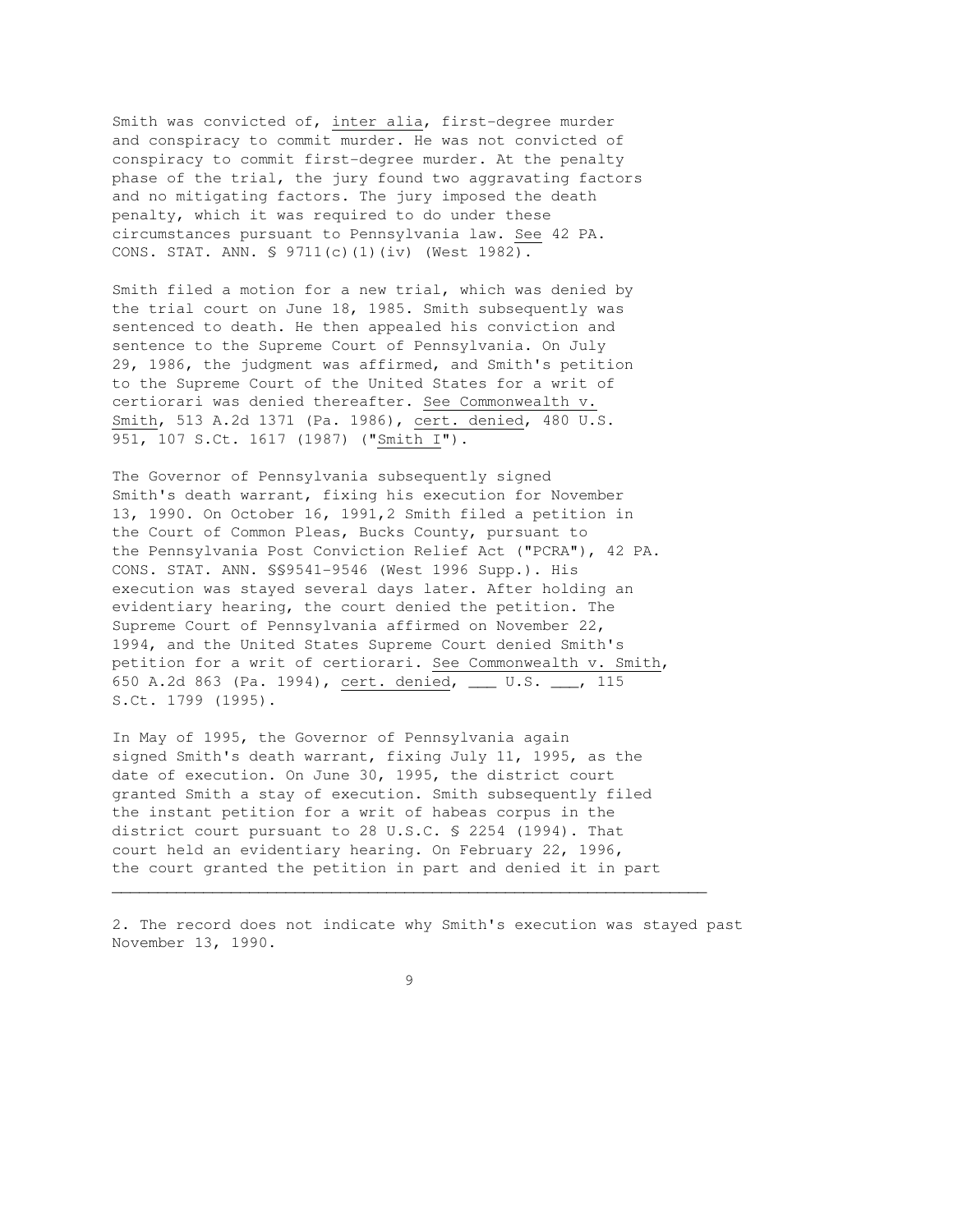on the grounds that the prosecutor's comments in summation at the penalty phase violated Smith's Eighth and Fourteenth Amendment rights pursuant to Caldwell v. Mississippi, 472 U.S. 320, 105 S.Ct. 2633 (1985), and California v. Ramos, 463 U.S. 992, 103 S.Ct. 3446 (1983). The district court also held that the failure of Smith's counsel to object to the closing argument constituted ineffective assistance of counsel in violation of the Sixth and Fourteenth Amendments. The district court rejected Smith's contention, regarding the guilt phase, that the jury instructions on first-degree murder denied him due process. It also rejected Smith's additional arguments concerning the penalty phase that his sentence violated the federal constitution. The court ordered that Smith be either re-sentenced or released from confinement within 180 days, and stayed its order pending appeal. See Smith v. Horn, No. CIV. A. 95-3671, 1996 WL 172047 (E.D. Pa. Feb. 22, 1996).

This appeal and cross-appeal followed.

## **II.**

As an initial matter, we find it necessary to address two issues raised by the dissent. The dissent suggests, for the first time, that we require the parties to brief the threshold procedural issues of exhaustion of state remedies and procedural default. See Dissent slip op. at 38, 40. We note at the outset that the Commonwealth never raised either of these issues at any time: not in the district court, not in its briefing before this Court, and not at oral argument.

## **A.**

The dissent concedes that it is likely an exhaustion argument would fail on the grounds that further state review of the due process issue would be foreclosed to Smith. See id. at 37-38. Nevertheless, the dissent presses the point, arguing that this might present a case where the Pennsylvania courts would apply the narrow "miscarriage of justice" exception to the stringent requirements of the PCRA. See Doctor v. Walters, 96 F.3d 675, 681-83 (3d Cir. 1996). In Doctor, 96 F.3d at 683, we concluded that we ought to require exhaustion unless there is "no chance that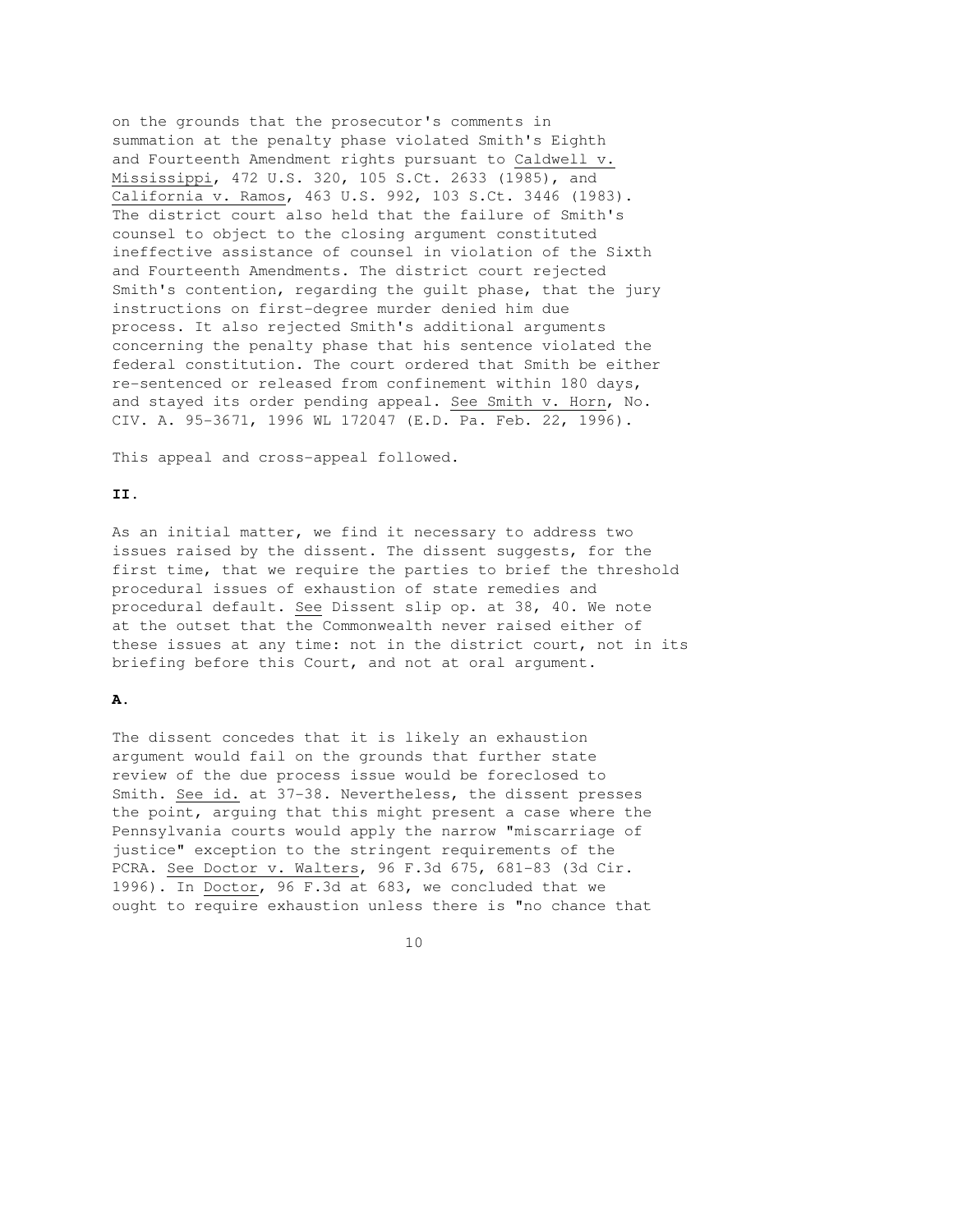the Pennsylvania courts would find a miscarriage of justice."

However, in that case, the exhaustion issue was raised and addressed in the district court. See id. at 678. Where the issue was never raised in the district court, we are afforded discretion pursuant to Granberry v. Greer, 481 U.S. 129, 134, 107 S.Ct. 1671, 1675 (1987), to "determine whether the interests of comity and federalism will be better served by addressing the merits forthwith or by requiring a series of additional state and district court proceedings before reviewing the merits of the petitioner's claim." See also Evans v. Court of Common Pleas, 959 F.2d 1227, 1233 (3d Cir. 1992); Brown v. Fauver, 819 F.2d 395, 398 (3d Cir. 1987). We must exercise our discretion on a case-by-case basis and with reference to the values of, not only comity and federalism, but also "judicial efficiency," Granberry, 481 U.S. at 135, 107 S.Ct. at 1675, and "the ends of justice," Keller v. Petsock, 853 F.2d 1122, 1127 & n.6 (3d Cir. 1988).

The dissent suggests that we ought to exercise our discretion in favor of requiring exhaustion in this case on the ground that it "falls squarely within" the category of cases that " `present[ ] an issue on which an unresolved question of fact or of state law might have an important bearing,' " Dissent slip op. at 36 (quoting Granberry, 481 U.S. at 134-35, 107 S.Ct. at 1675) (alteration added), and "it would be helpful to have the benefit of a decision by the Pennsylvania courts on the underlying issue of state law." Id. at 6. See Brown, 819 F.2d at 399; cf. Zettlemoyer v. Fulcomer, 923 F.2d 284, 309-10 (3d Cir. 1991). However, this case presents no "unresolved question . . . of state law." Granberry, 481 U.S. at 134, 107 S.Ct. at 1675. The only question of state law presented -- the elements of firstdegree murder in Pennsylvania -- has been resolved by the Pennsylvania Supreme Court, not once but twice. See infra at 16-18. No one disputes that specific intent to kill is one of those elements. All remaining questions presented by this case -- whether there is a reasonable likelihood that the jury understood its instructions in a certain way, whether this understanding had the effect of relieving the Commonwealth of the burden of proving this element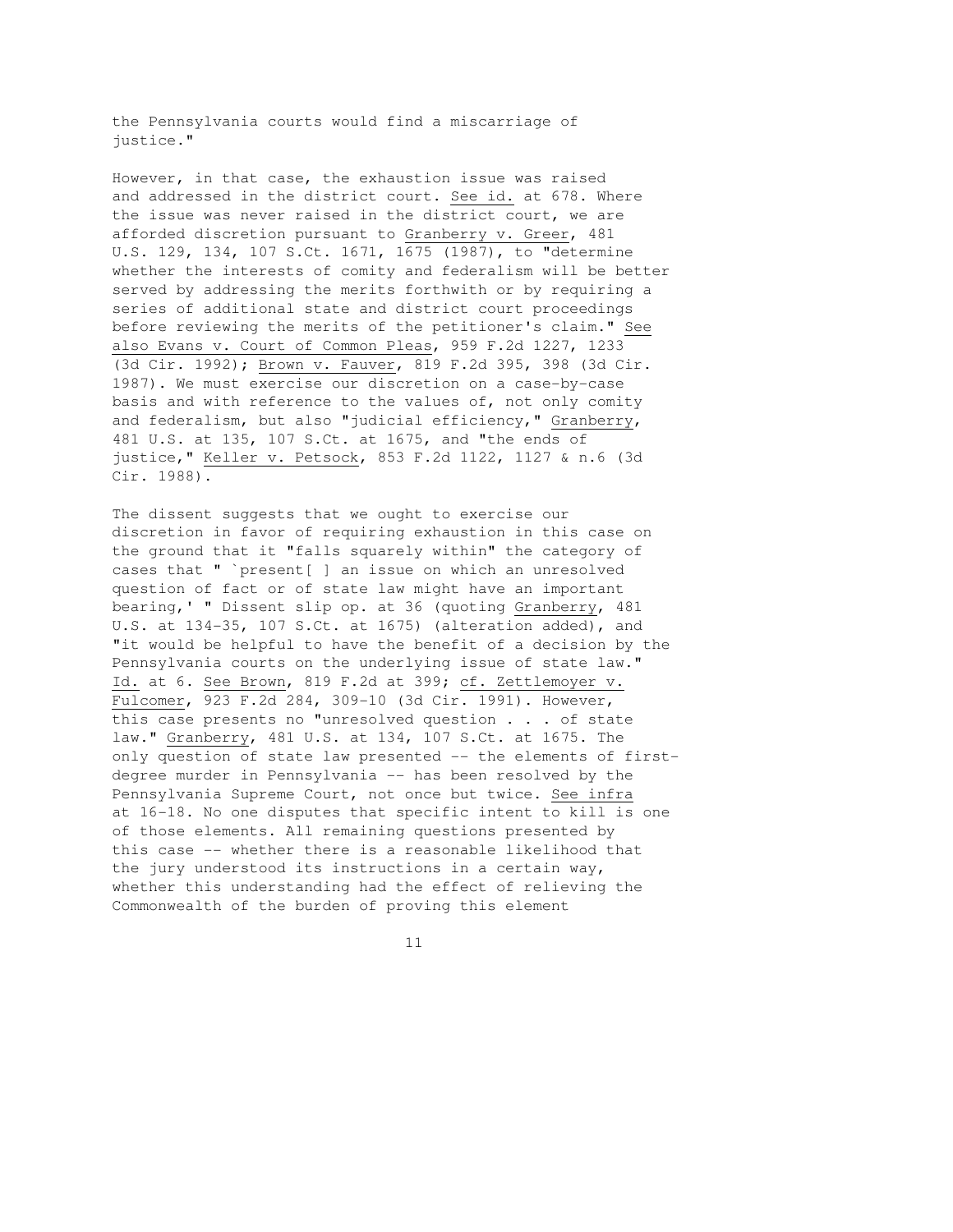beyond a reasonable doubt, and whether this error was harmless -- present issues of federal law.

Accordingly, we see no reason to delay review of this petition in order to provide briefing on an issue the Commonwealth never raised in any court and on which even the dissent concedes the Commonwealth has very little chance of succeeding.

# **B.**

The dissent also suggests that we direct the parties to brief the related issue of procedural default. The dissent correctly notes that we and several of our sister circuits have held that this issue may be raised sua sponte by the court of appeals. See Dissent at 38 (citing Hull v. Freeman, 932 F.2d 159, 164 n.4 (3d Cir. 1991), overruled on other grounds by Caswell v. Ryan, 953 F.2d 853 (3d Cir. 1992), Ortiz v. Dubois, 19 F.3d 708, 714 (1st Cir. 1994), Washington v. James, 996 F.2d 1442 (2d Cir. 1993), and Hardiman v. Reynolds, 971 F.2d 500, 502-04 & n.4 (10th Cir. 1992)). Nonetheless, it is evident from these cases that whether we do so is discretionary, and that our discretion is guided by the same considerations as those discussed in Granberry. See Hull, 932 F.2d at 164 n.4; Washington, 996 F.2d at 1448-49; Hardiman, 971 F.2d at 504.

In Washington, 996 F.2d at 1449-50, the Court of Appeals for the Second Circuit recognized that it might be inappropriate for the court to raise the issue of procedural default sua sponte where " `it is evident that a miscarriage of justice has occurred' " (quoting Granberry, 481 U.S. at 135, 107 S.Ct. at 1675). The court also recognized that "miscarriage of justice" in this context should be defined somewhat more loosely than in the nonexhaustion context because "[u]nlike in exhaustion cases, if we decline to reach the merits in a procedural default case, the defendant has no further recourse to either state or federal relief." Id. at 1450. Nevertheless, the court narrowly limited the application of the miscarriage of justice exception to those cases where the habeas petitioner challenges the validity of the trial itself and not just the conviction, and those cases where the claimed federal violation was the product of malice. See id.; see also Ortiz, 19 F.3d at 715.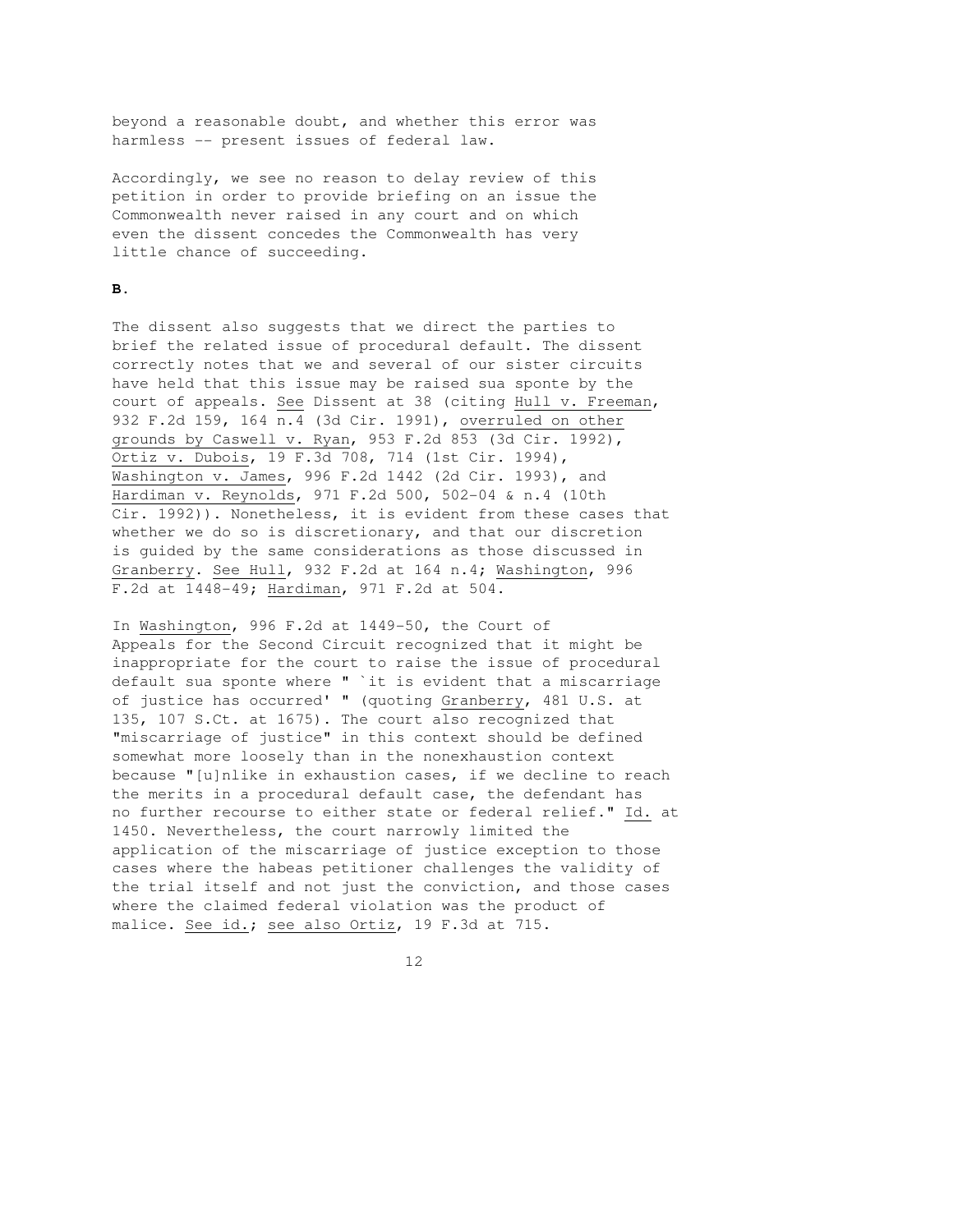We believe, as did Judge Oakes in dissent in that case, that the court unduly limited the meaning of "miscarriage of justice" in contravention of the language of Granberry, 481 U.S. at 135, 107 S.Ct. at 1675. See Washington, 996 F.2d at 1454 (Oakes, J., dissenting). We agree with Judge Oakes, and with Judge Stahl of the Court of Appeals for the First Circuit, that " `miscarriage of justice' should include cases where the record is well developed and the merits strongly support the petitioner's claim." Id. at 1453 (Oakes, J., dissenting); see also Ortiz, 19 F.3d at 717 (Stahl, J., dissenting).

In this case, not only do the merits strongly support Smith's claim, as we shall demonstrate, but the record as it relates to the merits is as well-developed as it can be. We have been presented with the entirety of the charge delivered at Smith's trial. We can lay alongside this charge the unequivocal holdings of the Pennsylvania Supreme Court in two separate cases that specific intent to kill is an essential element of first-degree murder.

By contrast, the record with regard to the procedural default issue itself is sparse. For example, we have not been provided with the crucial jury instruction defining firstdegree murder requested by Smith's trial counsel and rejected by the trial court. There is similarly nothing in the record with regard to whether Smith can show "cause" for the alleged default (such as by showing that appellate counsel was constitutionally ineffective) and "prejudice" resulting therefrom, or that the procedural rule does not provide an independent and adequate basis for precluding habeas review. See Doctor, 96 F.3d at 683. Thus, consideration of the procedural default issue at this late stage in the proceedings would likely require not simply supplemental briefing but a remand to the district court for supplemental fact finding. In these circumstances, where relief is "plainly warranted," Granberry, 481 U.S. at 135, 107 S.Ct. at 1676, and consideration of the procedural default defense would result in undue delay, see Odum v. Boone, 62 F.3d 327, 330 (10th Cir. 1995); Manlove v. Tansy, 981 F.2d 473, 476 n.4 (10th Cir. 1992), we exercise our discretion to decline to raise that defense sua sponte.

13

**C.**

With regard to both nonexhaustion and procedural default, we are also persuaded that when the state has never raised an issue in either the district court or this Court we should be even less inclined to raise it sua sponte than when the state either has raised the issue here only belatedly or has raised it in the district court but has not pursued that line of attack in the court of appeals. But see Washington, 996 F.2d at 1448 n.3 (stating that complete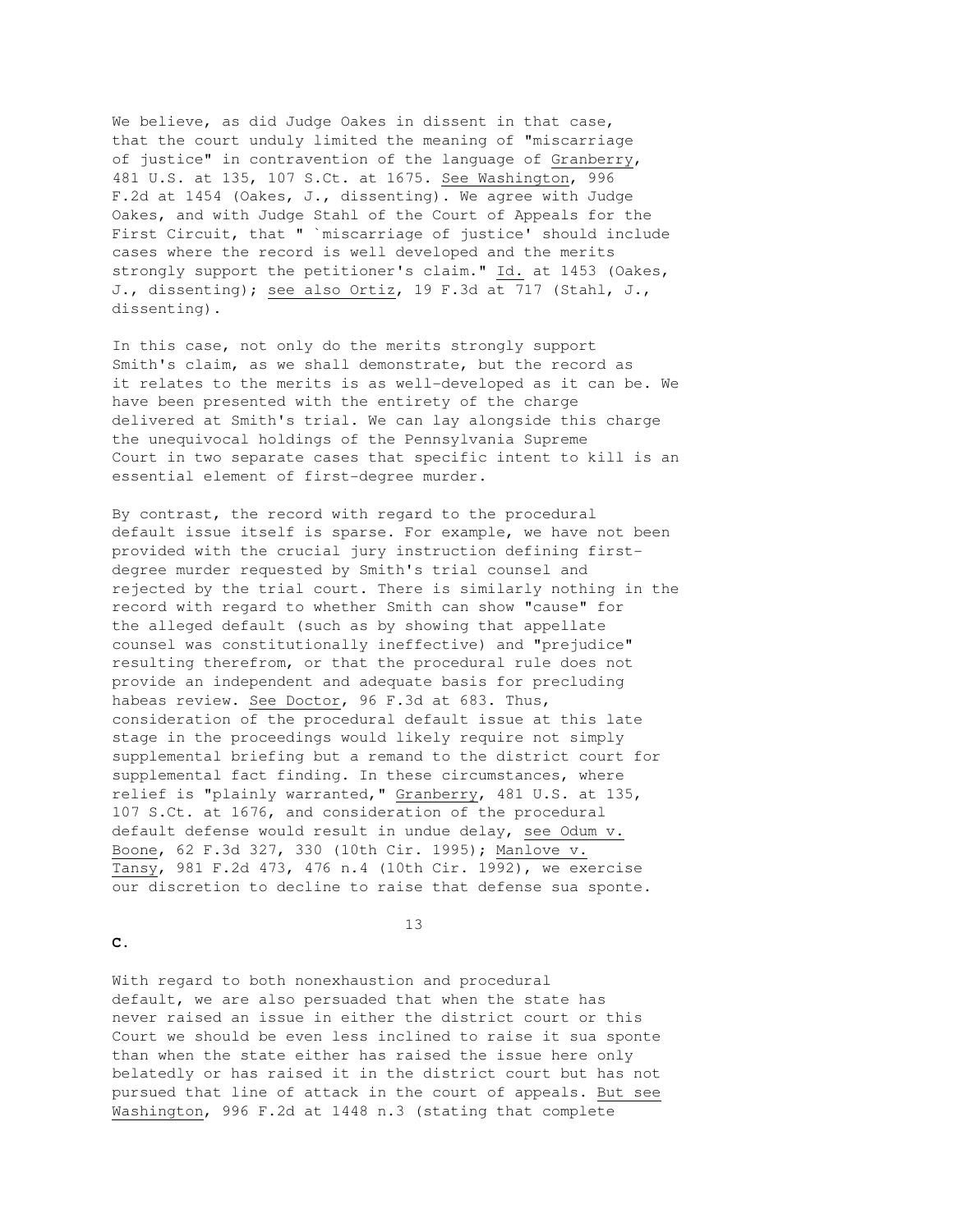failure to raise defense should be treated same as belatedly raising defense); Hardiman, 971 F.2d at 504 n.6 (same). In any of these situations, consideration of the issue contravenes our standard practice. However, where the issue has been raised either in the district court or the court of appeals, we are at least maintaining our roles as judges, addressing only the issues flagged, at some point, by the parties. Moreover, we are often aided in our endeavor by the fact that the district court has addressed the issue.

By contrast, where the state has never raised the issue at all, in any court, raising the issue sua sponte puts us in the untenable position of ferreting out possible defenses upon which the state has never sought to rely. When we do so, we come dangerously close to acting as advocates for the state rather than as impartial magistrates. See United States v. Burke, 504 U.S. 229, 246, 112 S.Ct. 1867, 1877 (1992) (Scalia, J., concurring in the judgment) ("The rule that points not argued will not be considered . . . at least in the vast majority of cases, distinguishes our adversary system of justice from the inquisitorial one."); accord Hardiman, 971 F.2d at 505. While considerations of federalism and comity sometimes weigh in favor of raising such issues sua sponte, consideration of that other great pillar of our judicial system -- restraint -- cuts sharply in the other direction.

We certainly have the discretion to raise these issues sua sponte. As Granberry and its progeny direct, that discretion should be exercised with reference to the values of federalism and comity, judicial efficiency, and the ends of justice. In cases in which an issue has not been raised by either party in either the district court or in this Court, we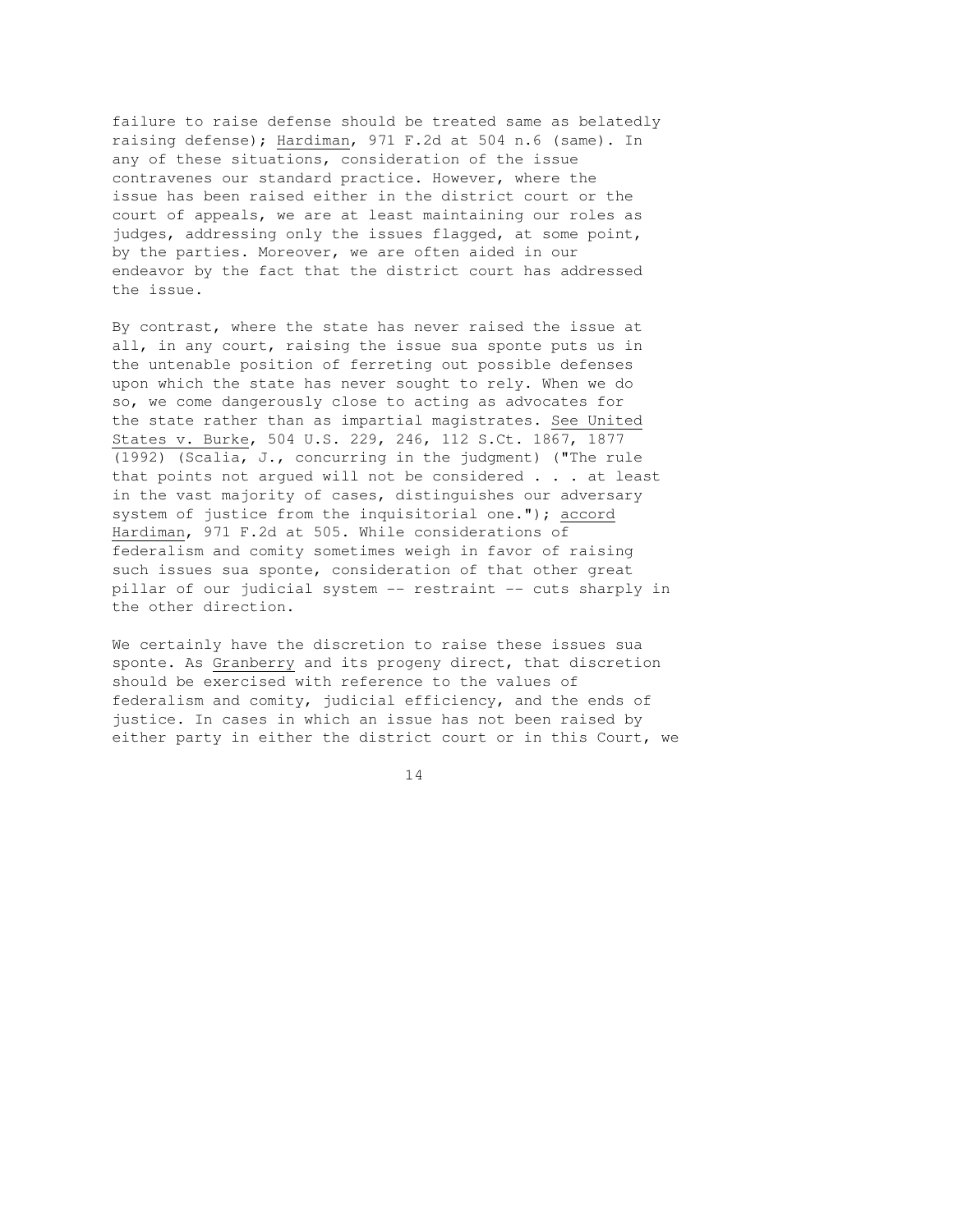will decline to address the issue unless consideration of these factors clearly indicates that we should depart from our standard practice. We apply this presumption in such cases lest we subtly transform our adversarial system into an inquisitorial one.

The dissent has not persuaded us that consideration of federalism and comity, judicial efficiency, and the ends of justice clearly dictate that we consider the defenses of nonexhaustion and procedural default. Accordingly, we decline to do so.

### **III.**

Smith argues that the jury instructions rendered by the trial court erroneously informed the jury that Smith could be convicted of first-degree murder even if he did not have the specific intent to kill. He asserts that the jury was incorrectly instructed that if it found beyond a reasonable doubt that one of the men had the specific intent to kill, and that Smith intended to commit the robbery that resulted in the killing, this would be sufficient to convict Smith of first-degree murder. He further argues that this instruction was incorrect under Pennsylvania law, and that this incorrect instruction violated his constitutional rights. The district court summarily rejected Smith's contention, stating: "Smith has raised several other arguments in his petition concerning both the guilt and penalty phases of his 1983 trial. These we find to be without merit." Smith v. Horn, 1996 WL 172047, at \*15.

We conclude from a fair reading of the jury instructions that there is a reasonable likelihood that the jury convicted Smith of first-degree murder without finding beyond a reasonable doubt that he intended that Sharp be killed. Such an instruction is contrary to Pennsylvania law. We hold that these jury instructions had the effect of relieving the Commonwealth of its burden of proving beyond a reasonable doubt one of the elements of first-degree murder under Pennsylvania law. The delivery of these improper instructions amounted to a violation of Smith's right to a fair trial pursuant to the Due Process Clause of the Fourteenth Amendment. Finally, we hold that this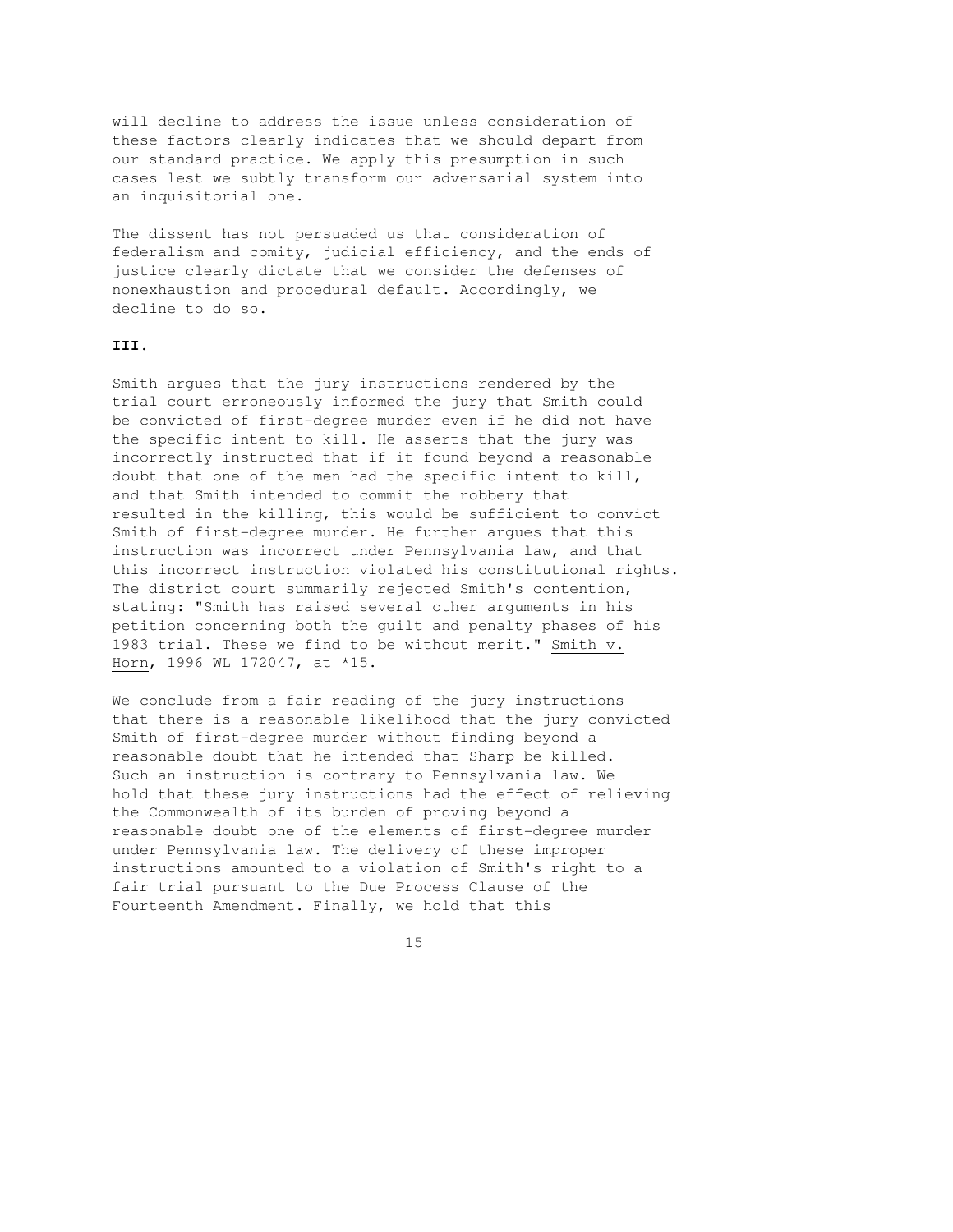constitutional error was not harmless and that Smith must be discharged unless the Commonwealth determines to retry him for first-degree murder.

#### **A.**

Under Pennsylvania law, both today and at the time of Smith's trial, an accomplice or co-conspirator in a crime during which a killing occurs may not be convicted of firstdegree murder unless the Commonwealth proves that he harbored the specific intent to kill. See 18 PA. CONS. STAT. ANN. § 2502(a) (West 1983); Commonwealth v. Huffman, 638 A.2d 961, 962-63, 964 (Pa. 1994); Commonwealth v. Bachert, 453 A.2d 931, 935 (Pa. 1982). This is so even where the identity of the actual killer is unknown. See Huffman, 638 A.2d at 964-65 (Papadakos, J., dissenting). The Commonwealth need not prove that the defendant actually performed the killing, see Commonwealth v. Bachert, 412 A.2d 580, 583 (Pa. Super. 1979), aff'd in part, rev'd on other grounds in part, 453 A.2d 931 (Pa. 1982), but it must prove he intended for the killing to occur. In other words, felony-murder simpliciter does not constitute murder in the first degree in Pennsylvania.

In Bachert, 453 A.2d at 933-34, the evidence showed that the defendant and a cohort committed a kidnaping and robbery, during the course of which the cohort killed the victim. The Pennsylvania Supreme Court wrote that to constitute first-degree murder, the evidence had to show beyond a reasonable doubt that the defendant harbored "a specific intent to kill." Id. at 935. It wrote:

To determine the kind of homicide of which the accomplice [defendant] is guilty, it is necessary to look to his state of mind; the requisite mental state must be proved beyond a reasonable doubt to be one which the accomplice harbored and cannot depend upon proof of intent to kill only in the principal.

Id. (emphasis added).

In Huffman, 638 A.2d at 962, the trial court had advised the jury that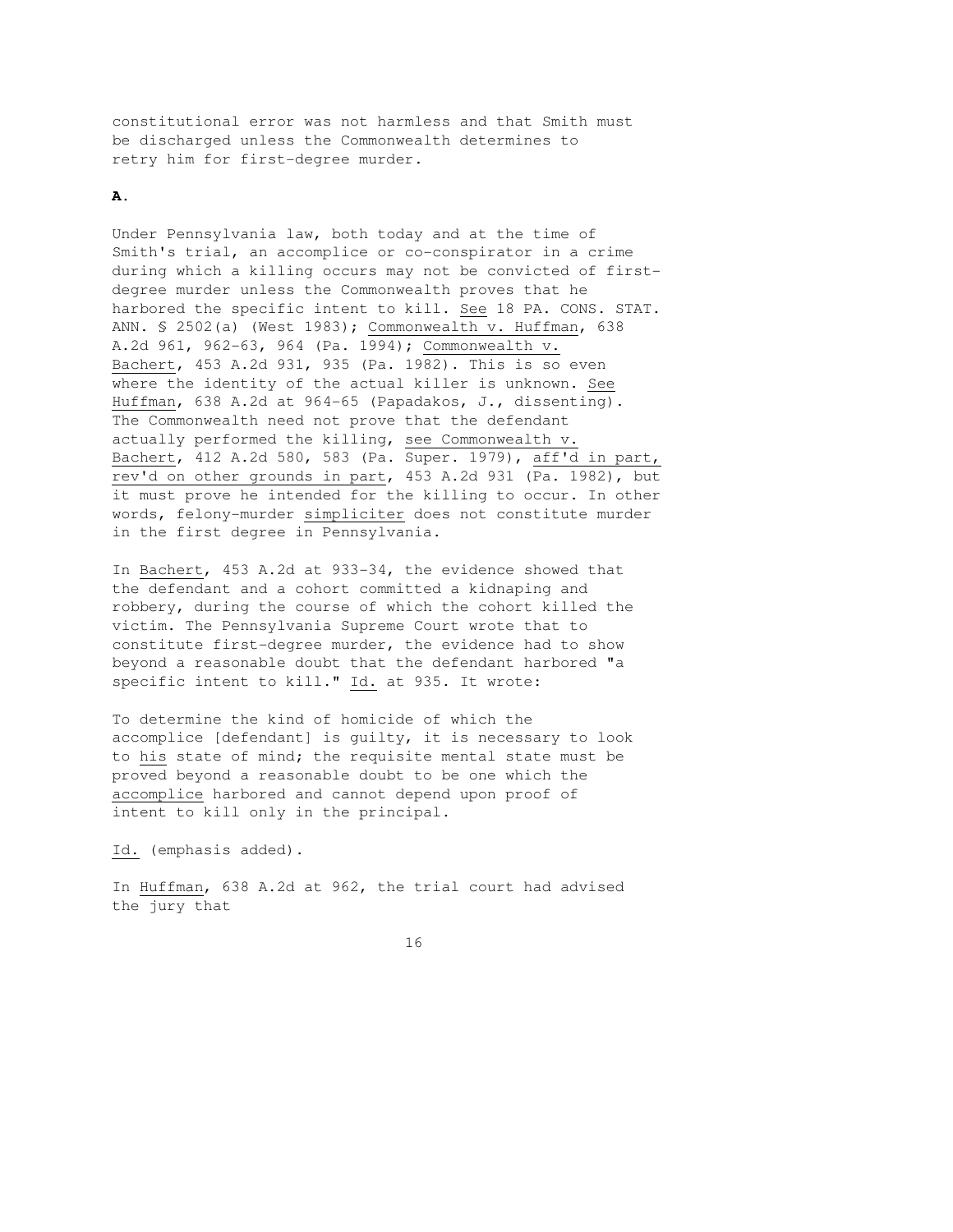"in order to find a Defendant guilty of murder in the first degree, you must find that the Defendant caused the death of another person, or that an accomplice or co-conspirator caused the death of another person . That is, you must find that the Defendant's act or the act of an accomplice or co-conspirator is the legal cause of death of [the victim], and therefore you must determine if the killing was intentional."

(quoting trial transcript) (emphasis added) (alteration in original). This, the Pennsylvania Supreme Court held, was "patently erroneous" and "an outright misstatement of the law on a fundamental issue relating to culpability." Id. The court wrote that Bachert "express[ly] and unambiguous[ly]" held that an accomplice to an underlying felony that results in death could be convicted of first-degree murder only if the Commonwealth proves that the accomplice specifically intended to kill. Id. at 962-63.

The Commonwealth cites in its reply brief two cases in support of the proposition that a shared intent to enter into a conspiracy to commit a crime is sufficient to confer criminal liability for a killing that is the natural and probable result of the conspiracy, even if the killing were not shown to be specifically intended by the defendant. See Commonwealth v. Roux, 350 A.2d 867, 870 (Pa. 1976); Commonwealth v. La, 640 A.2d 1336, 1345-46 (Pa. Super. 1994). However, neither of these cases involved first-degree murder. See Roux, 350 A.2d at 868 (second-degree murder and conspiracy);3 La, 640 A.2d at 1340 (third-degree murder and conspiracy); see also Huffman, 638 A.2d at 964 n.9 (criticizing dissent for relying on cases involving manslaughter and lesser degrees of murder). As the Commonwealth unambiguously conceded at oral argument, Huffman and Bachert make clear that specific intent to commit a killing, not simply intent to commit some other

3. Additionally, the events in Commonwealth v. Roux, 350 A.2d 867, 869 (Pa. 1976), took place on November 10, 1973. Before March 26, 1974, the definition of murder in the first degree in Pennsylvania included felony-murder. See 18 PA. CONS. STAT. ANN.§ 2502, Historical Note (1983). Thus, Roux would be inapposite even if the defendant there had been convicted of first-degree murder.

17

 $\overline{\phantom{a}}$  , and the contribution of the contribution of the contribution of the contribution of the contribution of the contribution of the contribution of the contribution of the contribution of the contribution of the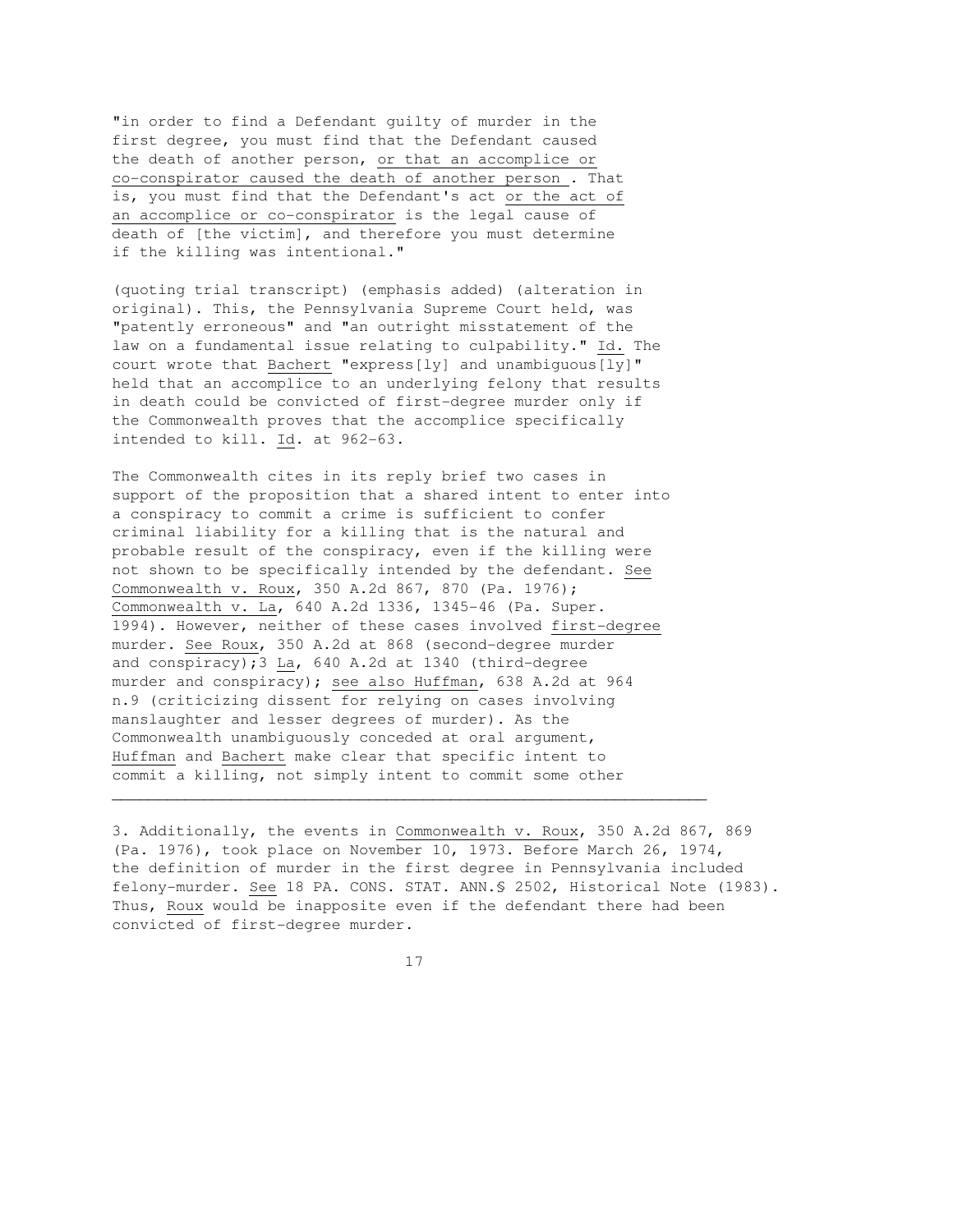crime from which a killing results, is a prerequisite to a conviction for first-degree murder in Pennsylvania. Cf. Tison v. Arizona, 481 U.S. 137, 175 n.13, 107 S.Ct. 1676, 1697 n.13 (1987) (Brennan, J., dissenting) (listing Pennsylvania as a jurisdiction that "restrict[s] the imposition of capital punishment to those who actually and intentionally kill").

#### **B.**

Our analysis of jury instructions claimed to impair a constitutional right "must focus initially on the specific language challenged." Francis v. Franklin, 471 U.S. 307, 315, 105 S.Ct. 1965, 1971 (1985); see also Rock v. Zimmerman, 959 F.2d 1237, 1246 (3d Cir. 1992) (en banc). The allegedly constitutionally infirm language must be considered in the context of the charge as a whole. See Estelle v. McGuire, 502 U.S. 62, 72, 112 S.Ct. 475, 482 (1991); Flamer v. Delaware, 68 F.3d 736, 752 (3d Cir. 1995); Kontakis v. Beyer, 19 F.3d 110, 115-16 (3d Cir. 1994). The proper inquiry is " `whether there is a reasonable likelihood that the jury has applied the challenged instructions in a way' that violates the Constitution." Estelle, 502 U.S. at 72, 112 S.Ct. at 482 (quoting Boyde v. California, 494 U.S. 370, 380, 110 S.Ct. 1190, 1198 (1990)) (emphasis added); see also Victor v. Nebraska , 511 U.S. 1, 6, 114 S.Ct. 1239, 1243 (1994); Flamer, 68 F.3d at 752.

A fair reading of the jury instructions given in this case permitted the jury to convict Smith of murder in the first degree without first finding beyond a reasonable doubt that Smith intended that Sharp be killed. Portions of the instructions are ambiguous as to the requisite finding of intent. Other portions affirmatively inform the jury that it need not find beyond a reasonable doubt that Smith specifically intended that the victim die in order for Smith to be guilty of murder in the first degree. Taken as a whole, there is a reasonable likelihood that the jury understood the instructions in this way.

One of the two portions of the jury charge that specifically mentions first-degree murder reads as follows:

[T]he elements of first degree murder are the unlawful killing of another person done intentionally; that is,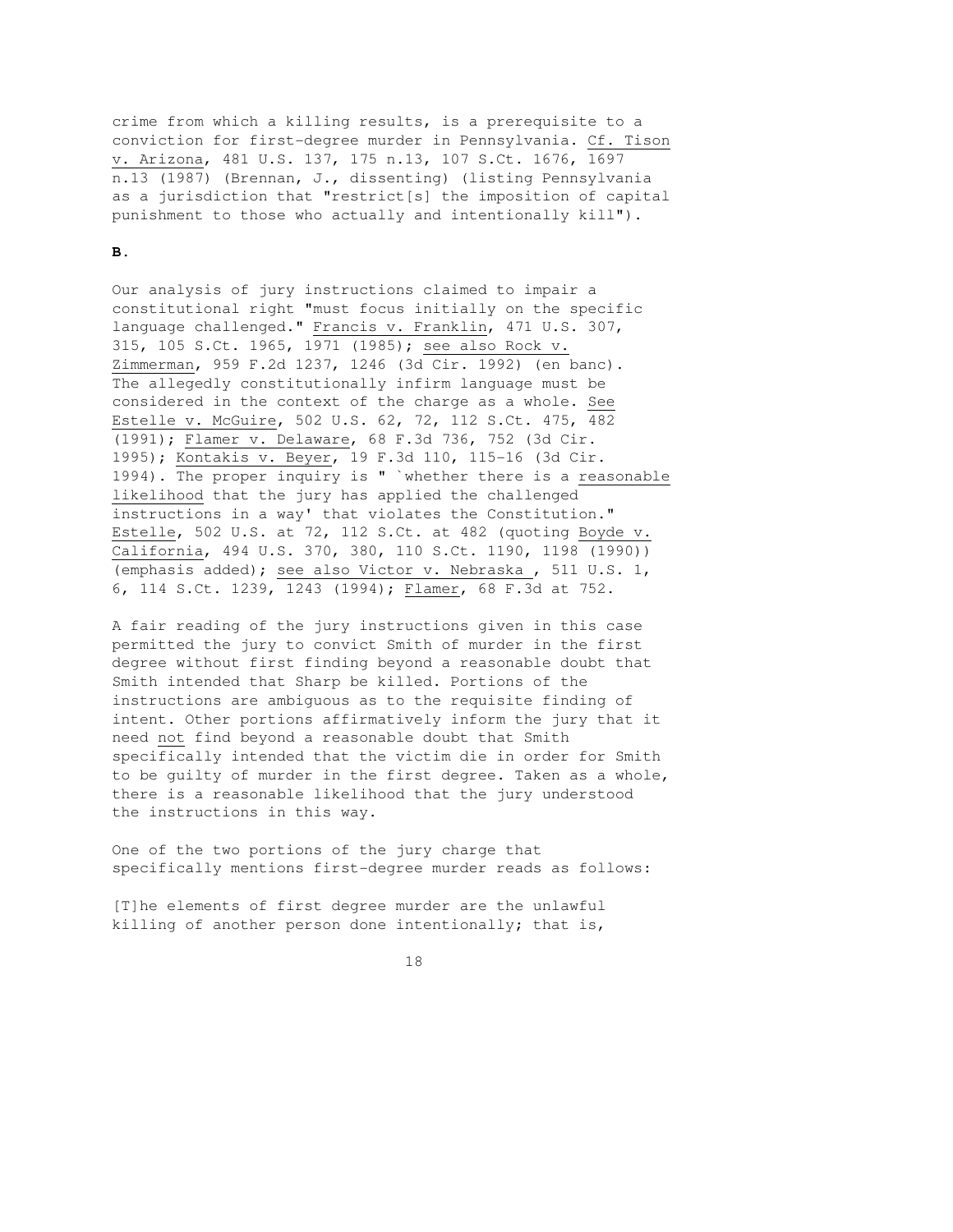willfully, deliberately and with premeditation, plus malice, as I will define that term to you. If these elements have been established beyond a reasonable doubt, you may, on the theory that one was the perpetrator and the other the accomplice, find Clifford Smith guilty of murder in the first degree . .. .

Cross App. at 1035 (emphasis added). Taken in isolation, this charge might convey the idea that the jury must find that Smith harbored the specific intent to kill Sharp. This interpretation would be reasonable only if the jury were to understand the word "accomplice" to mean "accomplice in the killing," and not simply "accomplice in the robbery." Only in that way would the instructions convey the critical idea that Smith must be found to have intended to kill Sharp for Smith to be found guilty of first-degree murder.

Taken together with the remainder of the pertinent instructions, it is clear that jury was not made to understand "accomplice" in this way. In other portions of the charge, in which the trial court mentioned the killing but did not specifically discuss first-degree murder, the court generally did not clarify whether it was using "accomplice" in reference to the robbery, the killing, or both. Further, when it did make the meaning of "accomplice" reasonably clear, it appears that the court was using that term in reference to the robbery only.

For example, the court instructed:

[T]he Commonwealth must prove all of the elements of the case beyond a reasonable doubt, but [it] do[es] not have to prove beyond a reasonable doubt which of the two, Smith or Alston, actually brought about the killing of Richard Sharp by showing who pulled the trigger and plac[ed] the shot in his head. If, and I emphasize this, you find that one was the accomplice of the other and that one of the two actually performed the killing, you, the jurors, need not agree on the role or roles played by the respective parties; that is, by this defendant and his accomplice, if you find that that was the position of both, provided that each of you is satisfied that the crime was actually perpetrated by the defendant or by the accomplice of the defendant.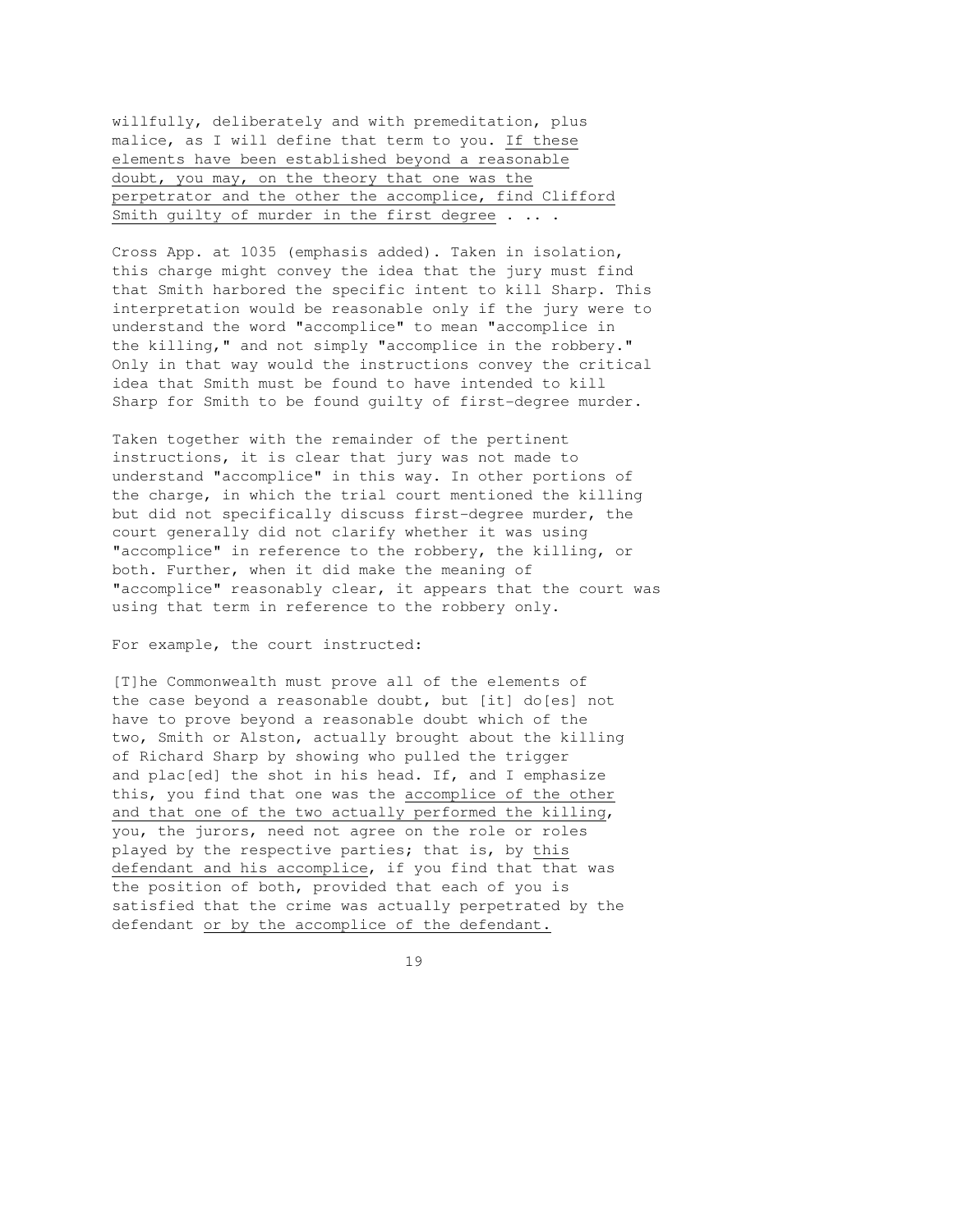Conversely, if you find that one was not the accomplice of the other but that a criminal homicide occurred, then you must decide who performed the act of killing and, of course, it follows that if Alston was the killer and Smith was not his accomplice, he, Smith, would not be guilty of the crime of murder for the Commonwealth has not proven this accomplice theory beyond a reasonable doubt.

Id. at 1031-32 (emphasis added).

The court also instructed:

[I]f . . . you find that Smith and Alston were accomplices of each other, then it is not important for you to determine which one actually pulled the trigger that brought about the killing of Richard Sharp, if you find beyond a reasonable doubt that one of the two did so and were [sic] acting as the accomplice of each other at the time. In order, however, to find Clifford Smith to be guilty, you need not conclude, as I said that he was the actor; that is, if I can use the word "shooter," but he was, nevertheless, acting as an accomplice of Alston and it was his intent of promoting or facilitating that act and the killing was done in furtherance of the robberies, if you so find, then he would be guilty as though he were the actual perpetrator.

Id. at 1030-31 (emphasis added).

The jury was further instructed on "the distinction between third degree murder and first degree murder." Id. at 1057. Murder in the third degree occurs where"the perpetrator, 4 or his accomplice  $\ldots$  . [w] as . . . acting willfully, deliberately and with premeditation, although . . . not having the specific intent to kill." Id. (emphasis added). The clear implication is that first-degree murder occurs where "the perpetrator, or his accomplice" did have "the specific intent to kill."

In these portions of the charge, the court did not clarify whether "accomplice" means "accomplice in the killing,"

4. The court presumably meant "the defendant": by definition, the "perpetrator" necessarily did the "acting."

 $\overline{\phantom{a}}$  , and the contribution of the contribution of the contribution of the contribution of the contribution of the contribution of the contribution of the contribution of the contribution of the contribution of the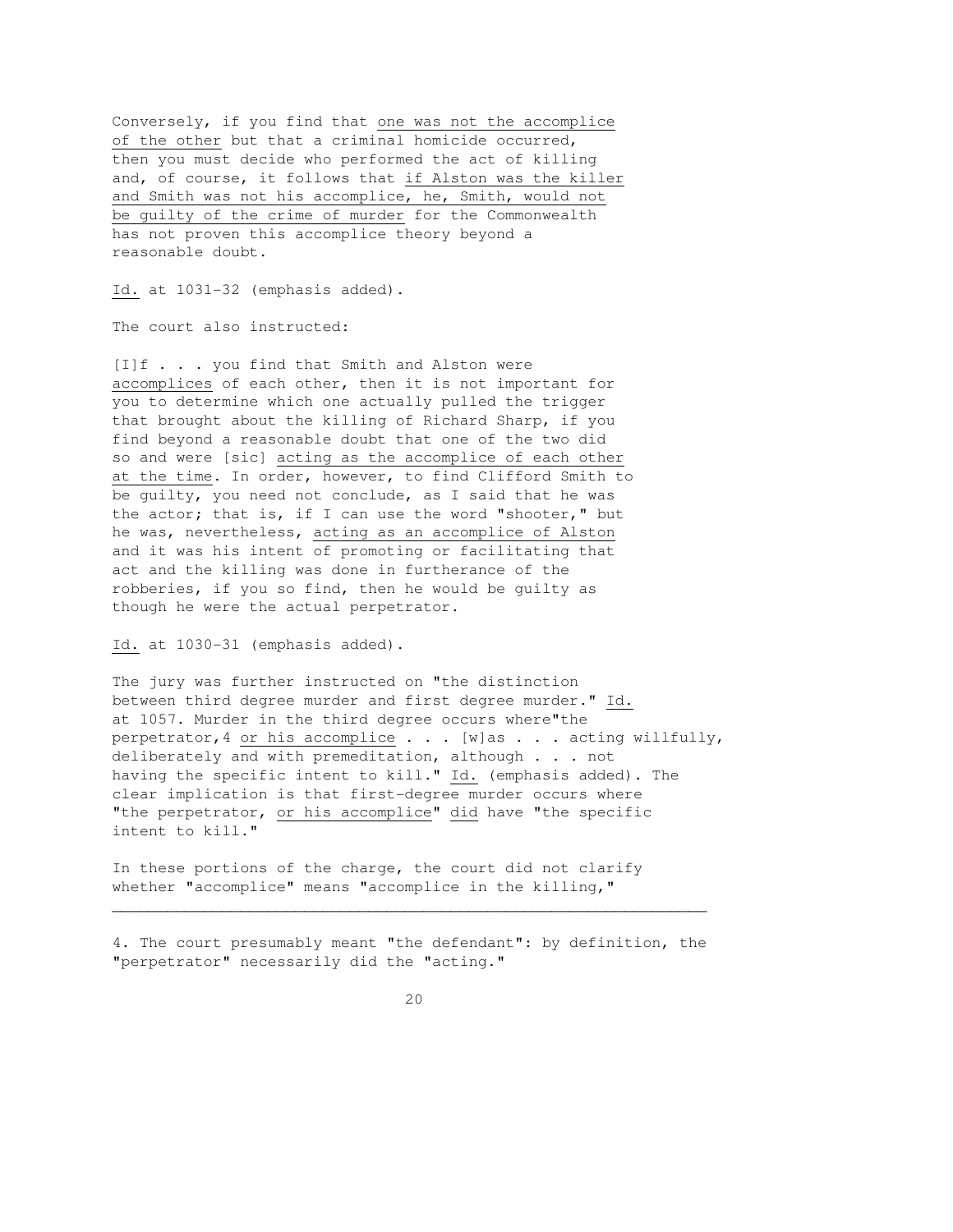"accomplice in the robbery," or both. The charge thus blurred the distinction between "accomplice in the robbery" and "accomplice in the killing," leading the jury to believe that an accomplice for one purpose is an accomplice for all purposes. This confusion was exacerbated when, in the course of enumerating the elements of second-degree murder, the court repeatedly used the word "accomplice" to mean "accomplice in the robbery." Without an explicit disclaimer, it is extremely unlikely that the jury understood the same word to have two different meanings when used only moments apart in the same charge. The charge thus allowed Smith to be convicted of first-degree murder if the jury found that either he or his accomplice in the robbery intended to kill Sharp.

Additionally, with regard to the conspiracy counts, the court instructed: "You should . . . determine . .. whether there was the requisite intent to enter into this conspiracy to commit the robbery and the killing which the Commonwealth contends flowed therefrom or whether there was the requisite intent to enter into and be the accomplice with the other in bringing this about" Id. at 1047 (emphasis added). In this portion of the charge, it is unclear whether one could have the "requisite intent to enter into th[e] conspiracy to commit the robbery," without also having the "requisite intent to enter into the conspiracy to commit the . . . killing which the Commonwealth contends flowed" from the robbery. It is likely that a reasonable juror would have inferred that the "requisite intent to enter into th[e] conspiracy to commit the robbery" also necessarily establishes the "requisite intent to enter into th[e] conspiracy to commit . . . the killing which . . . flowed therefrom." The court's conflation of the two independent requirements of intent was aggravated by the court's next instruction that the jury determine "whether there was the requisite intent to enter into and be the accomplice with the other in bringing this about," without clarifying whether the "this" referred to the robbery, the killing, or both.

The court immediately attempted to explain the above instruction, but in doing so it conveyed the impression that Smith was criminally liable for conspiracy to commit murder if he intended to enter into a conspiracy to commit robbery: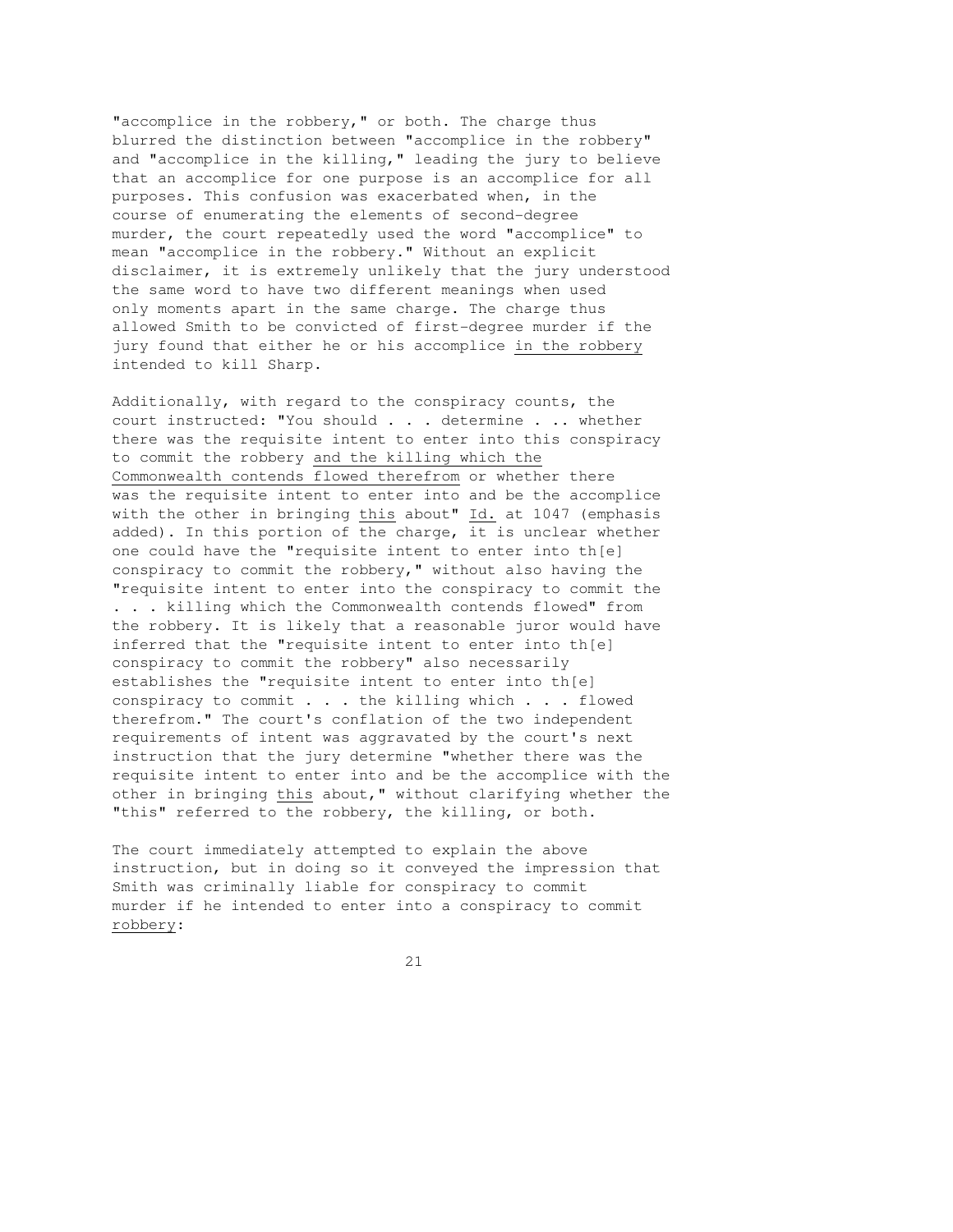That is to say, did Clifford Smith agree, although not necessarily by words, but by conduct and circumstances to bring about this robbery which, in turn, led to the ultimate shooting, so the Commonwealth contends, and the killing of Richard Sharp? If so, then the major basis of conspiratorial liability exists as to him.

Id. at 1047-48 (emphasis added). The court did not clarify to which crime this "conspiratorial liability" applies; the charge was given in the context of the general conspiracy instruction. Thus, it is likely that the jury understood this charge as instructing that Smith could be found guilty of conspiracy to commit first-degree murder if he intended to commit the robbery, even if he did not intend that the killing be committed.

The closest the court came to instructing the jury that specific intent on the part of Smith was necessary to convict him of first-degree murder was the following: "[Y]ou . . . would be justified in returning a verdict of first degree murder, if you determine beyond a reasonable doubt that the killing was intentional; that is, that there was a specific conscious intent to kill and this was done willfully, deliberately, and with premeditation." Id. at 1058 (emphasis added). However, this language fails to convey the crucial point that the jury must find that Smith, as opposed to Alston, intended the killing to occur in order for Smith to be found guilty of murder in the first degree. Thus, this portion of the charge is "not rhetorically inconsistent," Rock, 959 F.2d at 1248, with the portions that convey the idea that an intent on the part of Alston to kill, coupled with Smith's participation in the robbery, rendered Smith guilty of first-degree murder.

The Commonwealth contends that we are bound by the Pennsylvania Supreme Court's determination, on Smith's direct appeal, that the instructions fairly conveyed to the jury the elements of first-degree murder. The court wrote: "We have reviewed the record in the present case and find no inadequacies in the trial court's instructions as to elements of the crime of murder of the first degree and as to pertinent requirements of criminal culpability." Smith I, 513 A.2d at 1377. Nonetheless, where an allegedly faulty

<u>22</u>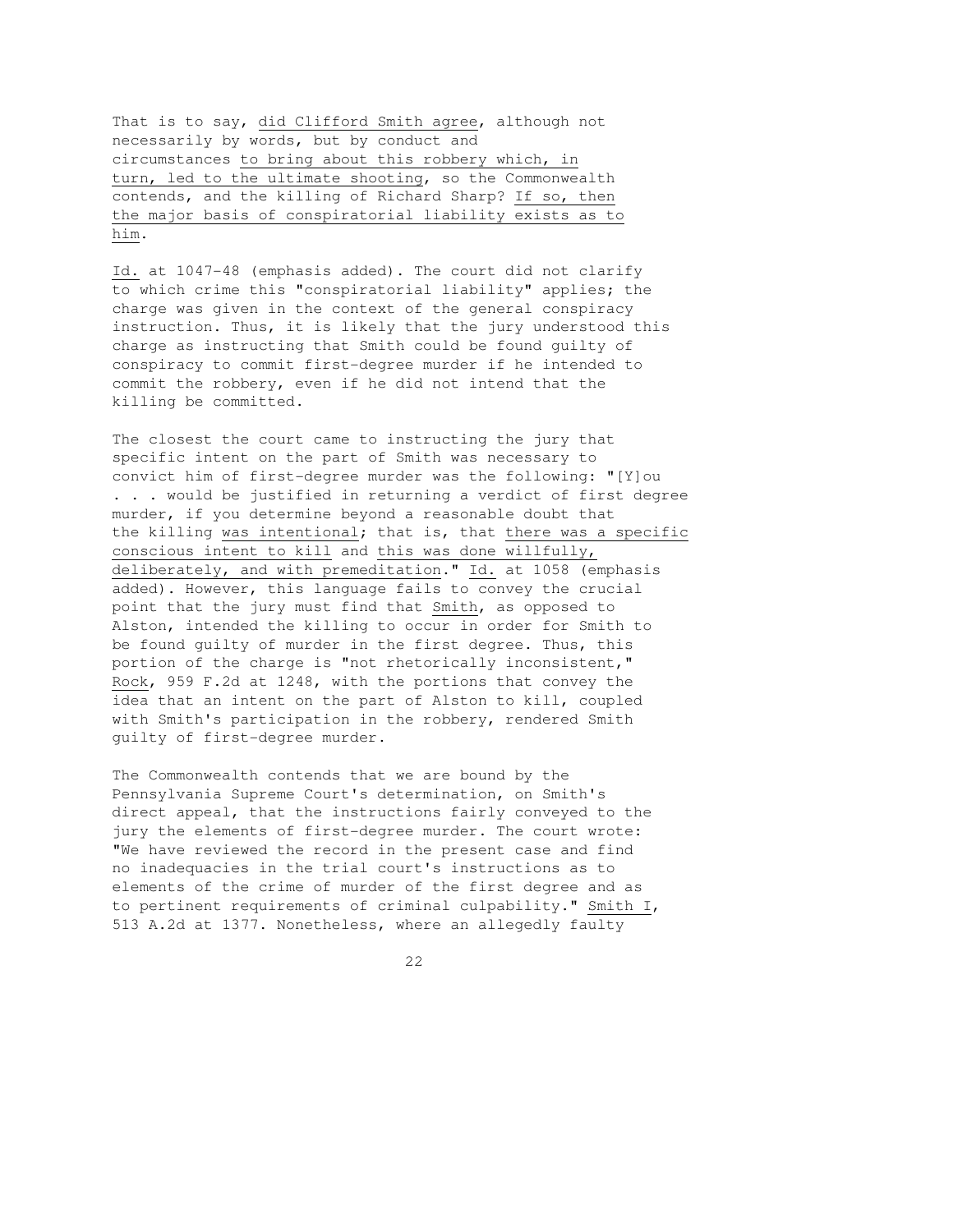jury charge implicates a habeas petitioner's federal constitutional rights, as we conclude in the next section this charge did, we have an independent duty to ascertain how a reasonable jury would have interpreted the instructions at issue. See Francis, 471 U.S. at 315-16, 105 S.Ct. at 1972; Sandstrom, 442 U.S. at 516-17, 99 S.Ct. at 2455; Kontakis, 19 F.3d at 116.

The dissent contends that the trial court's initial rendition of the meaning of "accomplice" pursuant to Pennsylvania law adequately conveyed to the jury that each subsequent use of the term was offense-specific. See Dissent slip op. at 42-43. The court instructed:

[A]n accomplice is a person if with the intent of promoting or facilitating the commission of a crime he solicits, commands, encourages or requests the other person or persons to commit that crime or crimes, or aids, agrees to aid, or attempts to aid the other person in the planning or committing the [sic] crime.

App. at 1029. Yet nothing in this charge would lead the jury to think that, when the court instructed the jury on murder, and the court used the word "accomplice," that word meant only "accomplice in the murder." Indeed, this charge reinforces the notion that an accomplice for one purpose is an accomplice for all purposes. There is at least a reasonable likelihood that, without further elaboration, the jurors understood the instruction as stating that if Smith harbored "the intent of promoting or facilitating the commission of a crime [robbery] [and] he solicit[ed], command[ed], encourage[d] or request[ed] [Alston] to commit that crime [robbery] or aid[ed], agree[d] to aid, or attempt[ed] to aid [Alston] in . . . planning or committing the crime [robbery]," then Smith is "an accomplice." Id. (emphasis added). The dissent seeks mightily to read into this charge the additional words that might have conveyed the correct impression -- "an accomplice in that crime" or "an accomplice for purposes of that crime." That critical impression, however, was not conveyed.

The Commonwealth urges that, taken as a whole, the charge informed the jury that it must find that Smith intended for the killing to occur in order to convict him of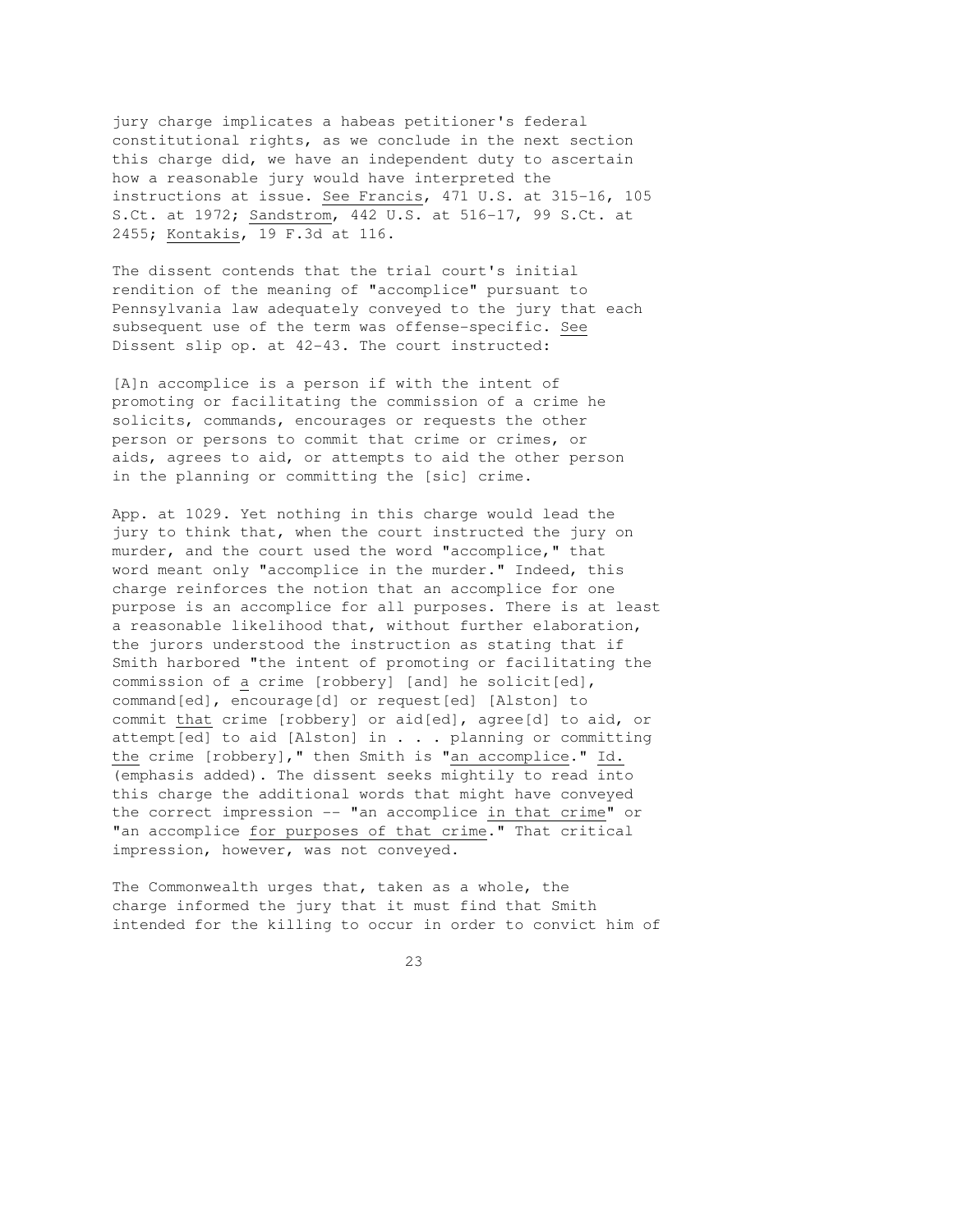first-degree murder. However, the Commonwealth has cited us no additional language from the charge concerning the elements of first-degree murder. Indeed, we have quoted above the entirety of the charge as pertinent to the firstdegree murder count and, taken as a whole, we must conclude that there is at least a reasonable likelihood that the jury understood the charge as imposing upon the Commonwealth no burden of proving that Smith intended for the victim to die in order to convict Smith offirst-degree murder.

# **C.**

Having determined that the jury instructions in this case were incorrect, we must further determine whether the error is of constitutional magnitude. " `[I]t is well established that a state court's misapplication of its own law does not generally raise a constitutional claim. The federal courts have no supervisory authority over state judicial proceedings and may intervene only to correct wrongs of constitutional dimension.' " Johnson v. Rosemeyer, No. 96-1861, 1997 WL 318064, at \*5 (3d Cir. June 13, 1997) (quoting Geschwendt v. Ryan, 967 F.2d 877, 888-89 (3d Cir. 1992) (en banc)) (alteration and emphasis added). However, this does not foreclose the possibility that, in the rare case, "a state court's misapplication of its own law" may itself result in a "wrong[ ] of constitutional dimension." In other words, a state court's misapplication of its own law, in and of itself, cannot be corrected by a federal court. However, when that misapplication has the effect of depriving a person of life, liberty, or property without due process of law in violation of the Fourteenth Amendment, the resulting federal constitutional error can be corrected by a federal habeas court. See Gilmore v. Taylor, 508 U.S. 333, 348-49, 113 S.Ct. 2112, 2121 (1993) (O'Connor, J., concurring in the judgment). On the other hand, "errors of state law cannot be repackaged as federal errors simply by citing the Due Process Clause." Johnson, 1997 WL 318064 at \*6. We conclude that the jury instruction at issue here was not merely an error of state law. By removing the Commonwealth's burden of proving beyond a reasonable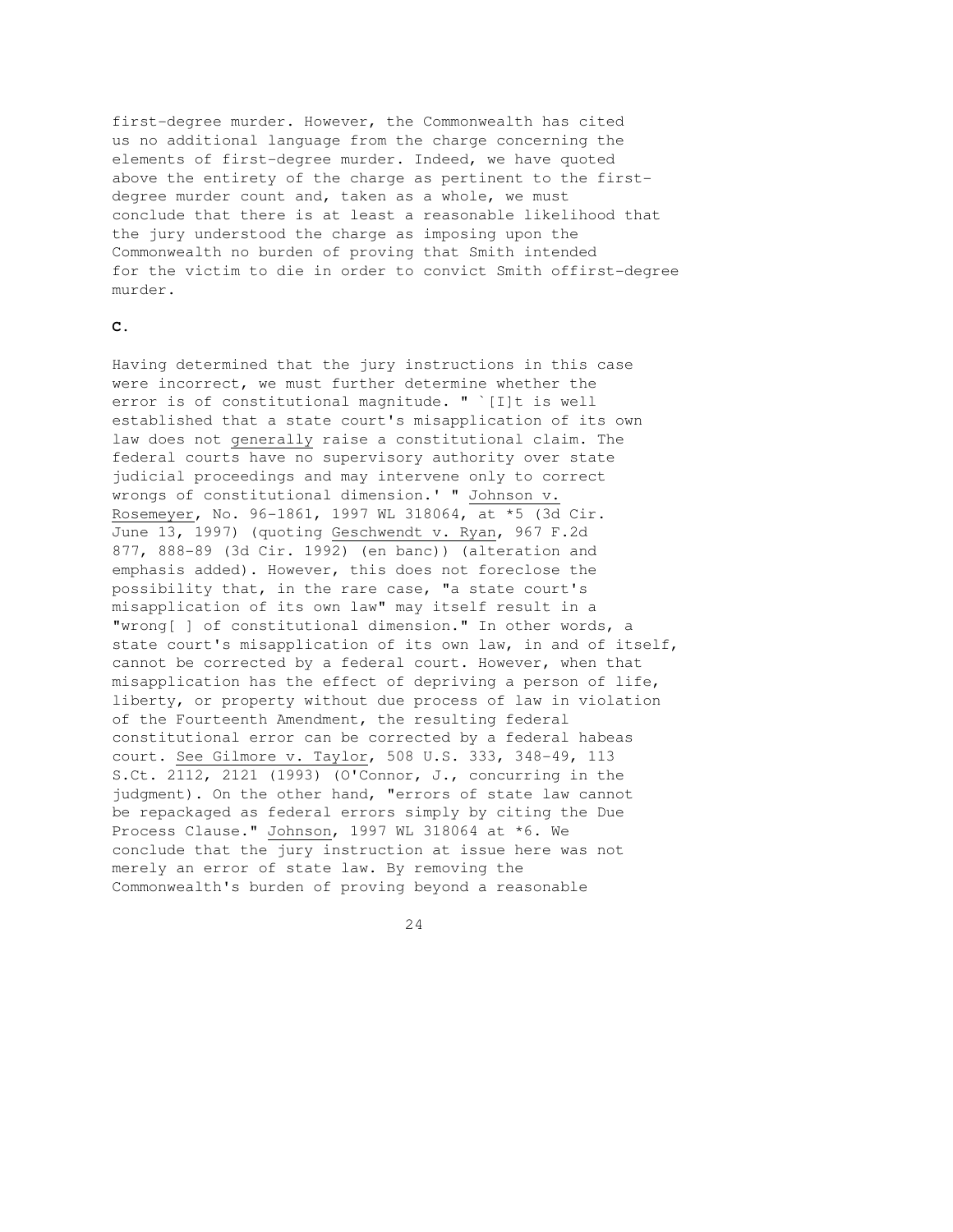doubt one of the essential elements of the crime of firstdegree murder, the instruction also contravened the Due Process Clause of the Fourteenth Amendment.

It is axiomatic that Pennsylvania may, within certain constitutional limits, define first-degree murder in whatever way the Commonwealth sees fit. See McMillan v. Pennsylvania, 477 U.S. 79, 85, 106 S.Ct. 2411, 2415-16 (1986); Johnson, 1997 WL 318064 at \*6. It certainly may include within that definition felony-murder. Indeed, many states do include such killings in their definitions of firstdegree murder. See Tison, 481 U.S. at  $152-54$  & nn.5-9, 107 S.Ct. at 1683-86 & nn.5-9. Pennsylvania itself defined first-degree murder in this way until 1974. See 18 PA. CONS. STAT. ANN. § 2502, Historical Note. The Supreme Court has held that the inclusion of felony-murder within the definition of first-degree murder, and the consequent imposition of the death penalty, does no violence to the federal Constitution so long as the defendant was a major participant in the felony and exhibited a reckless indifference to human life. See Tison, 481 U.S. at 158, 107 S.Ct. at 1688.

However, once the state has defined the elements of an offense, the federal Constitution imposes constraints upon the state's authority to convict a person of that offense. It is well-settled that "the Due Process Clause [of the Fourteenth Amendment] protects the accused against conviction except upon proof beyond a reasonable doubt of every fact necessary to constitute the crime with which he is charged." In re Winship, 397 U.S. 358, 364, 90 S.Ct. 1068, 1073 (1970); see also Victor, 511 U.S. at 5, 114 S.Ct. at 1242; Francis, 471 U.S. at 316-17, 105 S.Ct. at 1973-74; Sandstrom v. Montana, 442 U.S. 510, 520-22, 99 S.Ct. 2450, 2457-58 (1979). A jury instruction that omits or materially misdescribes an essential element of an offense as defined by state law relieves the state of its obligation to prove facts constituting every element of the offense beyond a reasonable doubt, thereby violating the defendant's federal due process rights. See Carella v. California, 491 U.S. 263, 265, 109 S.Ct. 2419, 2420 (1989) (per curiam); Rock, 959 F.2d at 1245-46; see also Polsky v. Patton, 890 F.2d 647, 651 (3d Cir. 1989) (no due process violation

<u>25</u>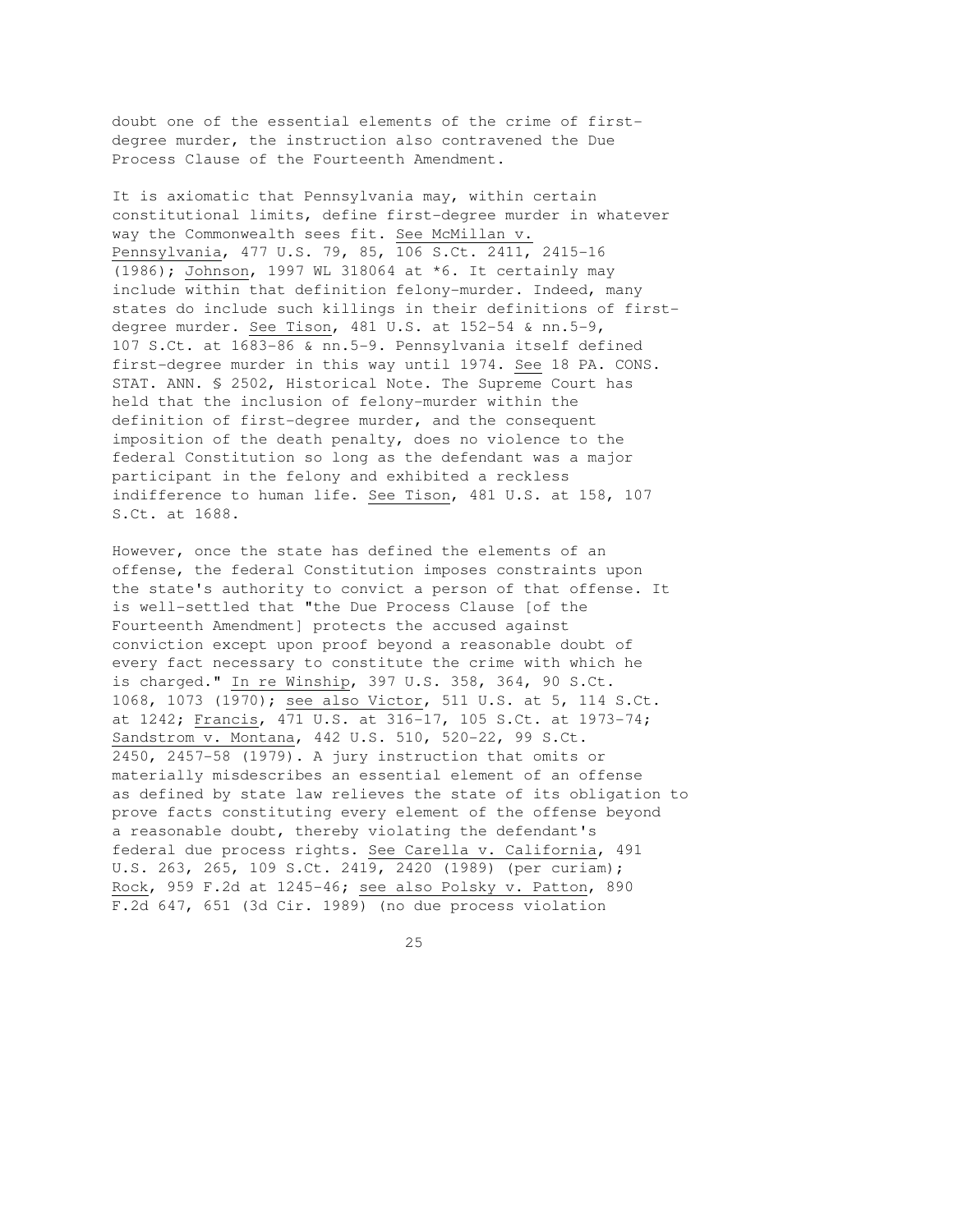where jury instruction "did not omit any essential element of the crime charged").

This result is not inconsistent with Johnson, 1997 WL 318064 at \*6-8. In that case, the federal habeas petitioner contended that the jury instructions concerning justification rendered at his Pennsylvania trial for aggravated assault, and later affirmed by an intermediate appellate court, violated his rights pursuant to the Due Process Clause. See id. at \*3-5. We noted that a conviction for aggravated assault in Pennsylvania required that the Commonwealth prove beyond a reasonable doubt that the defendant acted with malice. See id. at \*6. We further noted that justification on the part of the defendant would necessarily negate a showing of malice. See id. Thus, the Commonwealth was required to prove that the defendant acted without justification. See id. The petitioner argued that, by misdescribing justification pursuant to Pennsylvania law, the trial court violated his Due Process rights. See id. He reasoned that the allegedly erroneous instruction allowed the Commonwealth to convict him of the offense without having proved every element, as properly defined, beyond a reasonable doubt. See id.

We rejected this argument, holding that no federal issue was raised. See id. at \*8. We further held that a federal habeas court is bound by the definition given a state criminal offense even by intermediate state appellate courts. See id. at \*10-13. However, in Johnson the Pennsylvania Supreme Court had not yet defined justification pursuant to state law. See id. at \*4. The petitioner simply challenged the definition of that term rendered by the state trial and intermediate appellate courts, urging that the Pennsylvania Supreme Court would rule differently. Thus, Johnson stands for the unremarkable proposition that the states are free to define criminal offenses in any way they see fit, within certain constitutional limitations, even through their lower courts. This is so even if the definition they choose makes it somewhat easier to convict a person of the offense than would be the case under a different definition. Johnson most emphatically does not stand for the proposition that, once a state has defined a criminal offense, the state may

<u>26</u>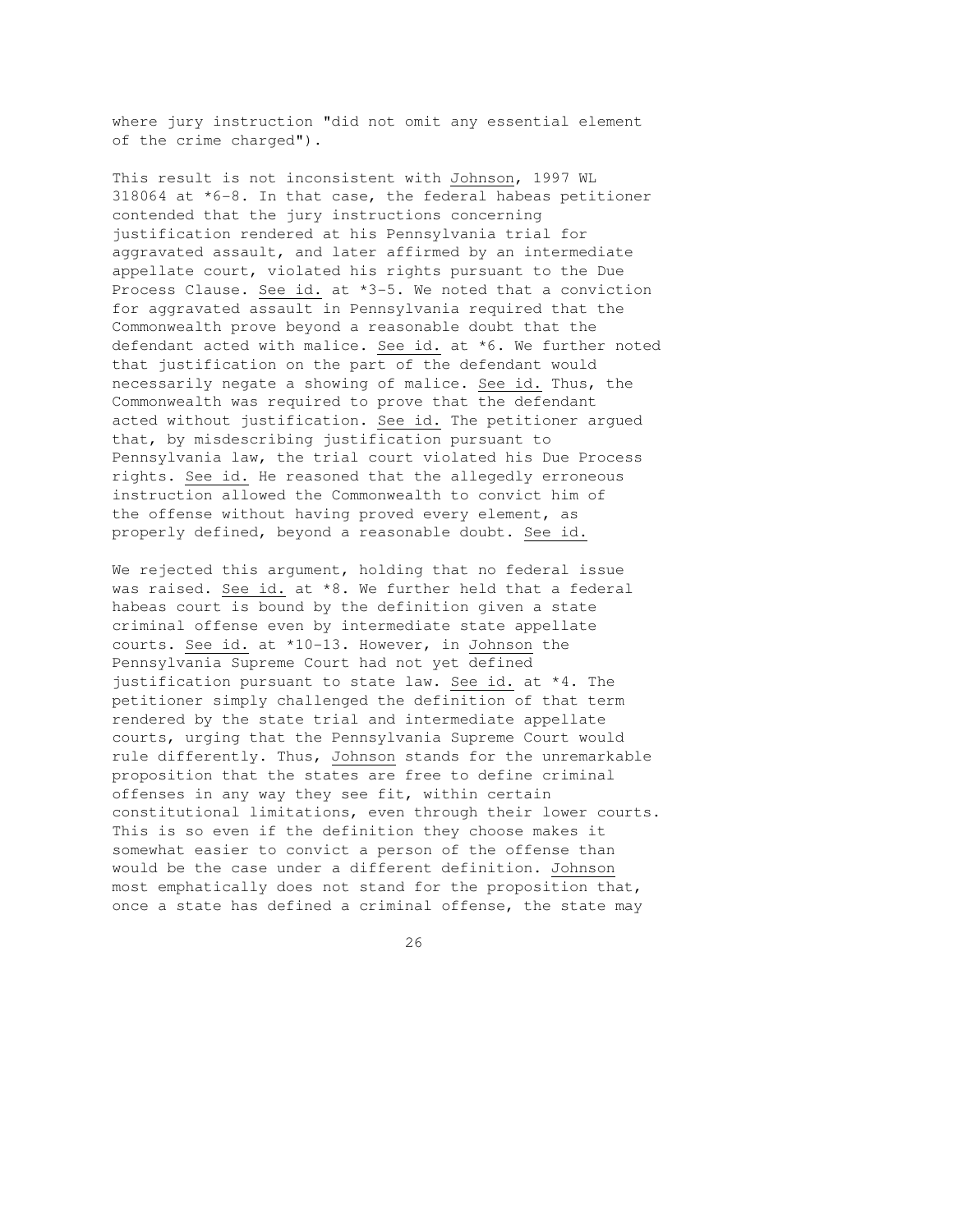then proceed to convict a person of that offense on anything less than proof beyond a reasonable doubt of all the elements of the offense. Thus, whether a state is relieved of that burden via an instruction that omits an element of an offense, materially misdescribes that element, or shifts to the defendant the burden of proof on that element, the result is the same -- the defendant has been denied his federal constitutional rights.

The dissent accuses us of holding that "the Due Process Clause is violated whenever a state trial judge, in instructing a jury on an element of a state offense, gives an ambiguous instruction that prejudices the defendant." Dissent slip op. at 45-46. We do no such thing. First, rather than being "ambiguous," the language must be such that "there is a reasonable likelihood that the jury has" understood and applied it in a certain way. Supra at 18 (emphasis and internal quotation marks omitted). Second, we require more than that the defendant simply be "prejudice[d]." Our recent holding in Johnson, 1997 WL 318064 at \*6-8, makes this clear. The standard requires that the defendant be prejudiced in a very particular way - it requires that the erroneous instructions have operated to lift the burden of proof on an essential element of an offense as defined by state law.

The dissent notes that the Supreme Court has never expressly held that a jury charge that eases the state's burden of proof on an element of an offense by omitting or materially misdescribing it violates the Due Process Clause. The proposition is true as far as it goes. If our duty as a court of appeals were simply to sustain only those claims the legal bases for which have already been settled by the Supreme Court, the dissent's observation would have some relevance. However, our duty also extends to predicting, in circumstances where there is no specific guidance, how that Court would decide if it were to consider the case before us.

Contrary to the dissent's assertions, our holding follows inexorably from the Supreme Court's decisions in Sandstrom, Franklin, and Carella. As the dissent recognizes, those cases "held that the Due Process Clause[i]s violated where jury instructions in [a] criminal case[ ] set out either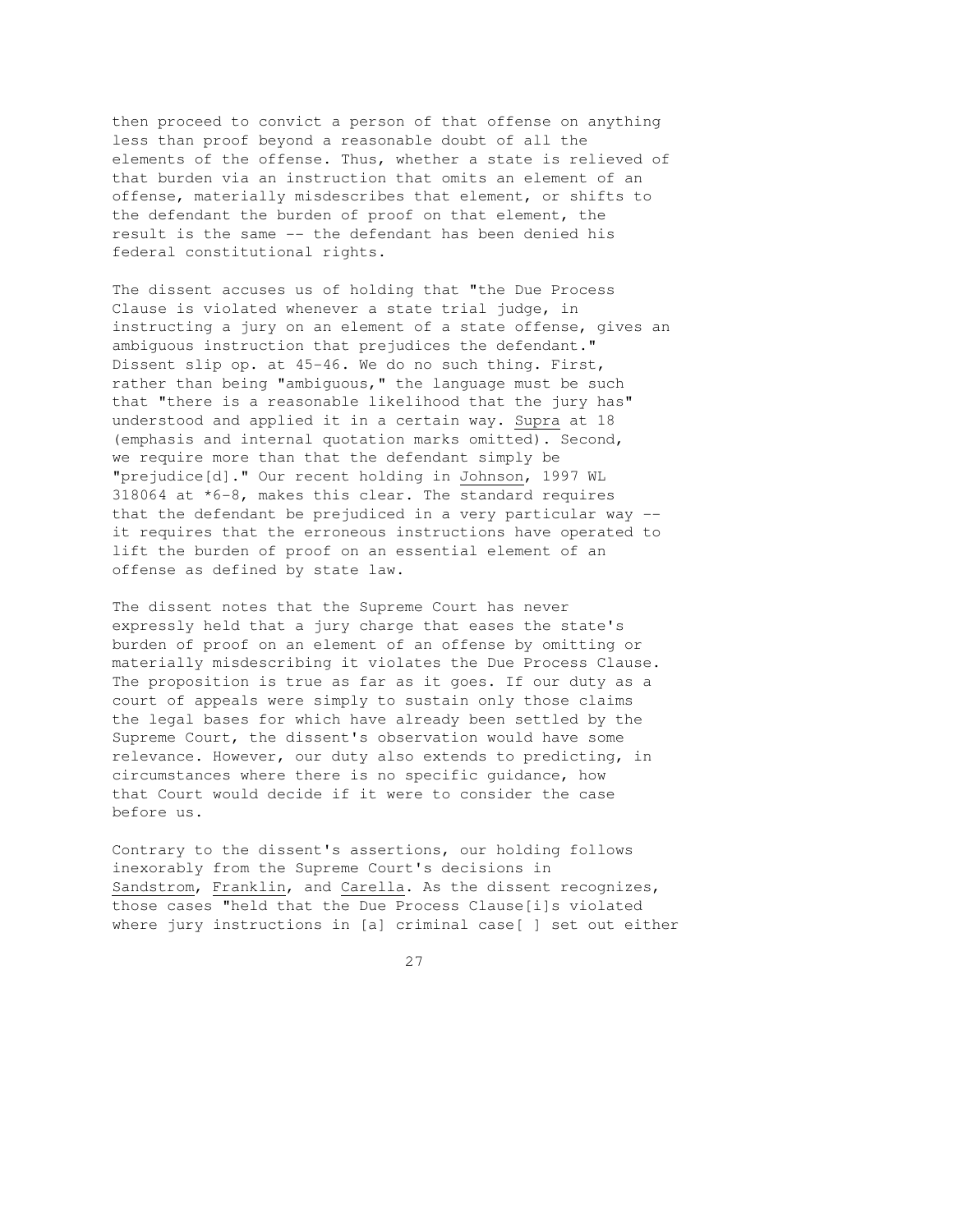a conclusive presumption or a mandatory rebuttable presumption that relieve[s] the prosecution of the burden of persuasion on the presumed fact." Dissent slip op. at 46. Here, the jury was not instructed on an essential element of first-degree murder -- Smith's intent. Instead, as we read the charge (and we understand the dissent disputes this point) the jury was instructed that as long as either Smith or Alston killed Sharp, and as long as Smith and Alston were accomplices in the robbery, Smith could be found guilty of first-degree murder. This charge was the functional equivalent of an instruction that as long as either Smith or Alston killed Sharp, and as long as Smith and Alston were accomplices in the robbery, the jury should conclusively presume that Smith had the intent to kill Sharp, and therefore he could be found guilty of first-degree murder. Yet the dissent apparently would find that the former charge does not violate Smith's constitutional rights, because it is not identical in form to the latter, which indisputably is repugnant to the Due Process Clause under Sandstrom, Franklin, and Carella.

In this case, there is no dispute that Pennsylvania law requires the Commonwealth prove specific intent to kill on the part of the defendant in order to convict him of firstdegree murder. The Commonwealth unambiguously conceded as much at oral argument. However, the jury was instructed that Smith could be found guilty of first-degree murder even if it did not find beyond a reasonable doubt that Smith intended for a killing to take place. The instruction thus relieved the Commonwealth of the burden of proving beyond a reasonable doubt facts necessary to constitute every element of the offense with which Smith was charged. The instruction therefore constituted error pursuant to the Due Process Clause of the Fourteenth Amendment.

## **D.**

Finally, we must determine whether the constitutional error that occurred in this case was harmless.

#### **1.**

We must first determine whether a jury charge that omits or misdescribes an element of an offense can ever be harmless. We have explained that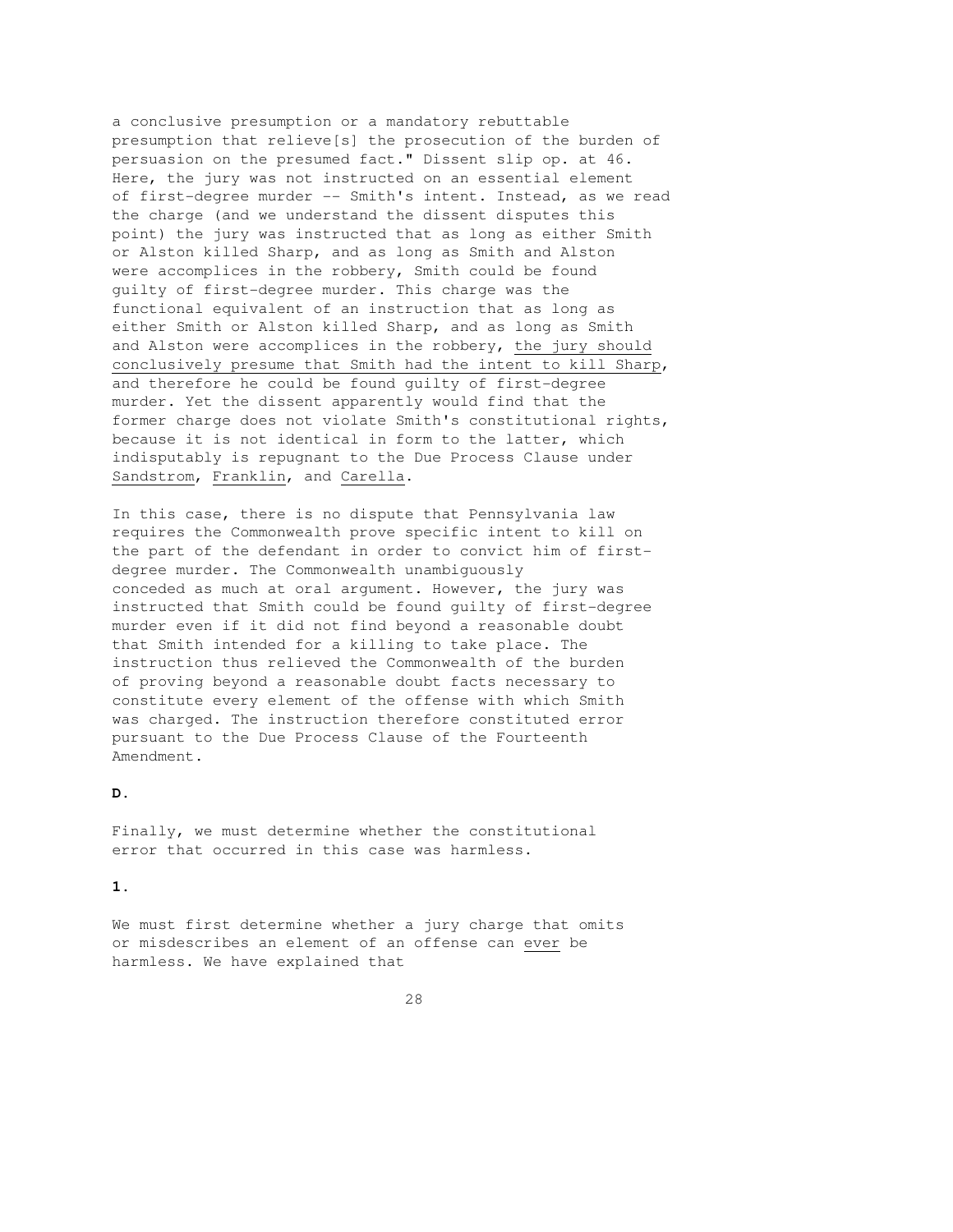[c]onstitutional errors have been categorized as one of two types: structural error or trial error. A structural error is a defect in the trial mechanism itself, affecting the entire trial process, and is per se prejudicial. Trial error occurs during the presentation of the case to the jury, and may be qualitatively assessed in the context of all other evidence. Thus, trial errors are subject to a harmless error analysis.

Yohn v. Love, 76 F.3d 508, 522 (3d Cir. 1996) (citations omitted); see also Arizona v. Fulminante, 499 U.S. 279, 307-10, 111 S.Ct. 1246, 1264-65 (1991).5

In California v. Roy, \_\_\_ U.S. \_\_\_, \_\_, 117 S.Ct. 337, 339 (1996) (per curiam), the Supreme Court characterized "an error in the instruction that defined the crime" as a trial error rather than a structural error. In that case, the defendant was accused of aiding a confederate in committing first-degree murder. See id. at \_\_\_, 117 S.Ct. at 337. The trial court had instructed the jury the defendant could be convicted if it found beyond a reasonable doubt that he had knowledge of his cohort's unlawful purpose and that the defendant aided him in the commission of the act. See id. at \_\_\_, 117 S.Ct. at 337-38. The instruction was erroneous under state law because it failed to convey the critical idea that the defendant must also have intended to aid in the commission of the crime in order to be found guilty. See id. at \_\_\_, 117 S.Ct. at 338.

The Roy Court arguably did not decide that all "error[s] in the instruction that define[ ] the crime" constitute trial error, id. at \_\_\_, 117 U.S. at 339, but only that that label attaches "to errors that concern fairly narrow departures from proper charge language." Peck v. United States, 102 F.3d 1319, 1325 (2d Cir. 1996) (en banc) (per curiam)

 $\overline{\phantom{a}}$  , and the contribution of the contribution of the contribution of the contribution of the contribution of the contribution of the contribution of the contribution of the contribution of the contribution of the

5. In Kontakis v. Beyer, 19 F.3d 110, 116 (3d Cir. 1994), we stated broadly that "unconstitutional jury instructions" constitute trial error. There is at least one type of erroneous jury instruction, however, that constitutes structural error. See Sullivan v. Louisiana, 508 U.S. 275, 279-80, 113 S.Ct. 2078, 2082 (1993) (defective reasonable doubt charge). While most erroneous jury instructions that rise to the level of constitutional error will be trial error, we undertake to determine how to classify the specific type of instructional error that occurred here.

<u>29</u>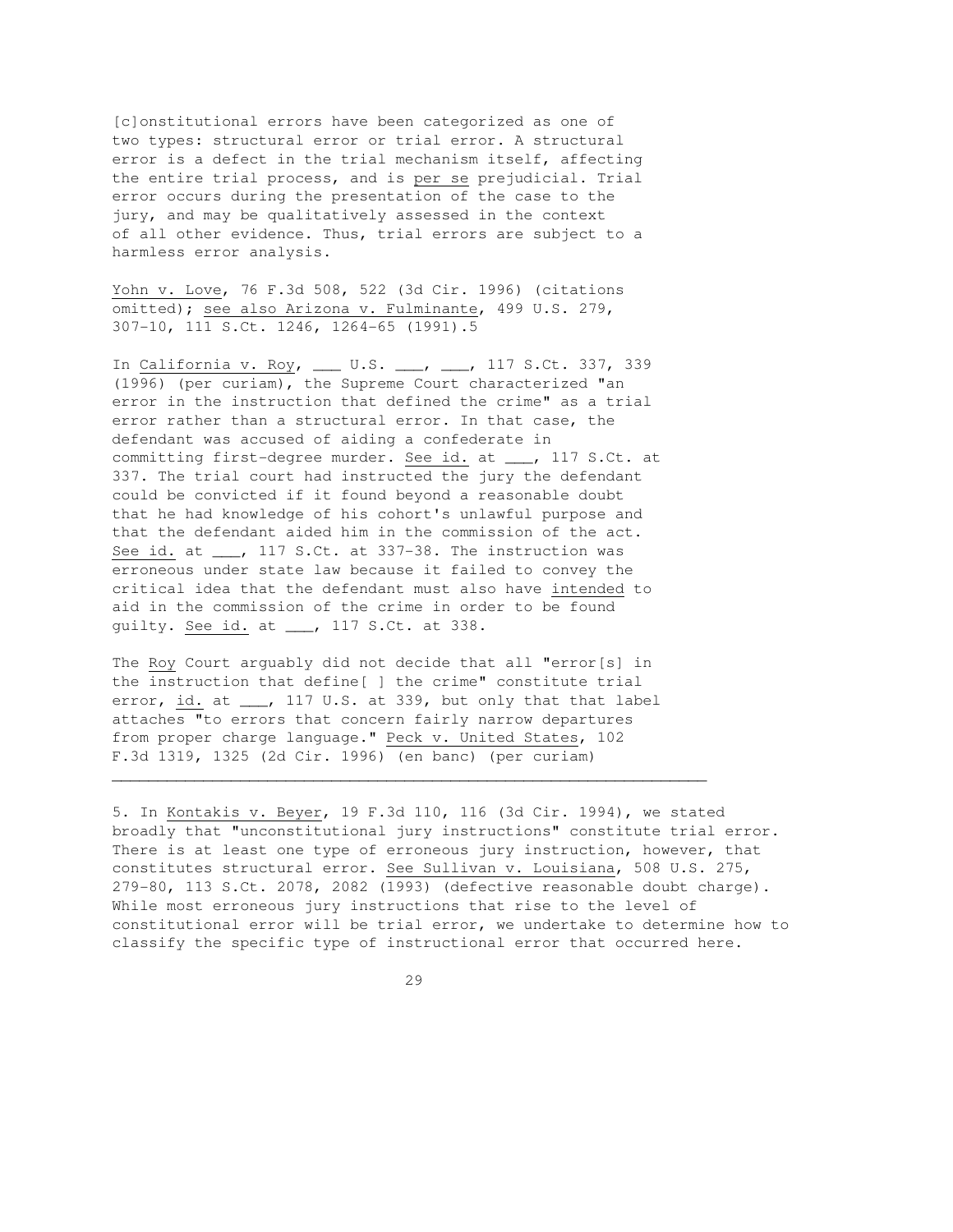(Newman, C.J., concurring); see also id. at 1326 (Newman, C.J., concurring). It may be that a "mere" misstatement of an element of an offense is a trial error, while a complete omission of an element is a structural error. See Roy, U.S. at \_\_\_, 117 S.Ct. at 339; see also Waldemer v. United States, 106 F.3d 729, 736 n.3 (7th Cir. 1997); United States v. Wiles, 102 F.3d 1043, 1059 (10th Cir. 1996) (en banc), modified, 106 F.3d 1516 (10th Cir.), petition for cert. filed, 65 U.S.L.W. 3632 (U.S. Mar. 10, 1997) (No. 96-1430); cf. Peck, 102 F.3d at 1325 (Newman, C.J., concurring).

However, we need not decide this issue. The charge error in the instant case is so similar to the one at issue in Roy that we believe that this case is controlled by that decision. In addition, several pre-Roy decisions from both the Supreme Court and this Court all hold that similar types of instructional error constitute trial error. See Yates v. Evatt, 500 U.S. 391, 402, 111 S.Ct. 1884, 1892 (1991) (instructions that impermissibly impose mandatory, rebuttable presumption on element of offense); Carella, 491 U.S. at 266, 109 S.Ct. at 2421 (mandatory, conclusive presumption); Rose v. Clark, 478 U.S. 570, 579-82, 106 S.Ct. 3101, 3106-08 (1986) (mandatory, rebuttable presumption); Pope v. Illinois, 481 U.S. 497, 501-03, 107 S.Ct. 1918, 1921-22 (1987) (instructions that misdescribe element of offense in violation of First and Fourteenth Amendments); United States v. Edmonds, 80 F.3d 810, 824 (3d Cir. 1996) (en banc) (instructions that effectively abridge federal criminal defendant's Sixth Amendment right to jury unanimity); Kontakis, 19 F.3d at 116 (instructions that alter burden of proof on element of offense). We conclude that the error that occurred here was trial error, not structural error.

# **2.**

In a collateral proceeding, the standard for harmlessness is "whether the error had substantial and injurious effect or influence in determining the jury's verdict." Roy, \_\_\_ U.S. at \_\_\_, 117 S.Ct. at 338 (internal quotation marks omitted); see also Brecht v. Abrahamson, 507 U.S. 619, 637, 113 S.Ct. 1710, 1722 (1993); Yohn, 76 F.3d at 523; Alston v. Redman, 34 F.3d 1237, 1252 (3d Cir. 1994).

 <sup>30</sup>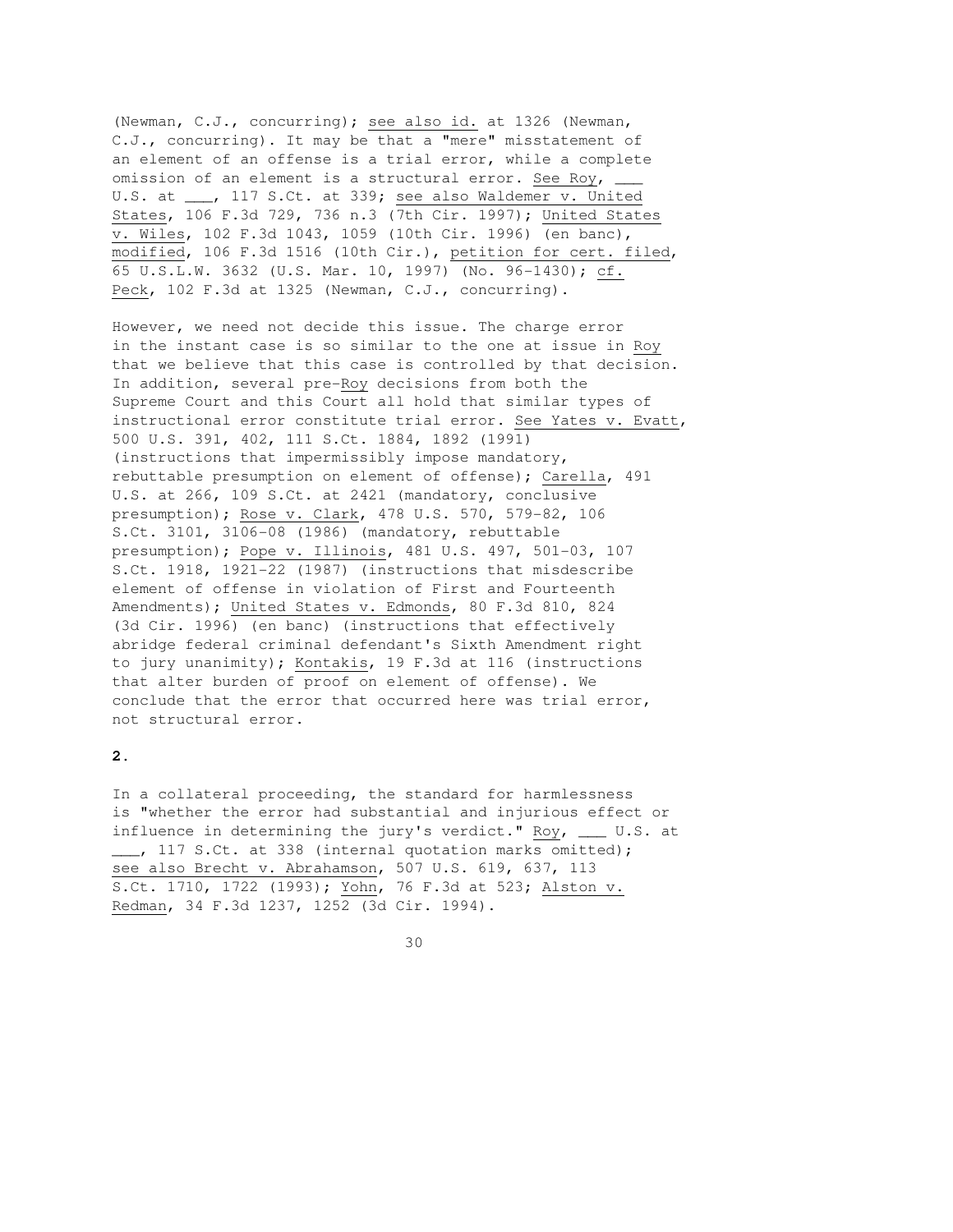#### Pursuant to the Brecht standard,

[t]he crucial inquiry is the impact of the error on the minds of the jurors in the total setting. It is thus inappropriate to ask whether there was sufficient evidence to support the result, apart from the phase of the trial affected by the error. The correct inquiry is whether the error had a substantial influence on the verdict despite sufficient evidence to support the result apart from the error.

Yohn, 76 F.3d at 523 (citations omitted); see also Alston, 34 F.3d at 1252.

The Supreme Court has held that if a habeas court "is in grave doubt as to the harmlessness of an error," habeas relief must be granted. O'Neal v. McAninch, 513 U.S. 432, \_\_\_, 115 S.Ct. 992, 995 (1995). Thus, if the court concludes from the record that the error had a "substantial and injurious effect or influence" on the verdict, or if it is in "grave doubt" whether that is so, the error cannot be deemed harmless. See Roy, \_\_\_ U.S. at \_\_\_, 117 S.Ct. at 338.

## **3.**

We now apply the harmless error analysis set forth above to the facts of this case. The Commonwealth urges that this error was harmless because the jury's findings, in light of the evidence, embrace the finding that Smith actually killed Sharp and intended to do so. According to the Commonwealth, the harmlessness of the error follows syllogistically: (1) the trial court essentially instructed the jury that Smith was guilty of first-degree murder if at least one of the robbers both killed Sharp and intended to kill him; (2) by finding Smith guilty of first-degree murder, the jury necessarily found beyond a reasonable doubt that either Smith or Alston killed Sharp and intended to do so; and (3) because there was evidence that Smith killed Sharp, and no evidence that Alston killed Sharp, the jury found beyond a reasonable doubt that Smith both killed Sharp and intended to do so.

While this reasoning has some superficial appeal, it does not withstand close scrutiny. The fundamental flaw arises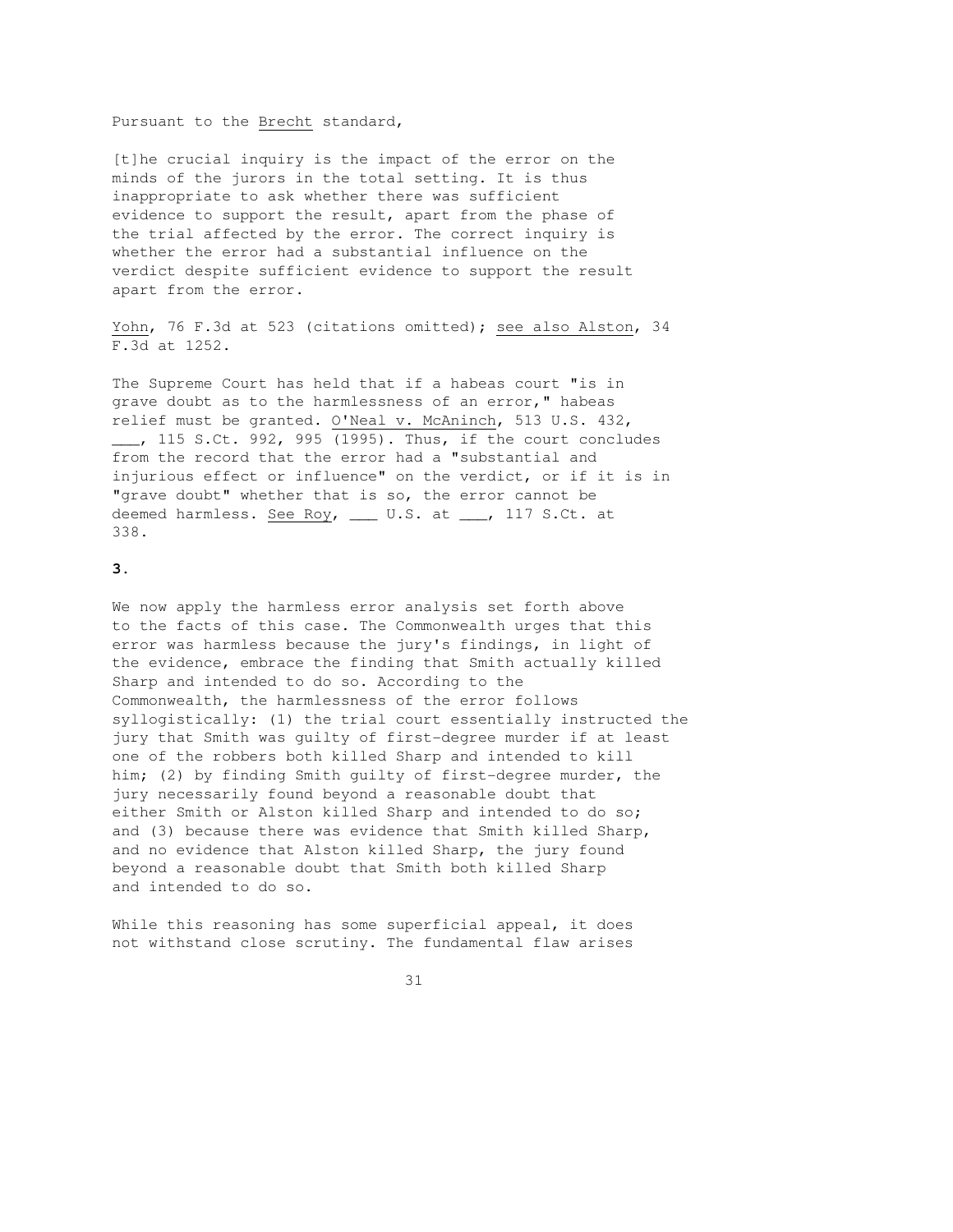in the leap from step two to step three of the analysis. The jury was never asked to evaluate the respective probabilities that Smith or Alston killed Sharp. The verdict demonstrates that the jury found beyond a reasonable doubt that one of them killed Sharp. The evidence supporting this verdict demonstrates that it is more likely that Smith, rather than Alston, killed Sharp. However, this evidence and the factual findings it supports are not the " `functional[ ] equivalent' " of, nor do they "effectively embrace[ ]," a finding beyond a reasonable doubt that Smith killed Sharp. Edmonds, 80 F.3d at 824 (quoting Carella, 491 U.S. at 271, 109 S.Ct. 2423-24 (Scalia, J., concurring in the judgment)), cert. denied, \_\_\_ U.S. \_\_\_, 117 S.Ct. 295 (1996) (alteration added);  $\underline{{\rm Roy}}$ , \_\_\_ U.S. at \_\_\_, 117 S.Ct. at 339 (Scalia, J., concurring). We cannot say that a finding that either Smith or Alston killed Sharp is " `so closely related' " to a finding that Smith killed Sharp, in light of the evidence presented, that " `no rational jury' " that made the former finding would have failed to make the latter finding. Edmonds, 80 F.3d at 824 (quoting Carella, 491 U.S. at 271, 109 S.Ct. at 2423-24 (Scalia, J., concurring in the judgment)).

The strongest evidence that Smith actually killed Sharp were his admissions, made immediately after the robbery, related at trial by Barrow and Yancey. These two witnesses were admitted accomplices to the robbery whose credibility was therefore in question. Smith's participation in the robbery was well established by independent evidence - the jury did not need to believe either Barrow or Yancey in order to find him guilty of robbery and therefore (because of the erroneous jury instructions) first-degree murder. It is thus unclear whether and to what extent the jury believed or disbelieved Barrow and Yancey. Since the jury charge did not necessitate that the jury make this determination, we can only speculate as to its conclusion with regard to Barrow and Yancey's credibility. We cannot assume that the jury, having found Smith guilty, "believed all properly admitted evidence against him and disbelieved all evidence in his favor." ROGER J. TRAYNOR, THE RIDDLE OF HARMLESS ERROR 28 (1970).

The situation here is analogous to the one contemplated in Yates, 500 U.S. at 405-06, 111 S.Ct. at 1894. In that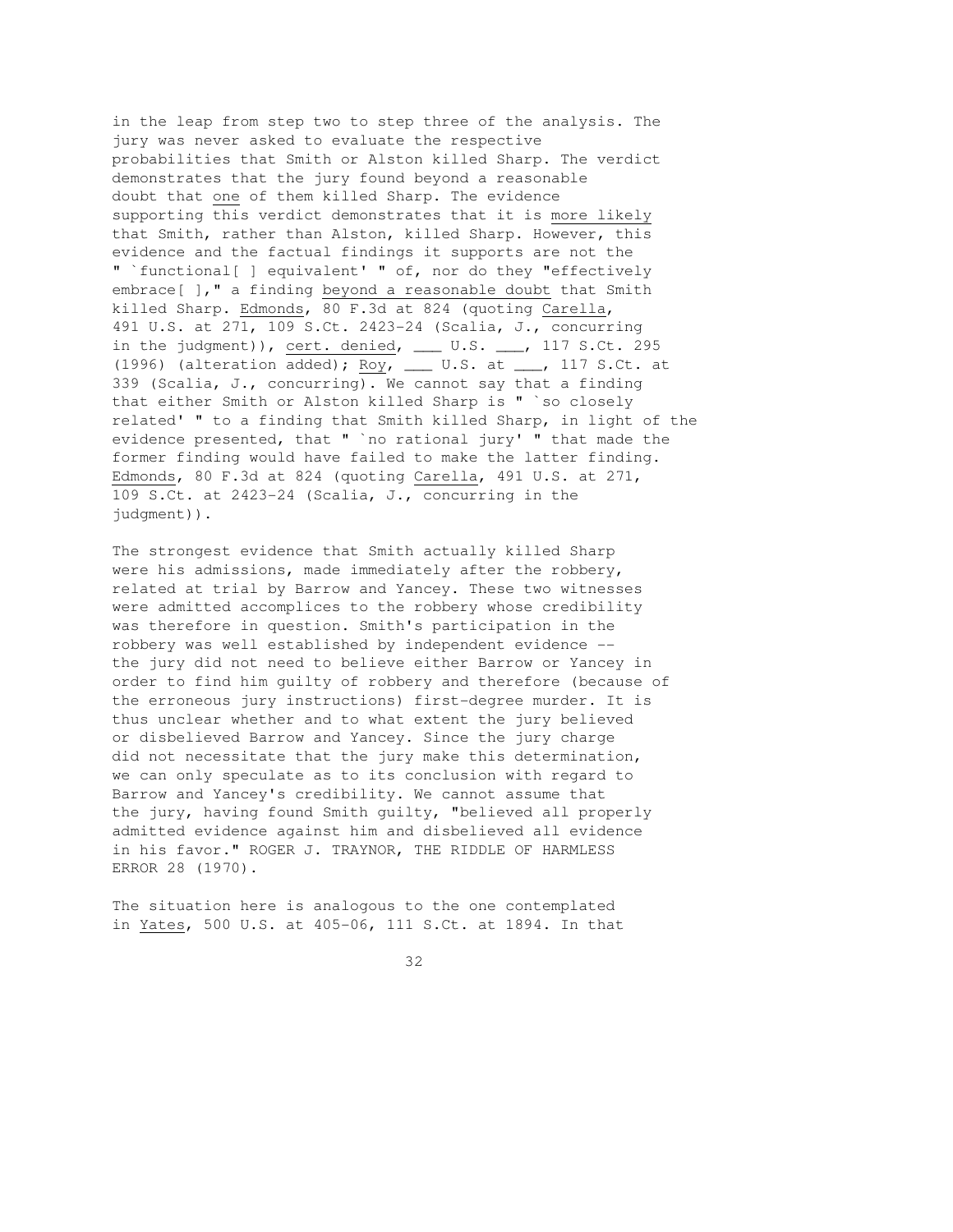"mandatory rebuttable presumption" case, the Supreme Court cautioned that if it appears that the jury did not consider

all the evidence bearing on the issue in question[,] before it made the findings on which the verdict rested . . . an examination of the entire record would not permit any sound conclusion to be drawn about the significance of the error to the jury in reaching the verdict. . . . [T] he terms of some presumptions so narrow the jury's focus as to leave it questionable that a reasonable juror would look to anything but the evidence establishing the predicate fact in order to infer the fact presumed.

Id. (footnote omitted). Analogously, the effect of the instructions here was to "so narrow the jury's focus as to leave it questionable that a reasonable juror would" endeavor to answer the rather difficult question whether Smith killed Sharp, rather than to rest upon the answers to the relatively straightforward questions whether Smith participated in the robbery and whether either Smith or Alston killed Sharp.

Moreover, the Commonwealth proceeded on the theory that Smith was guilty of first-degree murder whether or not he intended the victim to be killed. Although the prosecutor in summation contended that Smith committed the killing, he also repeatedly admonished the jury that it need not consider whether Smith actually killed Sharp. See Cross App. at 1007-08, 1010, 1012-13, 1014, 1017. Having repeatedly urged the jury to base its verdict on a theory predicated on a fundamental constitutional error, the Commonwealth cannot now seriously contend that that error had no "substantial and injurious effect or influence" on the verdict. See Yohn, 76 F.3d at 523-24 (repeated emphasis by prosecution on importance of erroneously admitted evidence demonstrated error was not harmless).

For these reasons, our harmless-error analysis leads inexorably to the conclusion that the error here was not harmless. Upon a review of the record, we cannot say that the error had no "substantial and injurious effect or influence" on the jury's verdict.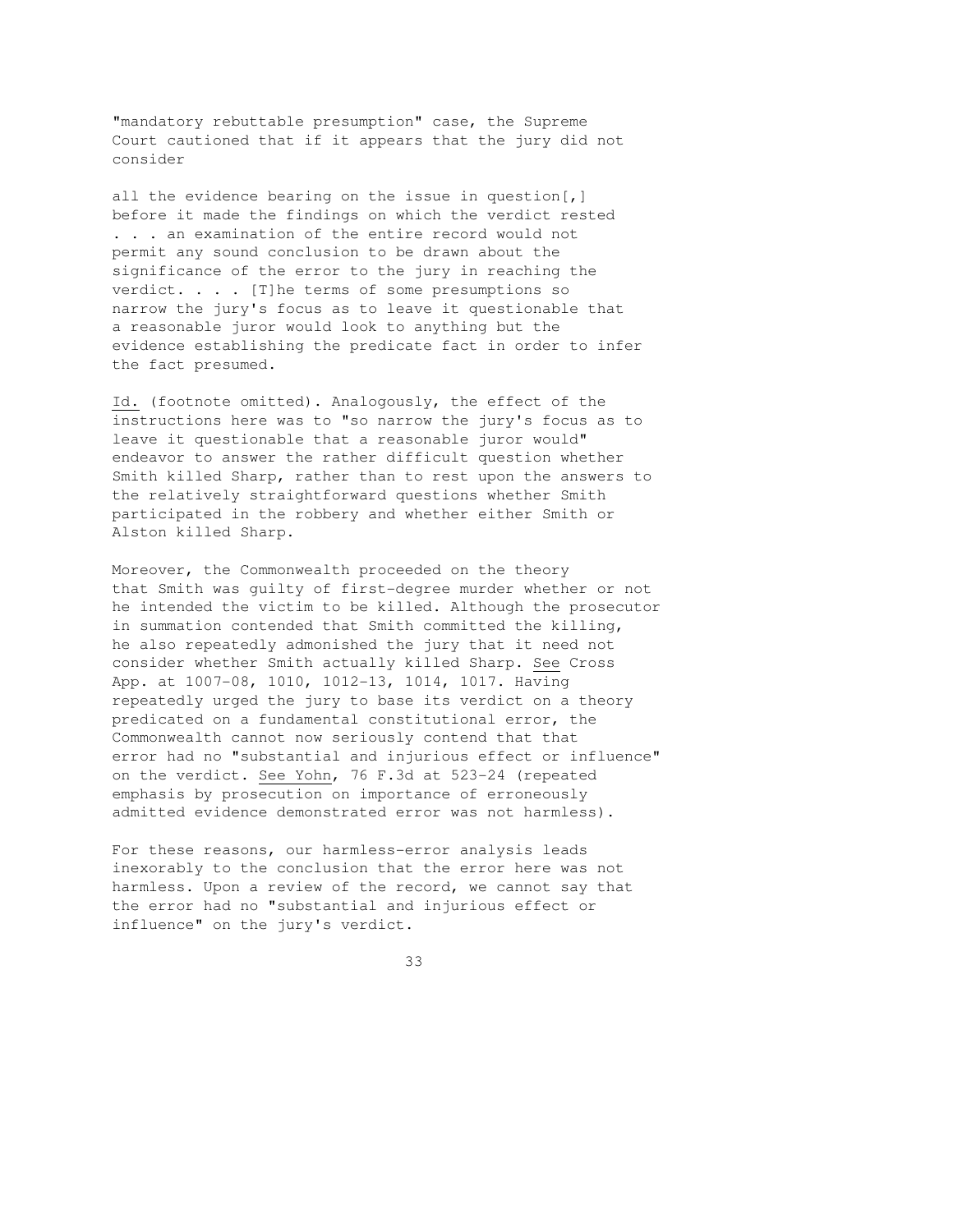The judgment of the district court will be reversed to the extent that it denied Smith habeas relief with regard to his conviction for first-degree murder. The judgment will be vacated in all other respects. The matter will be remanded to the district court with directions that it conditionally order Smith released from confinement. Smith shall be released unless the Commonwealth retries him for the crime of first-degree murder within 180 days.6

6. We express no opinion whether, following the grant of habeas relief, the Commonwealth may properly move to resentence Smith for any lesser included homicide (such as murder or manslaughter where specific intent is not an element of the crime). Nor do we express an opinion concerning the propriety of the Commonwealth moving to resentence Smith on the other crimes for which he was convicted along with first-degree murder.

34

 $\overline{\phantom{a}}$  , and the contribution of the contribution of the contribution of the contribution of the contribution of the contribution of the contribution of the contribution of the contribution of the contribution of the

# **IV.**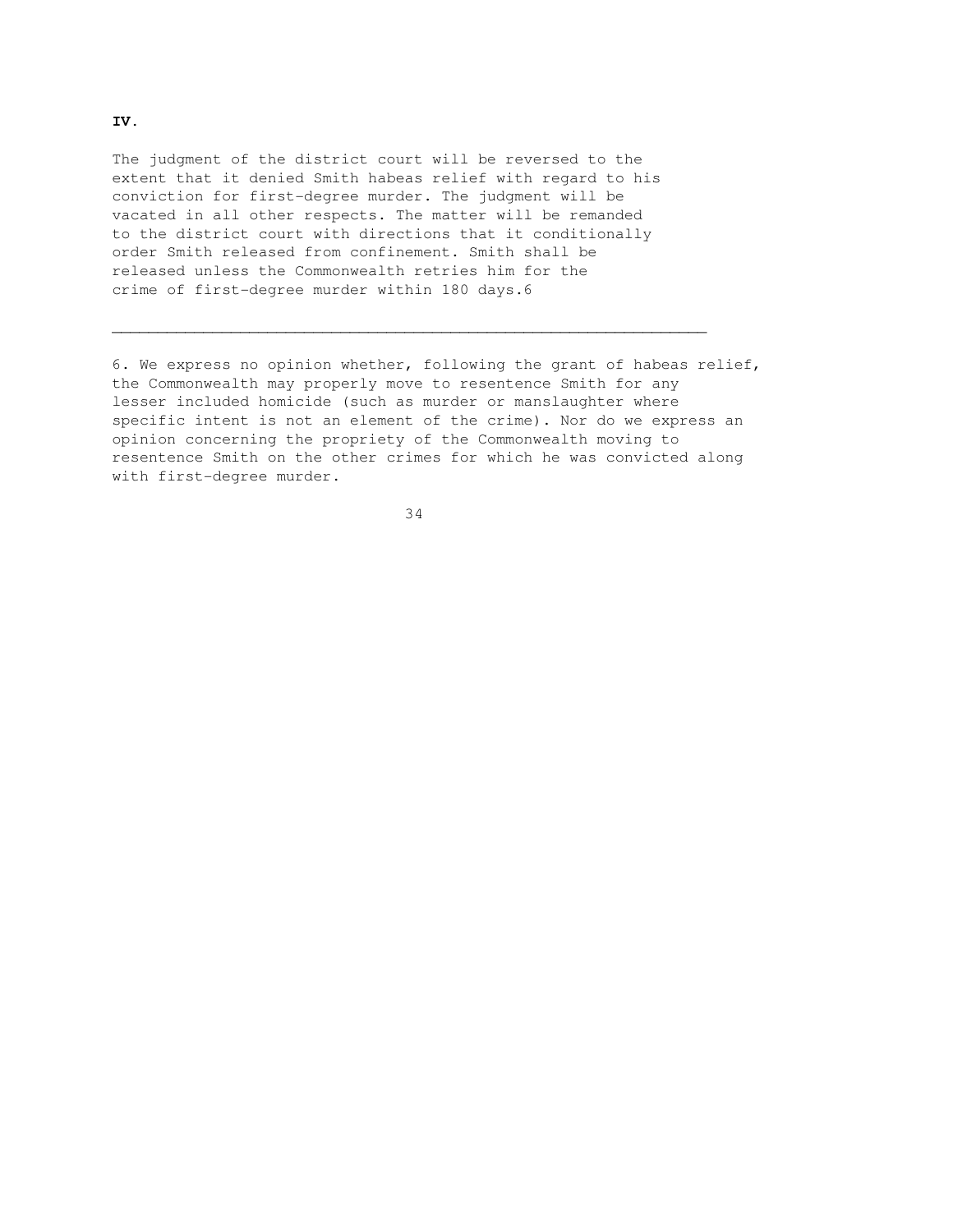### ALITO, Circuit Judge, dissenting.

The majority's decision in this case is troubling. In 1983, Clifford Smith was convicted in state court forfirst-degree murder. At his trial, the prosecution introduced strong evidence that Smith and another man, Roland Alston, robbed a pharmacy and that, after the pharmacist was ordered to lie face down on the floor, Smith proceeded to execute him with a gunshot to the head. Fourteen years later, when retrial will almost certainly be difficult at best, the majority holds that Smith's federal habeas petition must be granted based on a perceived ambiguity in the jury instructions. According to the majority, certain references to the concept of an "accomplice" are ambiguous in that they could be interpreted to mean either " `accomplice in the killing,' `accomplice in the robbery,' or both." Maj. Op. at 20-21. This supposed ambiguity, the majority concludes, not only created confusion about the requirements of state law but rose to the level of a federal due process violation.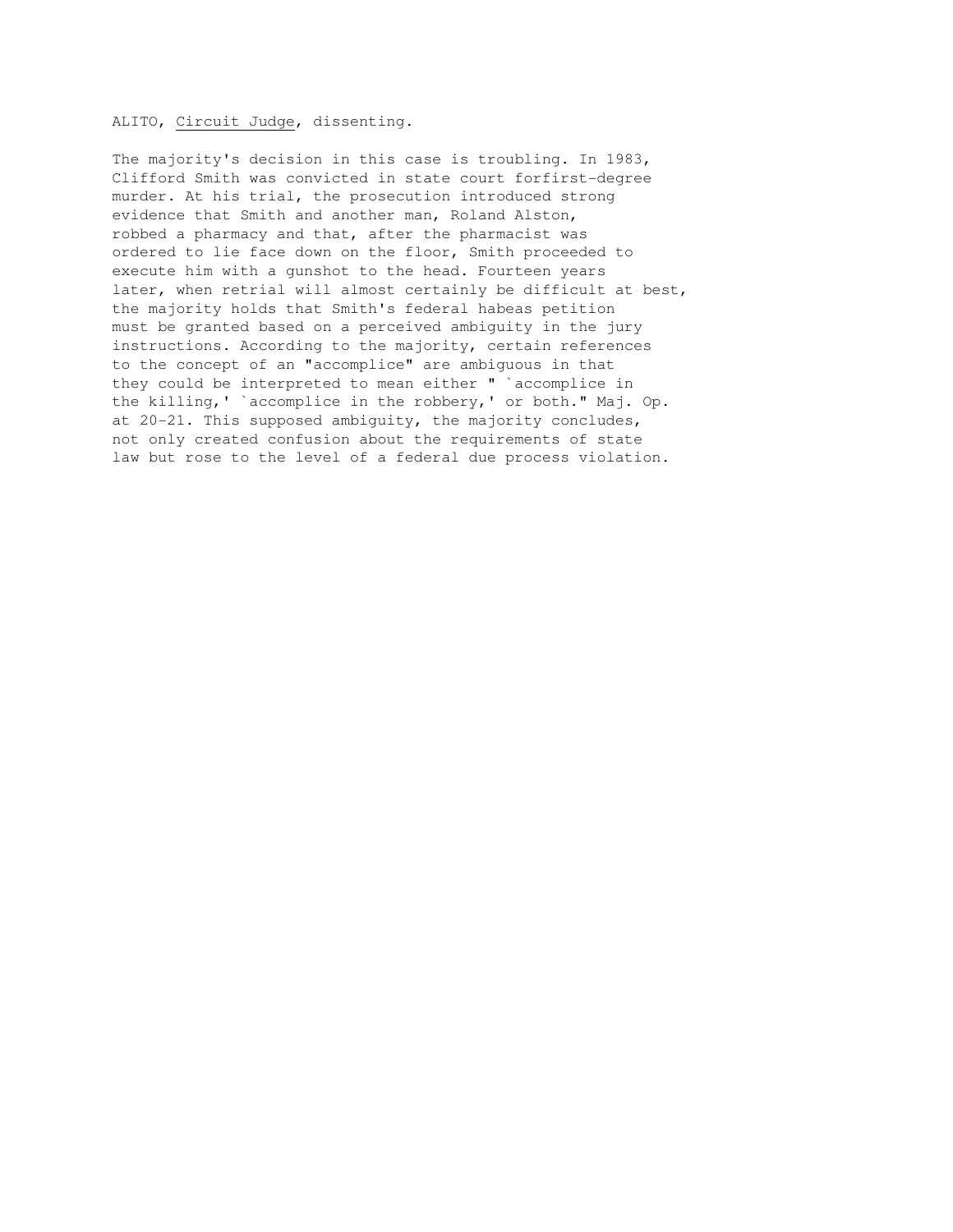e majority takes this course even though (1) the trial judge, before making the references to "accomplice" that the majority finds to be ambiguous, provided an accurate and detailed definition of that term which, if read into all of the challenged references, renders them accurate; (2) Smith's attorney did not object at trial to the relevant portions of the jury charge; and (3) Smith never argued in either of his two appeals to the Pennsylvania Supreme Court that these portions of the jury instructions violated either state law or the Due Process Clause. Under these circumstances, I cannot agree with the majority's decision.

I.

An important threshold question is whether Smith exhausted state remedies. Although the Commonwealth has not raised this issue, I believe that we should nevertheless address it under the circumstances present here.1 In

1. In this opinion, I rely on the caselaw regarding exhaustion and procedural default as they existed prior to the enactment of the Antiterrorism and Effective Death Penalty Act of 1996, Pub. L. 104-132,

<u>35</u>

 $\overline{\phantom{a}}$  , and the contribution of the contribution of the contribution of the contribution of the contribution of the contribution of the contribution of the contribution of the contribution of the contribution of the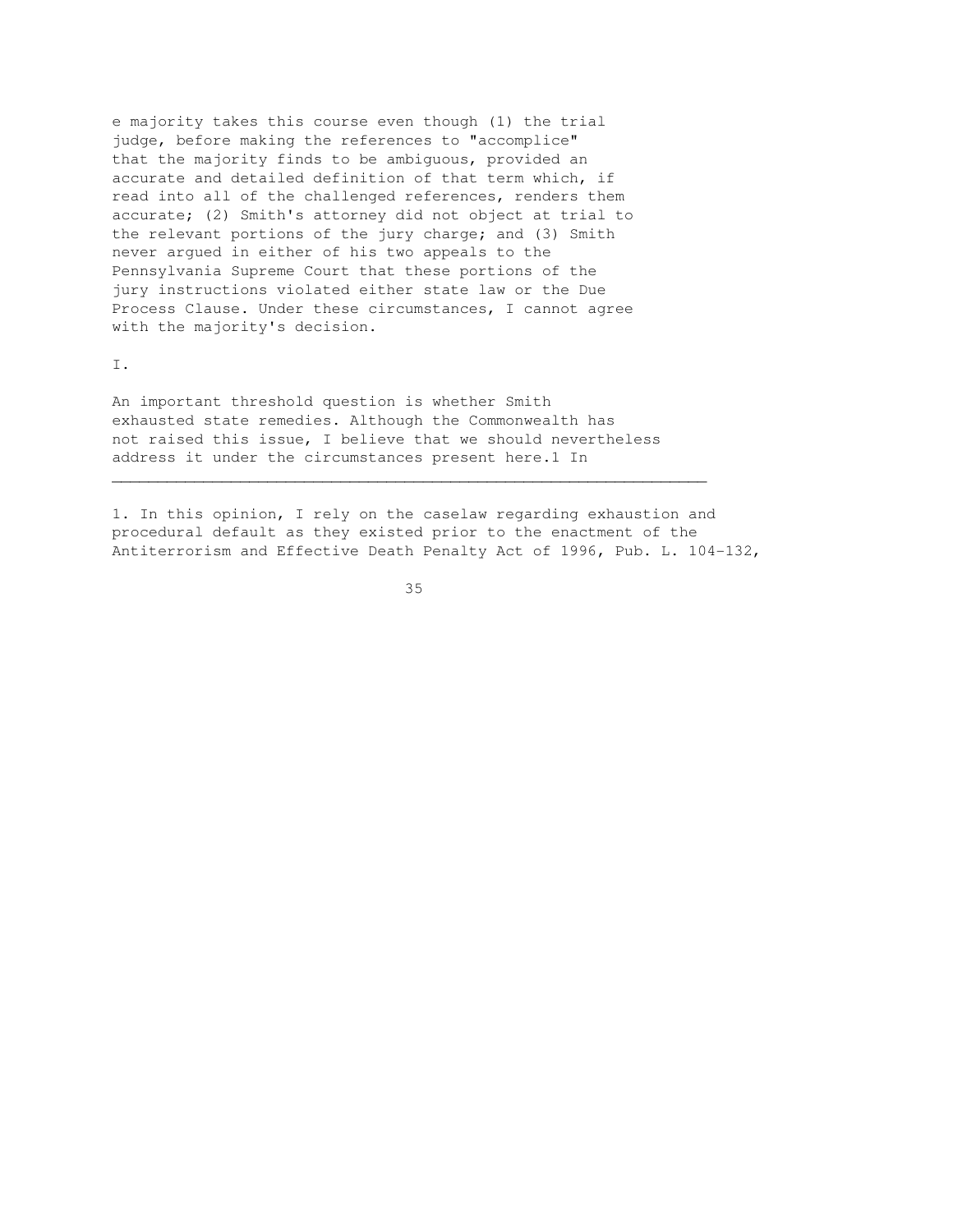Granberry v. Greer, 481 U.S. 129, 134-35 (1987), the Supreme Court stated that "both comity and judicial efficiency" might make it appropriate for a court to raise the issue of exhaustion on its own where a case "presents an issue on which an unresolved question of fact or of state law might have an important bearing." 481 U.S. at 134-35. The present case falls squarely within this description. As noted, the majority's decision is founded upon its conclusion that the jury instructions inaccurately explained Pennsylvania's rule of accomplice liability. Before considering whether this purported misstatement of state law rose to the level of a federal due process violation, it would be helpful to have the benefit of a decision by the Pennsylvania courts on the underlying issue of state law.

We have no such decision, however, because Smith did not challenge the relevant portions of the jury instructions on any ground in either of his two appeals to the Pennsylvania Supreme Court. Not only did he fail to raise the federal due process claim on which the majority's decision rests, but he did not even contend that the instructions misstated state law.2

\_\_\_\_\_\_\_\_\_\_\_\_\_\_\_\_\_\_\_\_\_\_\_\_\_\_\_\_\_\_\_\_\_\_\_\_\_\_\_\_\_\_\_\_\_\_\_\_\_\_\_\_\_\_\_\_\_\_\_\_\_\_\_\_\_

110 Stat. 1221, which became law on April 24, 1996, after Smith's federal habeas petition was filed. Under a provision of that Act applicable to a state prisoner under a capital sentence, a district court is generally precluded from considering a claim unless it was "raised and decided on the merits in the State courts." 28 U.S.C. § 2264(a). This provision applies to federal habeas petitions already pending when the Act became law. See Lindh v. Murphy, 1997 WL 338568 (U.S. Sup. Ct. June 23, 1997). However, this provision applies only if a state satisfies certain conditions, see U.S.C. § 2261, and in Death Row Prisoners of Pennsylvania v. Ridge, 106 F.3d 35, 36 (3d Cir. 1997), the Commonwealth declared, and our court agreed, that Pennsylvania did not meet the requirements of § 2261 as of January 31, 1997. It therefore appears that § 2264(a) is inapplicable here. Under the current version of 28 U.S.C. § 2254(b)(3), consideration of the issue of exhaustion would be required. However, Smith's petition was filed before this provision took effect. See Lindh, supra.

2. On direct appeal, Smith argued that the trial judge erred in refusing to give three instructions requested by the defense, namely, Nos. 8, 11, and 12. Number 8 defined first degree murder; number 11 defined

<u>36 and 36</u>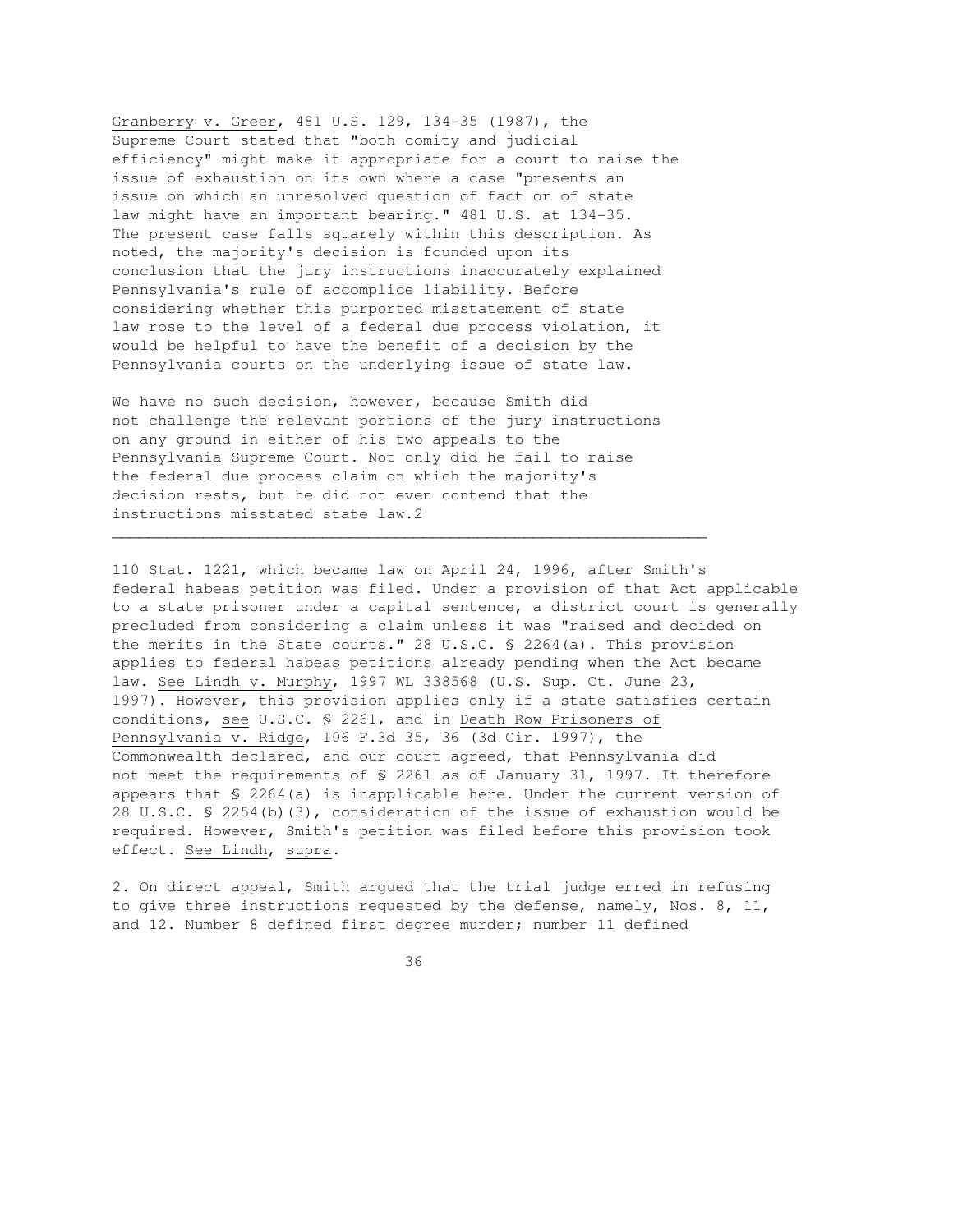Although Smith did not exhaust state remedies, "[a] petitioner's failure to exhaust state remedies is . . . excused . . . when state law `clearly foreclose[s] state court review of [the] unexhausted claims.' " Doctor v. Walters, 96 F.3d 675, 680 (3d Cir. 1996) (quoting Toulson v. Beyer, 987 F.2d 984, 987 (3d Cir. 1993)). Here, the Pennsylvania courts might well hold that review of Smith's claim is foreclosed under the Post Conviction Relief Act, 42 Pa. Cons. Stat. Ann. S. §§ 9541-46 (Supp. 1996). In Doctor, 96 F.3d at 681, we explained that under Pennsylvania law

"[a]n issue is waived if the petitioner could have raised it but failed to do so before trial, at trial, during unitary review, on appeal or in a prior state postconviction

 $\overline{\phantom{a}}$  , and the contribution of the contribution of the contribution of the contribution of the contribution of the contribution of the contribution of the contribution of the contribution of the contribution of the

involuntary manslaughter; and number 12 defined the terms "intentionally," "knowingly," "recklessly," and "negligently." None of these requested instructions related to the claim on which the majority relies.

The Supreme Court of Pennsylvania rejected Smith's argument regarding the requested instructions on involuntary manslaughter on the ground that the evidence at trial did not support such a charge. Commonwealth v. Smith, 513 A.2d 1371, 1377-78 (Pa. 1986). The court rejected Smith's argument concerning the other two requested instructions on the ground that the substance of those requests was adequately covered by the trial judge. The state supreme court wrote:

It is established that a trial court is not required to accept points submitted by counsel verbatim, but rather is free to select its own forms of expression. Commonwealth v. McComb, 462 Pa. 504, 509, 341 A.2d 496, 498 (1975). "The only issue is whether the area is adequately, accurately and clearly presented to the jury for their consideration." Id. We have reviewed the record in the present case and find no inadequacies in the trial court's instructions as to elements of the crime of murder of the first degree and as to pertinent requirements of criminal culpability.

# 513 A.2d at 1377.

This passage cannot reasonably be interpreted to mean that the state supreme court sua sponte considered the federal due process claim now before us. Indeed, it would be utterly unrealistic to interpret the court's statements to mean even that it had rejected all possible objections to the instructions that might be raised under state law. To go further and read that statement as a rejection of an unraised federal due process claim would be absurd.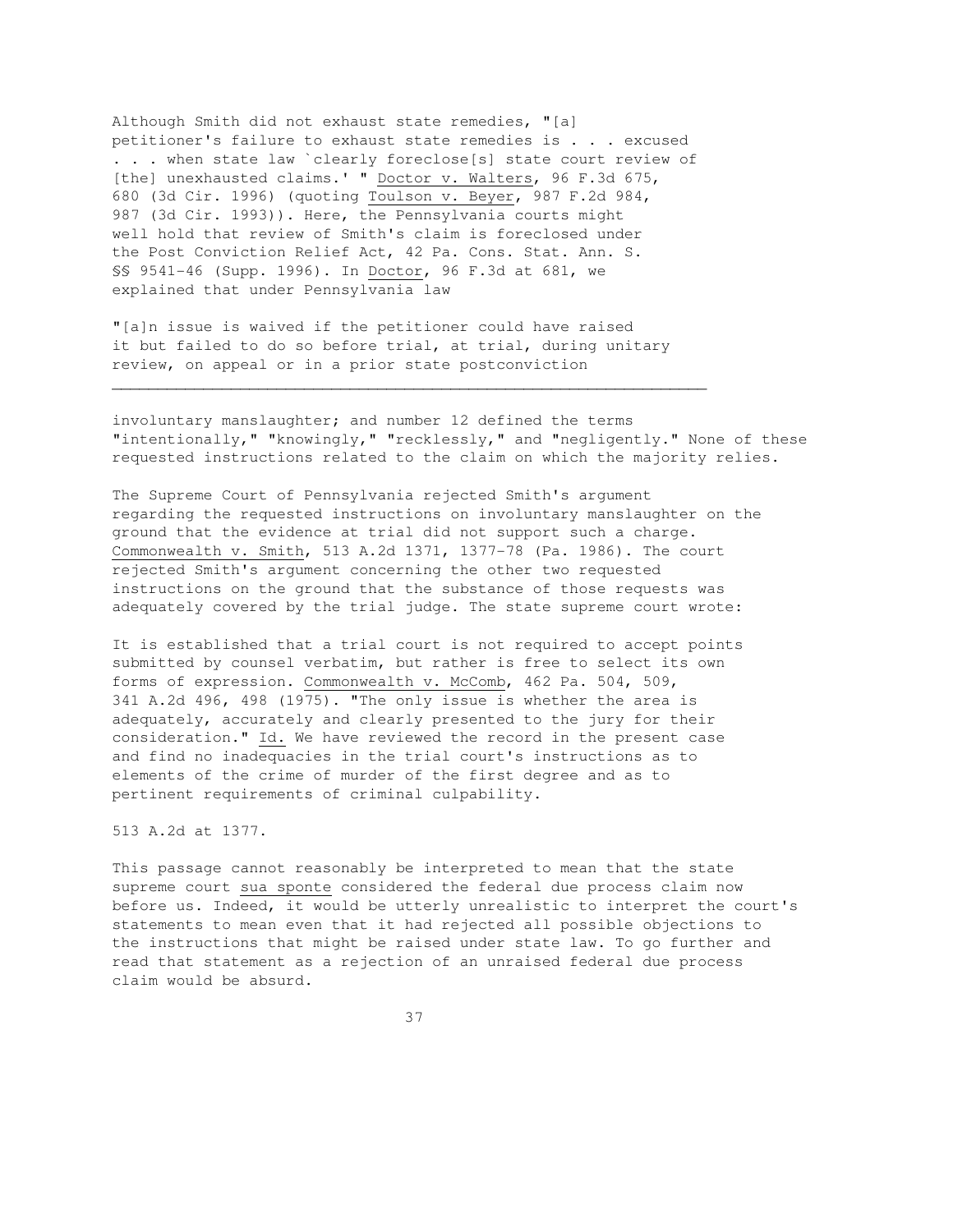proceeding." [42 Pa. Cons. Stat. Ann.] § 9544(b). As the Pennsylvania courts have noted, "nearly all claims are waived under the PCRA since nearly all claims potentially could have been raised on direct appeal . . . . Commonwealth v. Eaddy, 419 Pa. Super. 48, 614 A.2d 1203, 1207-08 (1992), appeal denied, 534 Pa. 636, 626 A.2d 1155 (1993); accord Commonwealth v. Stark, 442 Pa. Super. 127, 658 A.2d 816, 820 (1995).

We recognized, however, that PCRA review might not be foreclosed if a petitioner is "able to demonstrate a `miscarriage of justice' warranting `departure from the PCRA's stringent eligibility requirements.' " Doctor, 96 F.3d at 681 (quoting Commonwealth v. Fiore, 445 Pa. Super. 401, 665 A.2d ll85, 1193 (1995) (Hoffman, J., concurring) (citations omitted), appeal denied, 675 A.2d 1243 (1996)). I question whether at this time the Pennsylvania courts would entertain Smith's challenge to the jury instructions, but I would certainly request briefing from the parties on this question.

If, as seems likely, PCRA review is foreclosed because of Smith's failure to raise his federal due process claim in the prior state-court proceedings, we should consider the doctrine of procedural default. See Coleman v. Thompson, 501 U.S. 722, 735 n.\* (1991). This doctrine, like exhaustion, has not been raised by the Commonwealth, but I believe that we should apply this doctrine nevertheless. Our court, see Hull v. Freeman, 932 F.2d 159, 164 n.4 (3d Cir. 1991), and many others have held that procedural default may be raised sua sponte by a court of appeals. See, e.g., Ortiz v. Dubois, 19 F.3d 708, 714 (1st Cir. 1994); Washington v. James, 996 F.2d 1442 (2d Cir. 1993); Hardiman v. Reynolds, 971 F.2d 500, 502-04 & n.4 (10th Cir. 1992).3 In Washington , the Second Circuit explained

3. Cf. Caspari v. Bohlen, 510 U.S. 383, 389 (1994) (non-jurisdictional Teague rule may but need not be raised by federal court sua sponte; Granberry, 481 U.S. at 134-35 (same for exhaustion); Patsy v. Board of Regents of Fla., 457 U.S. 498, 515 n.19 (1982) (same for Eleventh Amendment defense). Compare Trest v. Cain, 94 F.3d 1005 (5th Cir. 1996), petition for cert. granted, 117 S.Ct. 1842 (1997) (presenting question whether court of appeals is required to raise procedural

 $\overline{\phantom{a}}$  , and the contribution of the contribution of the contribution of the contribution of the contribution of the contribution of the contribution of the contribution of the contribution of the contribution of the

<u>38 and 38</u>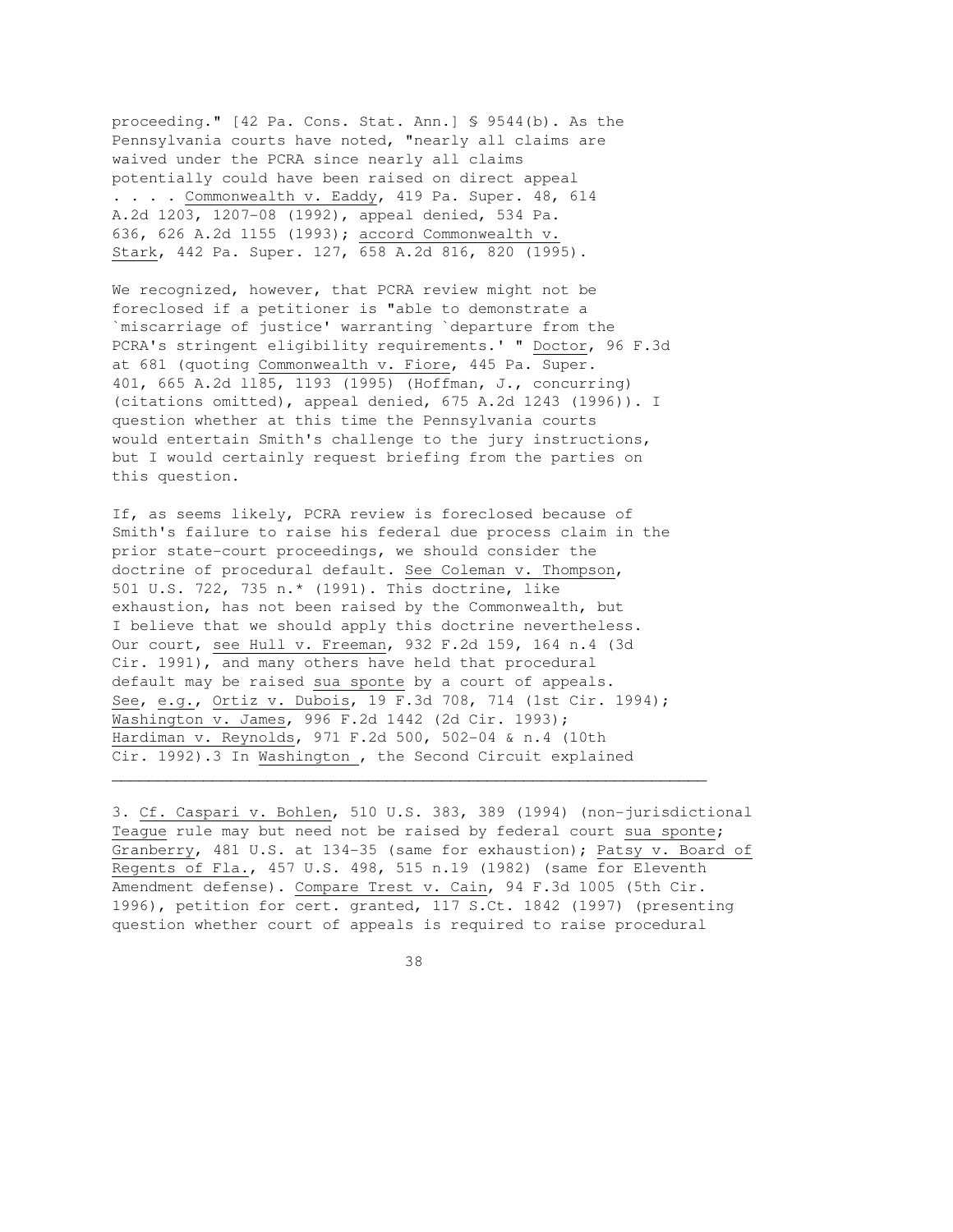that "[p]rinciples of comity and federalism bear on the relations between court systems, and those relations will be affected whether or not the litigants have raised the issue themselves." 996 F.2d at 1448. In Hardiman, the Tenth Circuit, quoting our opinion in Brown v. Fauver, 819 F.2d 395, 398 (3d Cir. 1987) (holding that a court could raise exhaustion sua sponte), stated that it was appropriate for a court to raise the issue of procedural default because it implicates " `values that may transcend the concerns of the parties to [the] action.' " 971 F.2d at 502.

In Ortiz, the First Circuit, when confronted with a federal constitutional claim closely resembling Smith's, held that it was appropriate to raise the issue of procedural default on its own motion. The petitioner in Ortiz, argued that "his right to due process was violated because the jury was not properly instructed on the elements of felony-murder under Massachusetts law, and therefore did not find every element of the offense beyond a reasonable doubt." 19 F.3d at 710. Although the petitioner argued on direct appeal that the instructions were deficient, the Supreme Judicial Court of Massachusetts declined to review his claim on the merits because he had not objected to the instructions at trial. Id. at 713. Instead, the Supreme Judicial Court "limited its inquiry to whether the error gave rise to a substantial likelihood of miscarriage of justice." Id. at 714. Accordingly, the First Circuit found that "the state procedural default

 $\overline{\phantom{a}}$  , and the contribution of the contribution of the contribution of the contribution of the contribution of the contribution of the contribution of the contribution of the contribution of the contribution of the

default). The petition in Trest argues that, under Gray v. Netherland, 116 S.Ct. 2080, 2082 (1996), procedural default is an affirmative defense that is lost if not properly raised by the state. But while it is certainly true that a state may lose the "right" to have the doctrine of procedural default considered if it does not properly raise that issue, see Gray, 116 S.Ct. at 2082, it is far from clear that Gray meant to go further and say that the lower federal courts lack the discretion to raise the issue on their own. See id. (citing Schiro v. Farley, 510 U.S. 222, 227-28 (1994) (refusing as a matter of discretion to consider Teague bar where not raised at cert. petition stage), and Jenkins v. Anderson, 447 U.S. 231, 234 n.1 (1980) (refusing to consider procedural default where raised for the first time in Supreme Court).

<u>39 and 2012</u>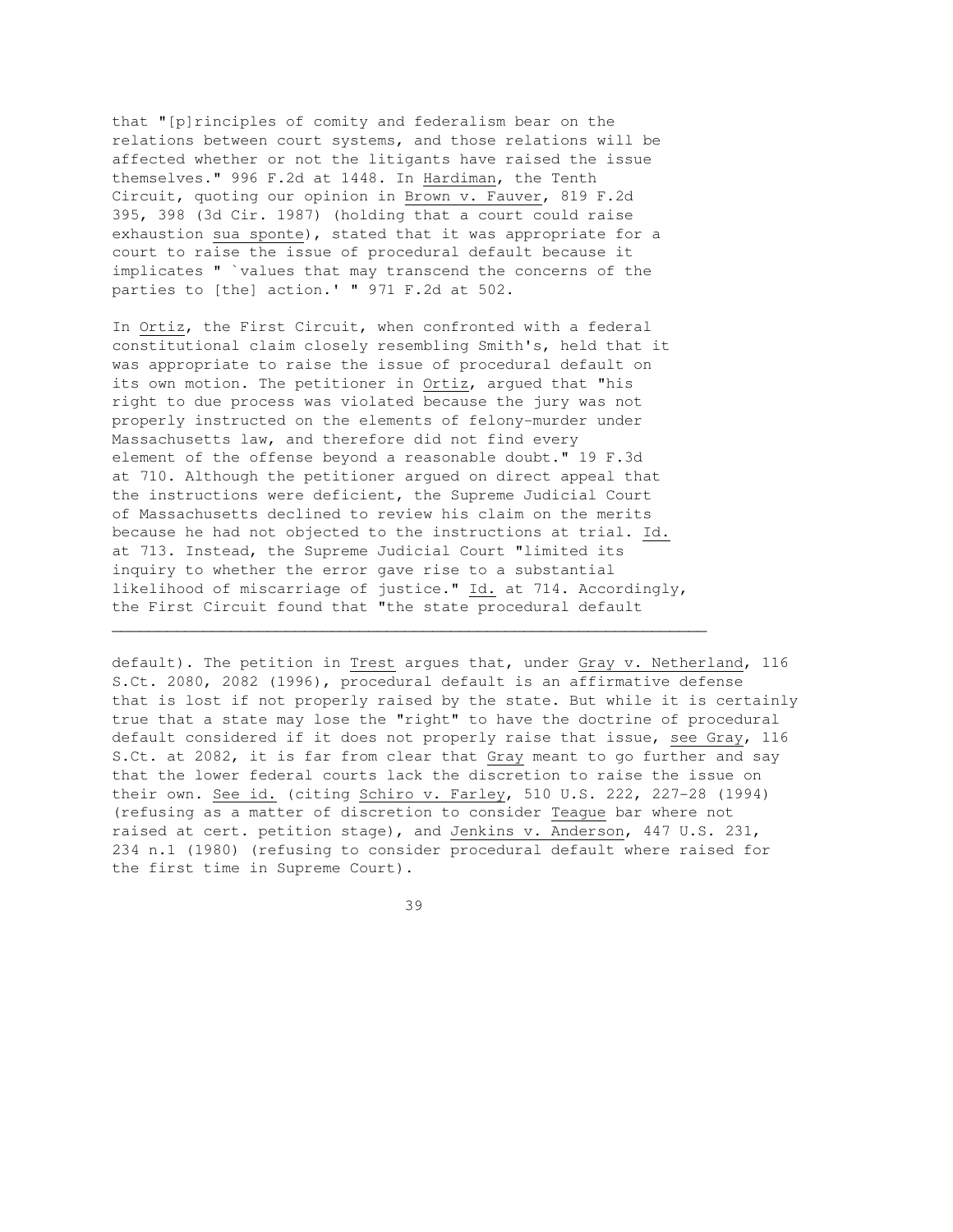[was] clear on the face of the record," and thus found it unnecessary to review the merits of the petitioner's claim.4

Like the First Circuit in Ortiz, I think that it is appropriate for us to raise the issue of procedural default in this case on our own motion, particularly since Smith's federal constitutional claim is grounded on an issue of state law. Since Smith has not had an opportunity to address the issue of procedural default, I would request further briefing on that issue before determining whether there is any basis for excusing default in this case.

The majority refuses to consider the issues of exhaustion and procedural default -- indeed, refuses even to request briefing on these serious issues. The majority voices concern that consideration of these issues would "result in undue delay." Maj. Op. 13; see also id. at 12. This concern is curious -- and not only because of the pace of the postconviction proceedings to date. Consideration of procedural default would not simply delay a decision on the merits of Smith's claim; rather, it holds the potential for precluding a decision on the merits of that claim. If the claim is procedurally defaulted, if Smith cannot show cause and prejudice, and if no other exception applies (questions on which I express no view without hearing from the parties), then neither the state nor the federal courts would decide the merits of Smith's claim. Obviously, then, the refusal to consider procedural default cannot be defended on the ground that to do so would only delay an inevitable decision on the merits.

The majority also contends that the jury instructions resulted in a "miscarriage of justice." As I show below, however, the instructions at issue here were at most ambiguous -- and that is undoubtedly why they did not even elicit an objection from Smith's trial counsel, why challenges to these instructions were not included among the numerous arguments raised in Smith's two appeals to the Supreme Court of Pennsylvania, and why the district court judge in this federal habeas corpus proceeding thought that the alleged errors that the majority is willing

4. The First Circuit did state that it would have rejected the claim even if it had reached the merits.

40

 $\overline{\phantom{a}}$  , and the contribution of the contribution of the contribution of the contribution of the contribution of the contribution of the contribution of the contribution of the contribution of the contribution of the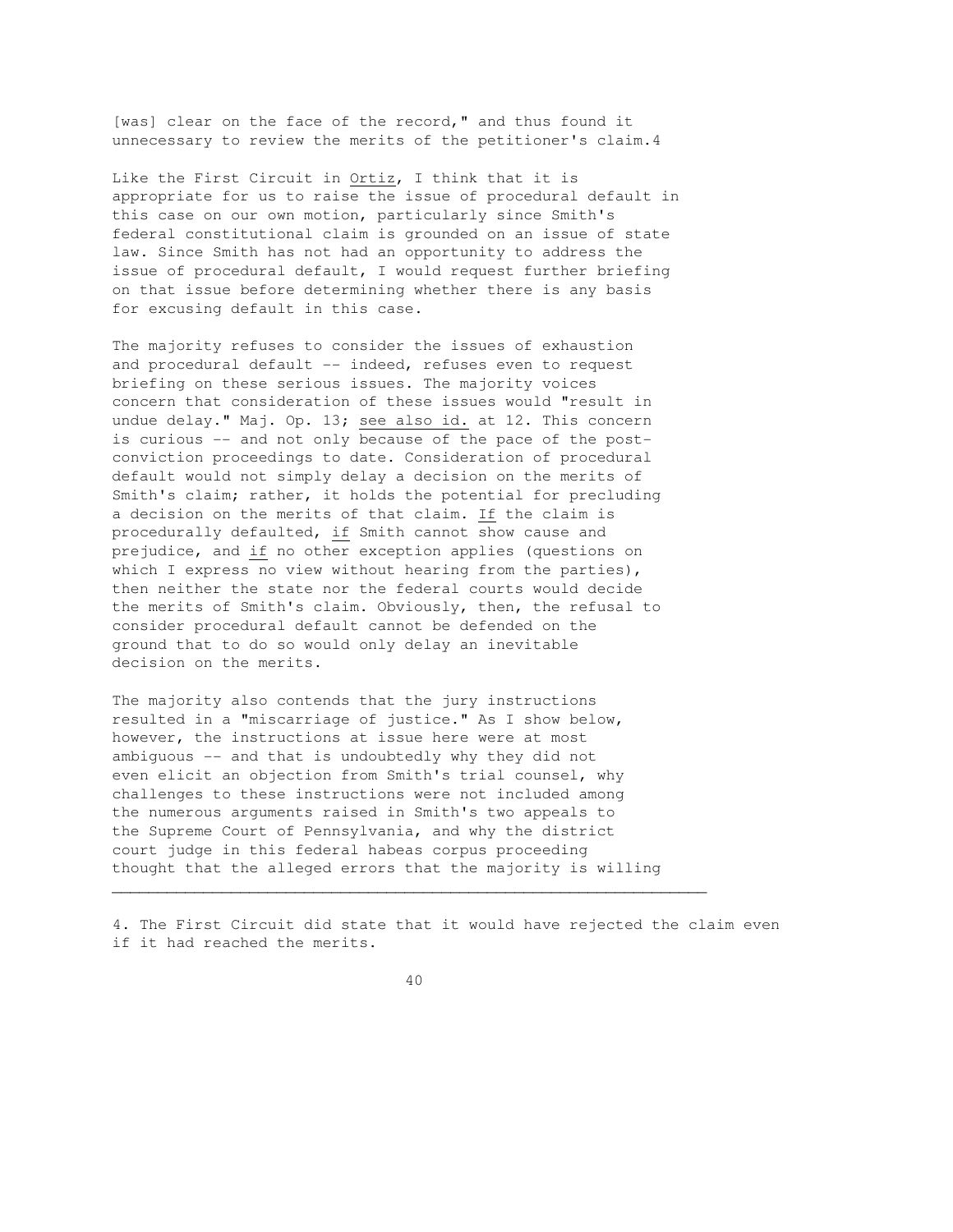to label "a miscarriage of justice" were meritless and did not even warrant discussion. See Smith v. Horn, 1996 WL 172047 (E.D. Pa. 1996), page 12.

There is one reasonable argument that can be made in support of the conclusion that we should not raise the doctrines of exhaustion and procedural default on our own, i.e., that these doctrines, which serve to protect state prerogatives, should be raised by the state's attorneys. But, as I previously noted, our court and others have recognized that the values served by these doctrines "may transcend the concerns of the parties to an action." Brown v. Fauver, 819 F.2d at 398.

Aiming to curb federal habeas corpus abuses, particularly in death penalty cases, Congress endorsed this view when it enacted the Antiterrorism and Effective Death Penalty Act of 1996, Pub. L. 104-132, 110 Stat. 1221. In capital cases subject to chapter 154, 28 U.S.C. §§ 2261-66, Congress prohibited federal courts from considering a claim unless it was "raised and decided on the merits in the State courts." 28 U.S.C. § 2264(a). In other cases, Congress provided that a state may not be deemed to have waived exhaustion unless it does so expressly. 28 U.S.C. § 2254(b)(3). These new provisions do not apply here (see footnote 1, supra), but they are animated by the same respect for the state court systems that informed our court's prior decisions. Accordingly, I believe that we should not proceed to review the merits of Smith's due process claim without considering the issues of exhaustion and procedural default. However, since the majority has skipped over these questions and plunged into the merits of Smith's federal constitutional claim, I will address the merits of that claim as well.

II.

A. The Pennsylvania rule of accomplice liability is as follows:

When causing a particular result is an element of an offense, an accomplice in the conduct causing such result is an accomplice in the commission of that offense if he acts with the kind of culpability, if any,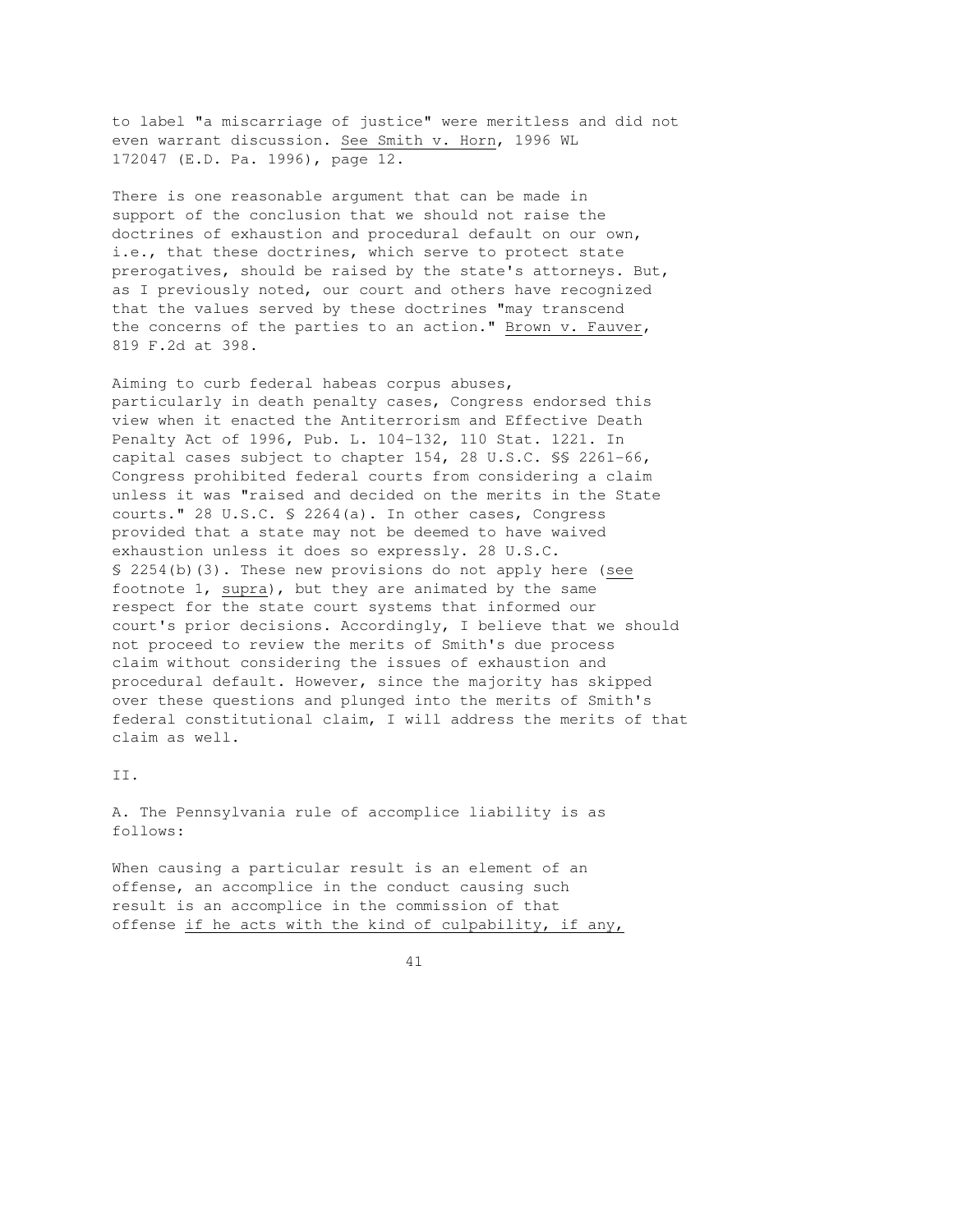with respect to that result that it is sufficient for the commission of the offense.

18 Pa. Cons. Stat. Ann. § 306(d) (emphasis added). An "accomplice" is defined in pertinent part as follows:

A person is an accomplice of another person in the commission of an offense if:

(1) with the intent of promoting or facilitating the commission of the offense, he:

(i) solicits such other person to commit it; or

(ii) aids or agrees or attempts to aid such other person in planning or committing it.

18 Pa. Cons. Stat. Ann. § 306(c) (emphasis added). Thus, in order for an "accomplice" to be criminally responsible for a particular offense, the "accomplice" must have "the intent of promoting or facilitating the offense" -- which means that the accomplice must at a minimum possess the intent necessary for conviction of that offense as a principal.

In this case, Smith was charged with first degree murder, robbery, possession of instruments of crime, and conspiracy. The trial judge instructed the jury on the elements of all of these offenses, as well as the lesser included homicide offenses of second and third degree murder and voluntary manslaughter.

Before setting out the elements of these offenses, however, the trial judge instructed the jury on the principles of accomplice liability, which were relevant, not only to the first degree murder charge, but to all of the other substantive offenses as well. The trial judge accurately stated that an accomplice is criminally responsible for the acts of the principal. CA 1028. "Therefore," the court stated, "it is necessary that you understand and that we spell out what is meant under our Crimes Code by the term accomplice." See CA 1028-29. Tracking the language of 18 Pa. Cons. Stat. Ann.  $$306(c)(1)$ , the trial judge then explained that a person is an accomplice "if with the intent of promoting or facilitating the commission of a crime he solicits, commands, encourages or requests the other person or persons to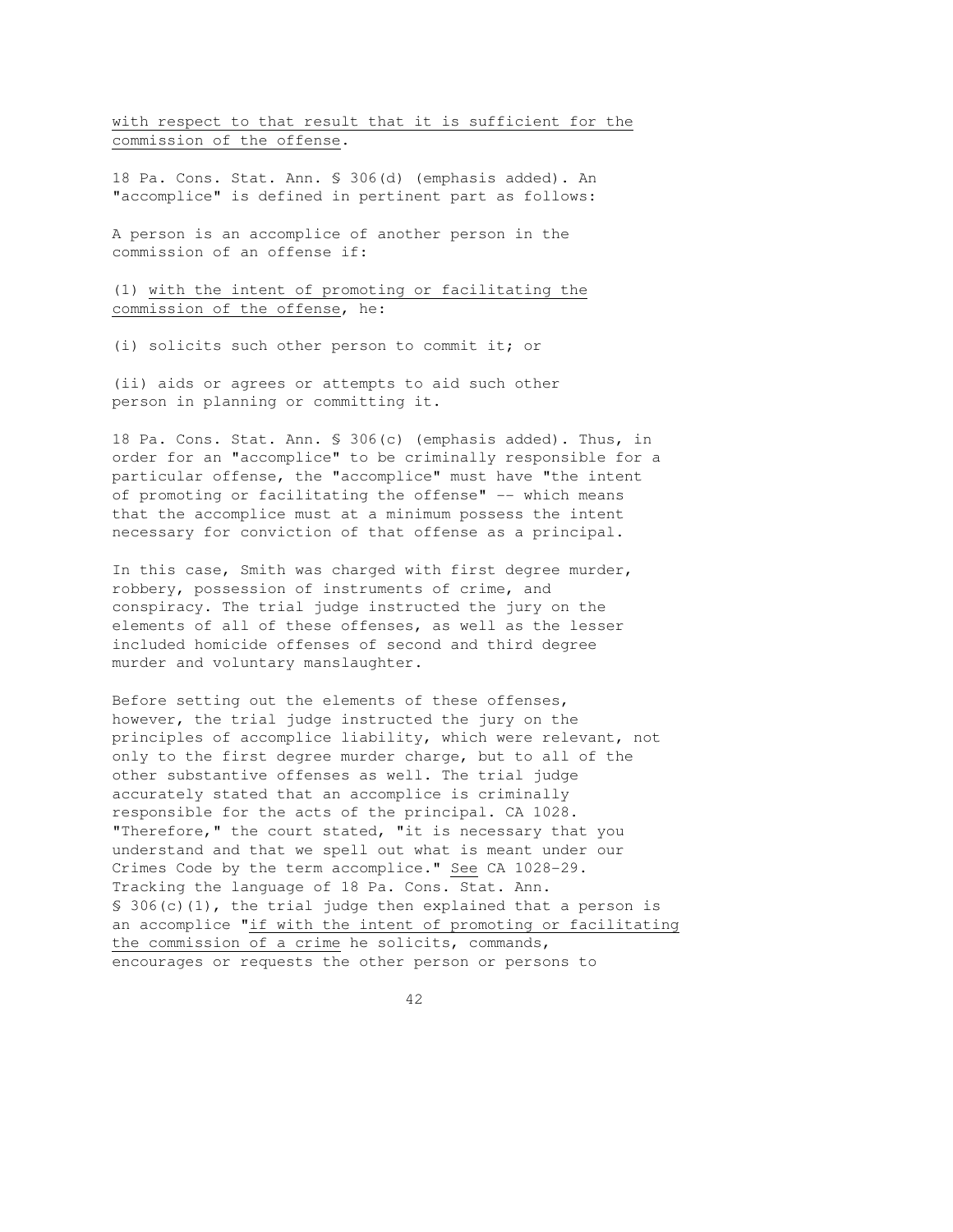commit that crime or crimes, or aids, agrees to aid, or attempts to aid the other person in the planning or committing the crime." Id. (emphasis added). Under this instruction, as under 18 Pa. Cons. Stat. Ann. § 306(c), a person can be an accomplice with respect to the commission of a particular crime only if that person has "the intent of promoting or facilitating" the commission of "that crime."

When a trial judge, in instructing a jury, provides a definition of a complicated legal term, the judge is not generally required to repeat that definition every time the term is subsequently employed. Rather, the judge may reasonably rely on the prior definition, and that is what the trial judge did here -- without objection. If the previously provided definition is read into the instructions whenever the judge referred to an "accomplice," the judge's instructions are correct. Under this procedure, every reference to "an accomplice" should be read as a reference to an "accomplice" with respect to the particular offense or offenses that the judge is discussing. In finding that certain references to the concept of an "accomplice" are ambiguous, the majority ignores the significance of the definition that preceded these references.

For example, the majority holds (Maj. Op. 18-19) that the trial judge violated due process when he gave the following instruction:

[T]he elements of first degree murder are the unlawful killing of another person done intentionally; that is, willfully, deliberately and with premeditation, plus malice, as I will define that term to you. If these elements are established beyond a reasonable doubt, you may, on the theory that one was the perpetrator and the other the accomplice, find Clifford Smith guilty of murder in the first degree . . . .

CA 1035. The majority finds this instruction objectionable because it did not clearly convey the message that, if Alston pulled the trigger, Smith could be convicted of first degree murder only if Smith was Alston's " `accomplice in the killing' and not simply [his] accomplice in the robbery.' " Maj. Op. 19. But if the previously supplied definition of an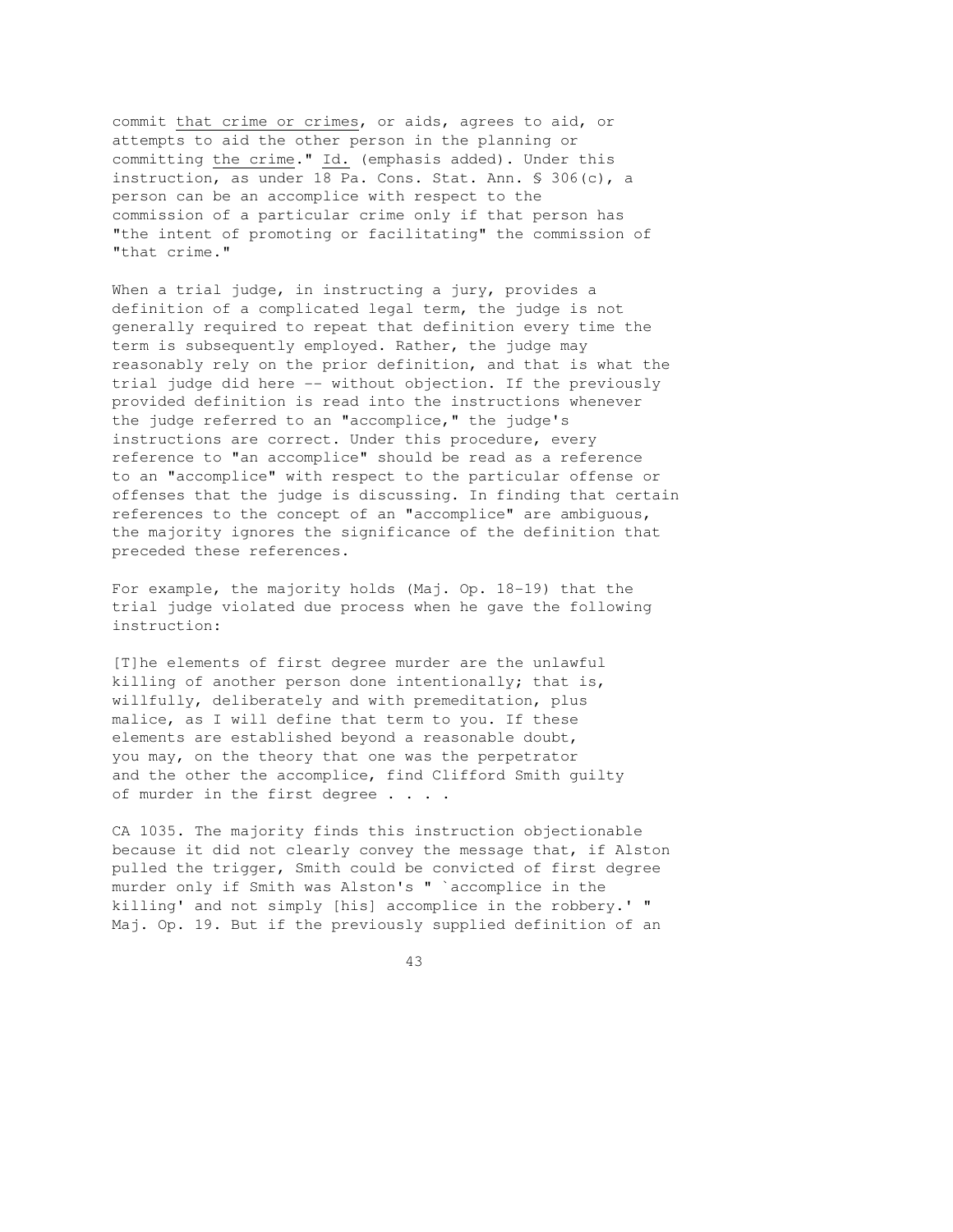"accomplice" is applied, this alleged ambiguity is dispelled. As noted, an "accomplice" must have the intent required for the offense in question (see Pa. Cons. Stat. Ann. § 306(c); CA 1029); therefore, to be an accomplice in a first degree murder a person must have the intent required for that offense, i.e., the person must act intentionally, willfully, deliberately, and with premeditation. 18 Pa. Cons. Stat. Ann. §§ 2502(a), (d).

To be sure, if Smith's trial attorney had objected to this and the other instructions at issue on the ground that they were suspectable to the misinterpretation that troubles the majority, if the trial judge had overruled this objection, if the objection had been raised on direct appeal, and if we sat on a Pennsylvania appellate court, rather than a federal court, I could understand a decision requiring a new trial. But for a federal appeals court to order a new trial 14 years later based on such a previously unchallenged ambiguity is shocking.

The remaining portions of the instructions that the majority has singled out are similar. The majority objects (Maj. Op. 19-20) to certain instructions in which the trial judge attempted to explain in generic terms the application of the principles of accomplice liability to any of the homicide offenses that were before the jury, i.e.,first, second, and third degree murder and voluntary manslaughter. See CA 1030-32. Probably because he was speaking about all of these offenses at the same time, the judge did not at this point specify the intent required for conviction for each offense (he did that a few pages later), but if the definition of an accomplice that he gave on the previous page is applied, the challenged instructions were correct. In retrospect, one might argue that it was inadvisable for the trial judge to have attempted to explain in one breath how the principles of accomplice liability relate to all four of the homicide offenses that were before the jury, and one might fault the particular language that the judge chose. But I see nothing in these instructions that justifies federal habeas relief.5

5. The majority goes so far as to cite alleged ambiguities in the instructions on criminal conspiracy as support for its decision to strike

44

 $\overline{\phantom{a}}$  , and the contribution of the contribution of the contribution of the contribution of the contribution of the contribution of the contribution of the contribution of the contribution of the contribution of the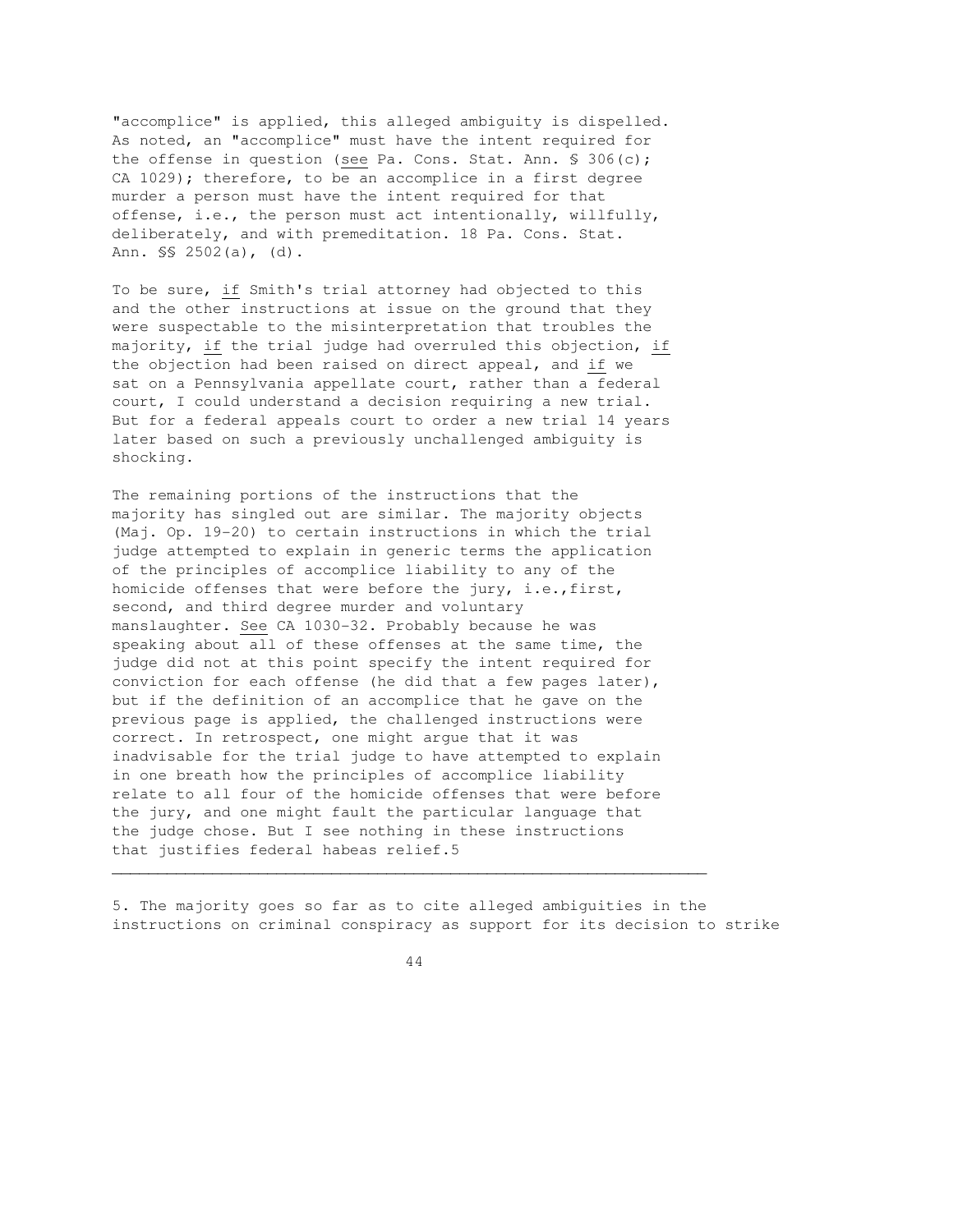Having identified what is at most an ambiguity in the jury instructions on a point of state law, the majority alchemizes this ambiguity into a violation of the Due Process Clause. The majority writes:

In this case, the misapplication of state law resulted in a federal constitutional error. It is well-settled that "the Due Process Clause [of the Fourteenth Amendment] protects the accused against conviction except upon proof beyond a reasonable doubt of every fact necessary to constitute the crime with which he is charged." In re Winship, 397 U.S. 358, 364, 90 S.Ct. 1068, 1073 (1970); see also Victor, [v. Nebraska, 511 U.S. 1, --  $(1994)$ ,  $\overline{511}$  U.S.  $114$  S.Ct. --  $1242$   $(19)$ ; Francis, 471 U.S. at 317, 105 S.Ct. at 1973; Sandstrom v. Montana, 442 U.S. 510, 521, 99 S.Ct. 2450, 2458 (1979). A jury instruction that omits or materially misdescribes an essential element of an offense as defined by state law relieves the state of its obligation to prove facts constituting every element of the offense beyond a reasonable doubt, thereby violating the defendant's federal due process rights. See Carella v. California, 491 U.S. 263, 265, 109 S.Ct. 2419, 2420 (1989) (per curiam); Rock, 959 F.2d at 1245-46; see also Polsky v. Patton, 890 F.2d 647, 651 (3d Cir. 1989) (no due process violation where jury instruction "did not omit any essential element of the crime charged").

Maj. Op. at 25.

In essence, the majority holds that the Due Process Clause is violated whenever a state judge, in instructing a jury on an element of a state offense, gives an ambiguous

 $\overline{\phantom{a}}$  , and the contribution of the contribution of the contribution of the contribution of the contribution of the contribution of the contribution of the contribution of the contribution of the contribution of the

down Smith's first degree murder conviction. See Maj. Op. 18-19; CA 1047-48. This argument is far-fetched indeed. By this point in the instructions, the trial judge had turned to the last "remaining crimes in the Information, . . . the crimes of criminal conspiracy to commit the various robberies . . . criminal conspiracy to commit first degree murder and murder and criminal conspiracy to commit the act of possession of instruments of crime." CA. 1043. If there were any serious flaws in these instructions -- and I see none -- they could at most undermine Smith's conspiracy conviction, not his conviction for first degree murder.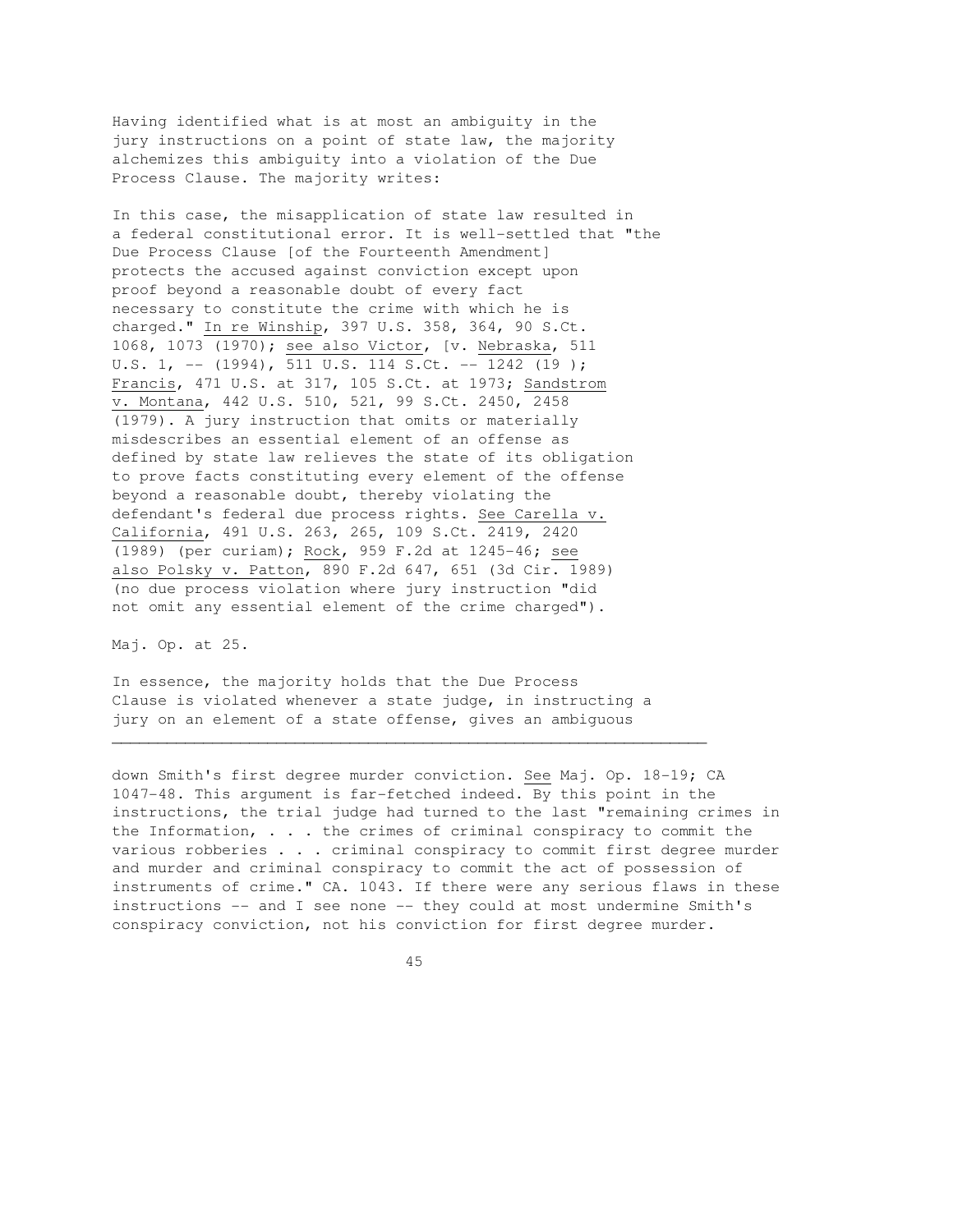instruction that prejudices the defendant -- even if defense counsel does not object. None of the decisions cited by the majority supports this holding. In Winship, the Supreme Court held that the Due Process Clause requires proof beyond a reasonable doubt to support a finding that a juvenile committed an act that would constitute a crime if committed by an adult. Sandstrom, Francis, and Carella all held that the Due Process Clause was violated where jury instructions in criminal cases set out either a conclusive presumption or a mandatory rebuttable presumption that relieved the prosecution of the burden of persuasion on the presumed fact. Victor reviewed instructions that defined the concept of reasonable doubt. No Supreme Court case cited by the majority -- or any other Supreme Court decision of which I am aware -- has held that the Due Process Clause is violated whenever a state trial judge, in instructing a jury on the elements of a state offense, uses ambiguous language that prejudices the defendant. Nor is the majority's decision supported by either of the Third Circuit cases it cites. In Rock, 959 F.2d at 1245-46, we merely restated in dicta the holdings of Winship and Sandstrom. In Polsky, we held that a particular instruction conveyed the essence of the element that was allegedly omitted. 890 F.2d at 651.

Although not cited by the majority, the Supreme Court opinion that appears to be most closely on point, Henderson v. Kibbe, 431 U.S. 145 (1977), cuts against the majority's argument. In Henderson, a federal court of appeals, relying on Winship, ordered that federal habeas corpus relief be granted because the trial judge (without objection) failed to instruct the jury on an essential element of the offense of second-degree murder. Reversing, the Supreme Court wrote:

 Orderly procedure requires that the respective adversaries' views as to how the jury should be instructed be presented to the trial judge in time to enable him to deliver an accurate charge and to minimize the risk of committing reversible error. It is the rare case in which an improper instruction will justify reversal of a criminal conviction when no objection has been made in the trial court.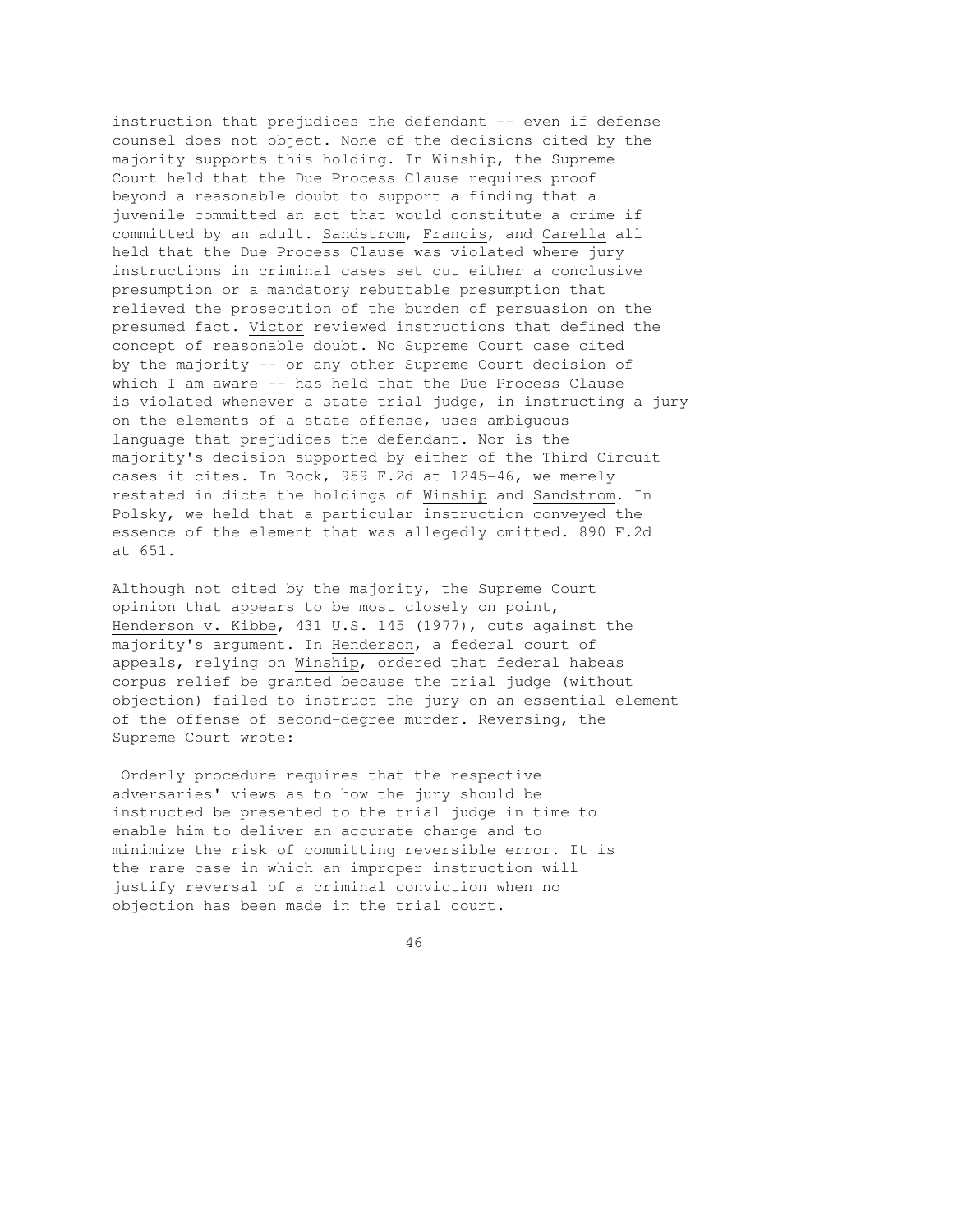The burden of demonstrating that an erroneous instruction was so prejudicial that it will support a collateral attack on the constitutional validity of a state court's judgment is even greater than the showing required to establish plain error on direct appeal. The question in such a collateral proceeding is "whether the ailing instruction by itself so infected the entire trial that the resulting conviction violates due process," Capp v. Naughten, 414 U.S. at 147, not merely whether "the instruction is undesirable, erroneous, or even `universally condemned,' " id. at 146.

431 U.S. at 154 (footnotes omitted).

Here, the instructions cited by the majority did not " `so infect[ ] the entire trial that the resulting conviction violates due process.' " Id. (citation omitted). Thus, I would reject Smith's due process claim.

It is a cardinal principle that "it is not the province of a federal habeas court to reexamine state court determinations on state law questions. In conducting habeas review, a federal court is limited to deciding whether a conviction violated the Constitution, laws, or treaties of the United States." Estelle v. McGuire, 112 S.Ct. 475, 480 (1991). Our court has emphasized this important rule. Geschwendt v. Ryan, 967 F.2d 877, 888-89 (3d Cir. 1992) (en banc); Zettlemoyer v. Fulcomer, 923 F.2d 284, 309 (3rd Cir. 1991). Cf. Johnson v. Rosemeyer, 1997 WL 318064, (3d Cir. June 13, 1997). The majority's extension of Winship and related precedents threatens to undermine this important principle and to claim for a federal habeas court the power to decide, long after a state trial has been completed, whether previously unchallenged jury instructions set out the requirements of state law with sufficient clarity to satisfy the federal court's taste. "[I]t is difficult to think of a greater intrusion on state sovereignty than when a federal court instructs state officials on how to conform their conduct to state law." Pennhurst State School & Hospital v. Halderman, 465 U.S. 89, 106 (1984). The majority's decision here not only works an injustice in an important case but it creates a dangerous precedent. I must therefore dissent.